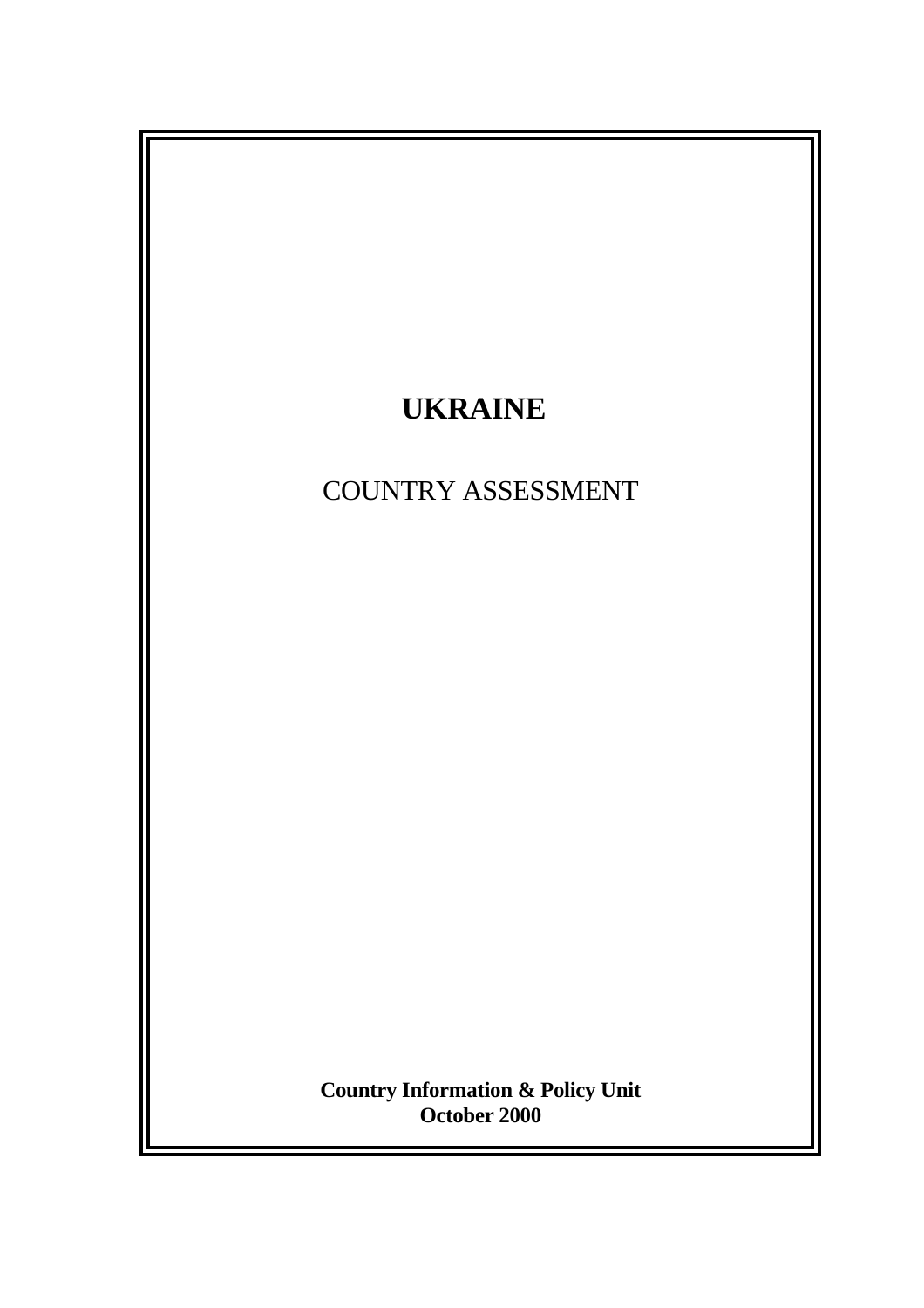| <b>CONTENTS</b>                      |                                                     |                                |
|--------------------------------------|-----------------------------------------------------|--------------------------------|
| $\mathbf{I}$ .                       | <b>INTRODUCTION</b>                                 |                                |
|                                      | A. Scope of Document                                | $1.1 - 1.5$                    |
|                                      | II. GEOGRAPHY                                       |                                |
|                                      | A. Location and Climate                             | $2.1 - 2.2$                    |
|                                      | <b>B.</b> Population                                | $2.3 - 2.4$                    |
|                                      | C. Language and Religion                            | $2.5 - 2.6$                    |
|                                      | <b>III. HISTORY</b>                                 |                                |
| A.                                   | <b>Pre-Twentieth Century Ukraine</b>                | $3.1 - 3.2$                    |
| <b>B.</b>                            | The Ukrainian Soviet Socialist Republic             | $3.3 - 3.8$                    |
| C.                                   | <b>Ukrainian Independence</b>                       | $3.9 - 3.16$                   |
| D.                                   | Crimea                                              | $3.17 - 3.20$                  |
| Ε.                                   | <b>Economy</b>                                      | $3.21 - 3.24$                  |
| IV. INSTRUMENTS OF THE STATE         |                                                     |                                |
| A.                                   | Constitution                                        | $4.1 - 4.3$                    |
| <b>B.</b>                            | Government                                          | $4.4 - 4.5$                    |
| C.                                   | <b>Security</b>                                     | $4.6 - 4.8$                    |
| D.                                   | <b>Judiciary</b>                                    | $4.9 - 4.13$                   |
| E.                                   | <b>Detention Centres/Prisons</b>                    | $4.14 - 4.16$                  |
| V. HUMAN RIGHTS                      |                                                     |                                |
| A.                                   | <b>General Assessment</b>                           | $5.1 - 5.4$                    |
| <b>B.</b>                            | <b>Political Opinion</b>                            | $5.5 - 5.11$                   |
| C.                                   | Religion:                                           | $5.12 - 5.12$                  |
|                                      | Christianity                                        | $5.13 - 5.15$                  |
|                                      | Judaism                                             | $5.16 - 5.18$                  |
|                                      | <b>Non-Native Religious Organisations</b>           | $5.19 - 5.22$                  |
| D.                                   | <b>Ethnic Minorities:</b>                           | $5.23 - 5.24$                  |
|                                      | <b>Africans and Asians</b>                          | $5.25 - 5.25$                  |
|                                      | <b>Carpathians (Rusyns)</b>                         | $5.26 - 5.26$                  |
|                                      | <b>Hungarians</b>                                   | $5.27 - 5.28$                  |
|                                      | Roma (Gypsies)                                      | $5.29 - 5.29$                  |
|                                      | Romanians                                           | $5.30 - 5.30$                  |
|                                      | <b>Russians</b>                                     | $5.31 - 5.34$                  |
|                                      | <b>Crimean Tatars</b>                               | $5.35 - 5.38$                  |
|                                      | <b>Other Ethnic Minorities</b>                      | $5.39 - 5.39$<br>$5.40 - 5.43$ |
| E.<br>F.                             | Women<br>Children                                   | $5.44 - 5.45$                  |
| G.                                   | Homosexuals                                         | $5.46 - 5.46$                  |
|                                      |                                                     |                                |
|                                      | VI. OTHER ISSUES<br><b>Military Service</b>         |                                |
| A.                                   | <b>Organised Crime</b>                              | $6.1 - 6.3$                    |
| <b>B.</b><br>C.                      | Citizenship                                         | $6.4 - 6.7$                    |
| D.                                   | <b>Internal and Foreign Travel</b>                  | $6.8 - 6.12$                   |
| Е.                                   | <b>Refugees</b>                                     | $6.13 - 6.16$<br>$6.17 - 6.21$ |
|                                      | <b>ANNEX A CHRONOLOGY OF MAIN EVENTS, 1921-1999</b> |                                |
| ANNEX B MAIN POLITICAL ORGANISATIONS |                                                     |                                |
| <b>ANNEX C PROMINENT PEOPLE</b>      |                                                     |                                |
| <b>BIBLIOGRAPHY</b>                  |                                                     |                                |
|                                      |                                                     |                                |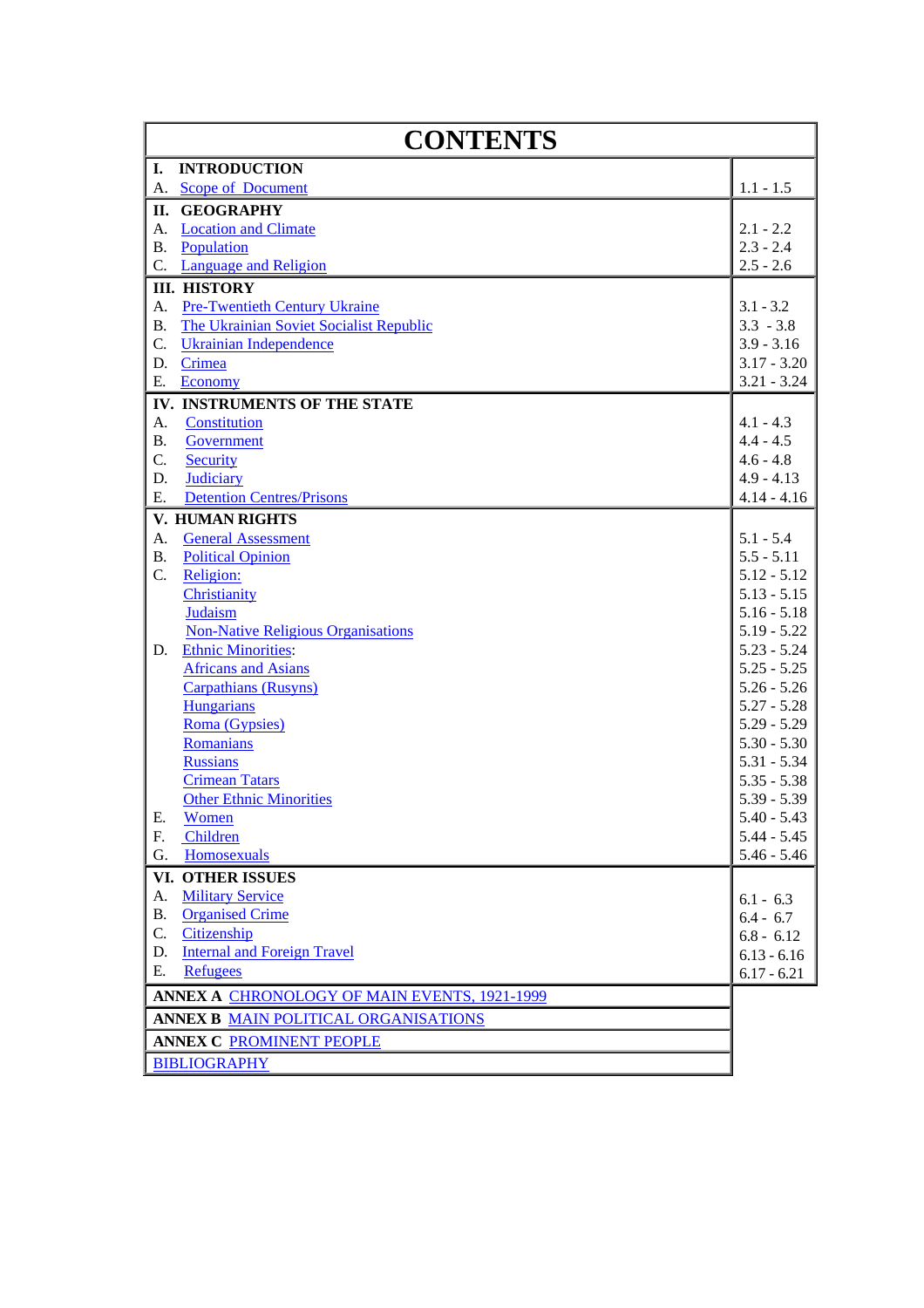# <span id="page-2-0"></span>**I. INTRODUCTION**

### **A. Scope of Document**

1.1. This assessment has been produced by the Country Information & Policy Unit of the Immigration & Nationality Directorate, Home Office, from information obtained from a variety of sources.

1.2. The assessment has been prepared for background purposes, for those involved in the asylum determination process. The information it contains is not exhaustive, nor is it intended to catalogue all human rights violations. It concentrates on the issues most commonly raised in asylum claims made in the United Kingdom.

1.3. The assessment is sourced throughout. It is intended to be used by caseworkers as a signpost to the source material, which has been made available to them. The vast majority of the source material is readily available in the public domain.

1.4. It is intended to revise the assessment on a six-monthly basis, while the country remains within the top 35 asylum-producing countries in the United Kingdom.

1.5. The assessment will be placed on the Internet (http://www.homeoffice.gov.uk/ind/cipu1.htm). An electronic copy of the assessment has been made available to the following organisations:

Amnesty International UK Immigration Advisory Service Immigration Appellate Authority Immigration Law Practitioners' Association Joint Council for the Welfare of Immigrants **JUSTICE** Medical Foundation for the Care of Victims of Torture Refugee Council Refugee Legal Centre UN High Commissioner for Refugees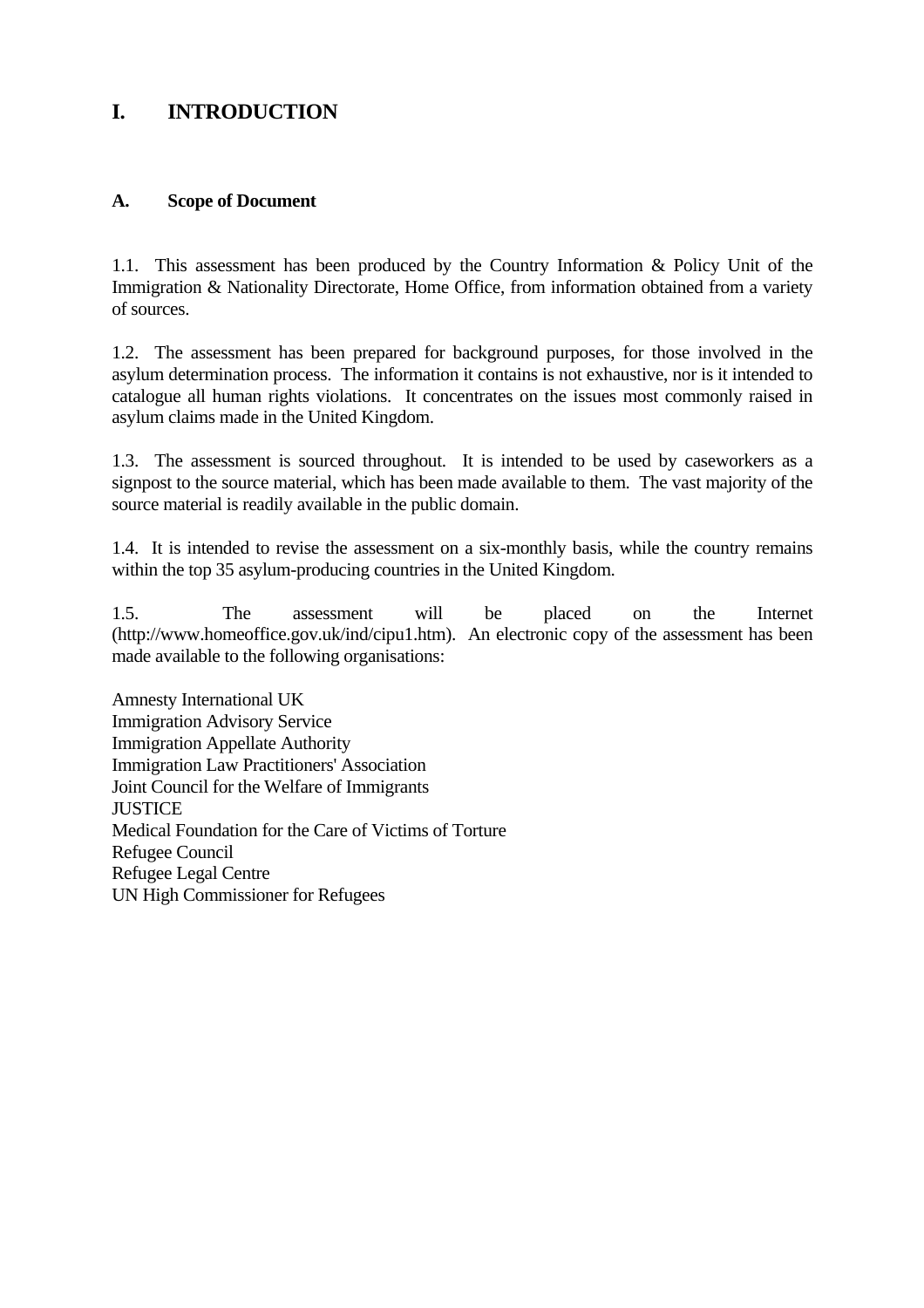# <span id="page-3-0"></span>**II. GEOGRAPHY**

### **A. Location and Climate**

2.1. The Republic of Ukraine (formerly the Ukrainian Soviet Socialist Republic) is situated in east-central Europe. It is bordered by Poland, Slovakia, Hungary, Romania and Moldova to the west, by Belarus to the north and by the Russian Federation to the north-east and east. To the south lie the Black Sea and the Sea of Azov. Ukraine is comprised of approximately 233,090 square miles,<sup>1</sup> and after Russia, is the second-largest country in Europe. Except for the Carpathian Mountains in the west and the small Crimean range in the south, 95% of Ukraine's territory is a plain that gradually slopes from the north-west to the south.**<sup>3</sup>**

2.2. The climate is temperate, especially in the south. The north and north-west share many of the continental climatic features of Poland or Belarus, but the Black Sea Coast is noted for its mild winters. Droughts are not infrequent in southern areas.<sup>1</sup>

### **B. Population**

2.3. The Ukrainian people belong to the southern branch of the Eastern Slavs. The name "Ukraina", which originated in the twelfth century, denotes border-land: the area lacks natural frontiers and has a troubled history.**7a** Located across the main routes between Europe and Asia, Ukraine was repeatedly exposed to various and frequently competing cultures.**<sup>3</sup>** The capital of Ukraine is Kiev (Kyiv), which has an estimated population of 2,635,000.**<sup>1</sup>**

2.4. At the beginning of 1998, the population of Ukraine was officially estimated at 50.5 million. Of this number, approximately 73% are ethnic Ukrainians, 22% are ethnic Russians, while the remainder is made up of ethnic Jews, Belarusians, Moldovans, Bulgarians, Poles, Hungarians, Romanians, Greeks, Tatars, Roma (Gypsy), Crimean Tatars, Armenians and others.**<sup>1</sup>**

## **C. Language and Religion**

2.5. The official state language is Ukrainian, an Eastern Slavonic language written in the Cyrillic script.**<sup>1</sup>**

2.6. Most of the population are adherents of Christianity, the major denominations being the Ukrainian Orthodox Church (Moscow Patriarchate), the Ukrainian Orthodox Church (Kievan Patriarchate), and the Roman Catholic Church (mostly 'Greek' Catholics, followers of the Uniate or Eastern rite). There are also a number of Protestant churches and small communities of Jews and Muslims.**<sup>1</sup>**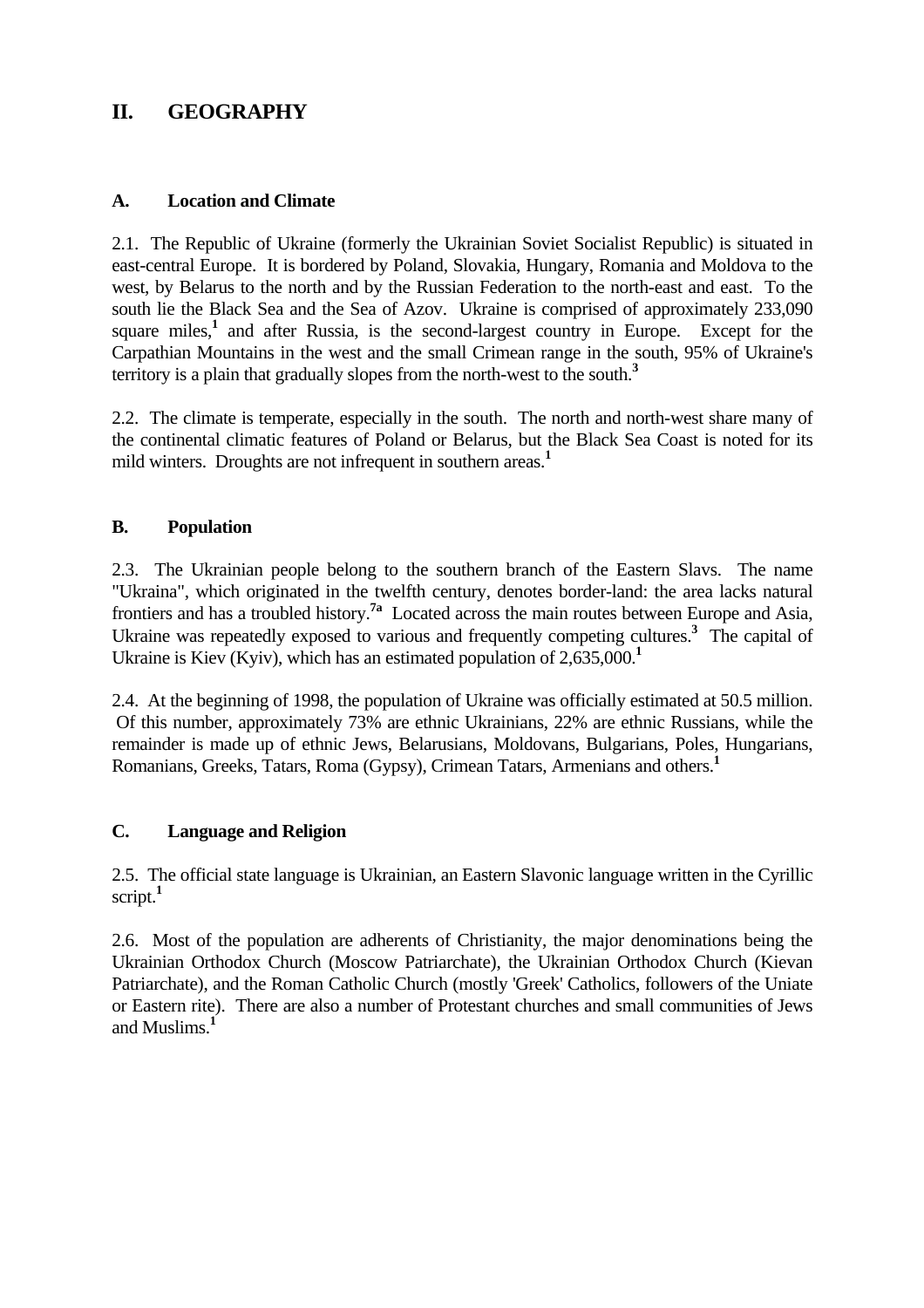# <span id="page-4-0"></span>**III. HISTORY**

### **A. Pre-Twentieth Century Ukraine**

3.1. Ukrainians can trace the ancestry of their state to the principality of Kievan Rus, established on the River Dnieper and its tributaries in the ninth century, and the point of entry for Christianity in the tenth century.**7a** Because of its natural resources and accessibility, Ukraine has experienced devastating foreign invasions and conquests throughout history.**<sup>3</sup>** Kievan Rus became the centre of a great civilisation, but eventually fell prey to the Mongols in the twelfth century, thus precipitating the separate development of the major east Slavic regions.**7a** Following the subsequent fall of the Rus principalities to the Mongol invasions in the thirteenth and fourteenth centuries, the Ukrainians developed distinctively from the other Eastern Slavs, mainly under Polish and Lithuanian rulers.**<sup>1</sup>**

3.2. Following a few years of brief independence in the mid-seventeenth century, $\lambda$  the Ukrainians first entered the Russian Empire in 1654, and in 1667 were divided between two regions: the area east of the Dnieper became part of Russia, while western Ukraine was annexed by Poland. Russia gained more Ukrainian lands as a result of the subsequent partitions of Poland in the late eighteenth century, while western regions were acquired by Austria,**<sup>1</sup>** and thus absorbed into the Habsburg Empire. In the eighteenth and nineteenth centuries, Ukrainians in the Russian Empire were usually called Little Russians (*Malorossy*), while those in the Austrian Empire continued to refer to themselves as Ruthenians (*Rusyny*).**<sup>3</sup>**

## **B. The Ukrainian Soviet Socialist Republic**

3.3. After a few years of independence under a succession of weak governments between 1917 and 1921, Ukraine was not to become independent again until over seventy years later.**<sup>2</sup>** The Treaty of Riga, which formally ended the Soviet-Polish War in 1921, assigned western Ukraine to Poland, Czechoslovakia and Romania, while eastern and central lands formed the Ukrainian Soviet Socialist Republic (SSR). The Ukrainian SSR was one of the founding members of the Union of Soviet Socialist Republics (USSR) in December 1922.**<sup>1</sup>**

3.4. The 1920s were a period of national development for Ukrainians: the use of the Ukrainian language was encouraged, literacy improved and the New Economic Policy (NEP) gave to peasants a certain measure of prosperity. However, the end of the NEP in 1928 and the collectivisation of agriculture resulted in famine, in which an estimated seven million Ukrainians died. The repressive policies of Stalin, who became the Soviet leader in 1924, were particularly severe in Ukraine, where advocates of the wider use of the Ukrainian language and of greater autonomy for the republic were arrested. By the late 1930s, almost the entire Ukrainian cultural and political élite had been imprisoned, killed or exiled. Later, the repressions were extended to include people from all sectors of society.**<sup>1</sup>**

3.5. The Second World War brought further suffering to Ukraine and led to the deaths of around six million Ukrainians, although Soviet victory did unite the east and west of the country.**<sup>1</sup>** Ukraine was also subsequently enlarged by territories once Polish, Czechoslovakian and Romanian,**7a** while Crimea, formerly an autonomous republic within the Russian Federation and home of the Tatars, was handed to Ukraine in 1954.**<sup>1</sup>**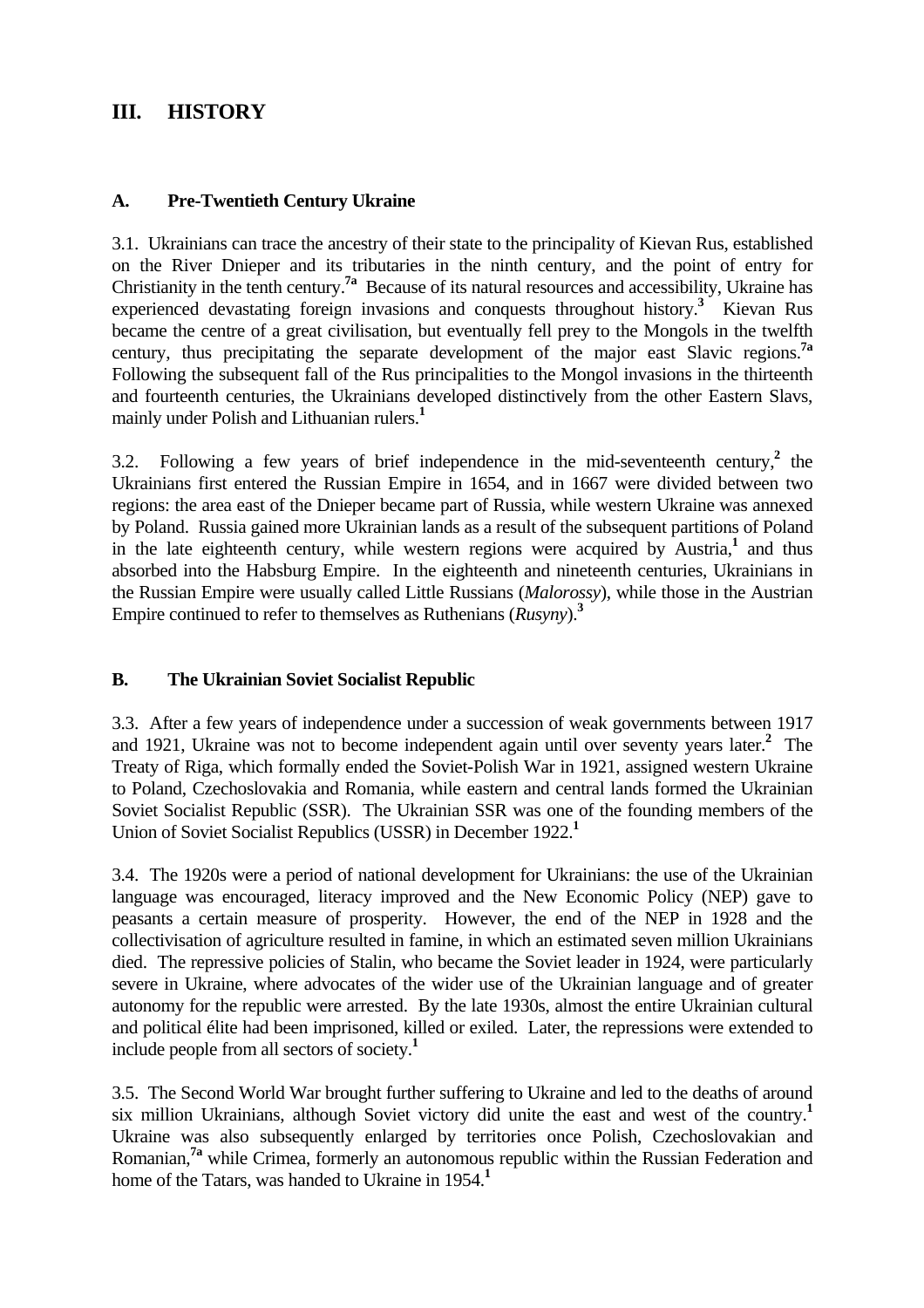<span id="page-5-0"></span>3.6. During the 1960s and 1970s, there was an increase in overt criticism of the regime, when political and religious dissidents began to demand greater civil, religious and national rights.**<sup>3</sup>** This led to the widespread repression of dissidents and a purge of the membership of the ruling Communist Party of Ukraine (CPU) in 1972. The accession of Mikhail Gorbachev to the Soviet leadership in 1985 and his policy of *perestroika* (restructuring) had little initial effect in Ukraine, where dissidents continued to be harassed by the police, where independent political and cultural groups were refused legal status, and where the republican media remained under the strict control of the CPU.<sup>1</sup> On the other hand, the policy of *glasnost* (the new openness or freedom of expression) became a means for the nationalities of the USSR to voice their grievances and aspirations.**<sup>3</sup>**

3.7. On 26 April 1986, a serious explosion occurred at the Chernobyl nuclear power station in northern Ukraine. Large amounts of radio-activity leaked into the atmosphere, but information on the accident and its consequences were strictly controlled by the Soviet authorities. Thirtyone people were killed in the explosion and perhaps thousands more died from acute radiation sickness, while increased numbers of cancers and related illnesses were reported throughout a large area. Around 135,000 people were evacuated and a thirty-mile exclusion zone was created around Chernobyl. In 1996, it was reported that an estimated 2,500 deaths in Ukraine may have been caused by the accident, while a further 3.2 million people had been affected by the disaster.**<sup>1</sup>**

3.8. Widespread anger over the government's handling of the nuclear disaster brought the first major wave of criticism of the Soviet system, and during 1989 verbal criticism increasingly developed into political activity.**<sup>3</sup>** The Ukrainian People's Movement for Restructuring (known as Rukh) was founded by a group of prominent writers and intellectuals, and, despite official opposition, Rukh published its first manifesto in 1989 and also established local branches throughout the republic. The other major political force opposing the government was the independent workers' movement, based in the mining communities of the Donbass area. Problems with housing, working conditions and food supply all contributed to a growing militancy. Opposition also came from religious groups such as the Ukrainian Catholic (Uniate) Church and the Ukrainian Autocephalous Orthodox Church, which began campaigns for official recognition in 1989. Legalisation was eventually granted to the Catholic Church when Gorbachev met Pope John Paul II in December 1989, and the Ukrainian Autocephalous Orthodox Church was formally revived the following year.**<sup>1</sup>**

## **C. Ukrainian Independence**

3.9. The advent of parliamentary politics in 1990 publicised the names of former political prisoners, who became the leaders of democratic groups, increasing their public profile.<sup>2</sup> In a climate of unprecedented activism, Ukraine held its first relatively free elections**<sup>3</sup>** in March 1990, in which Rukh and other groups with similar views gained around 170 seats. However, in the Russian-speaking communities of eastern Ukraine and in rural regions, there was stronger support for the CPU, which won an estimated 280 seats. Despite Rukh's support for independence, the government signed the protocol to a new draft union treaty with the USSR in March 1991.**<sup>1</sup>**

3.10. When on 19 August 1991 the State Committee for the State of Emergency (SCSE) attempted to stage a *coup d'état* in Moscow, there was an initially cautious response from the Ukrainian leadership. A declaration which effectively denounced the SCSE was adopted by the Presidium and the Ukrainian Supreme Soviet on 20 August 1991, but opposition leaders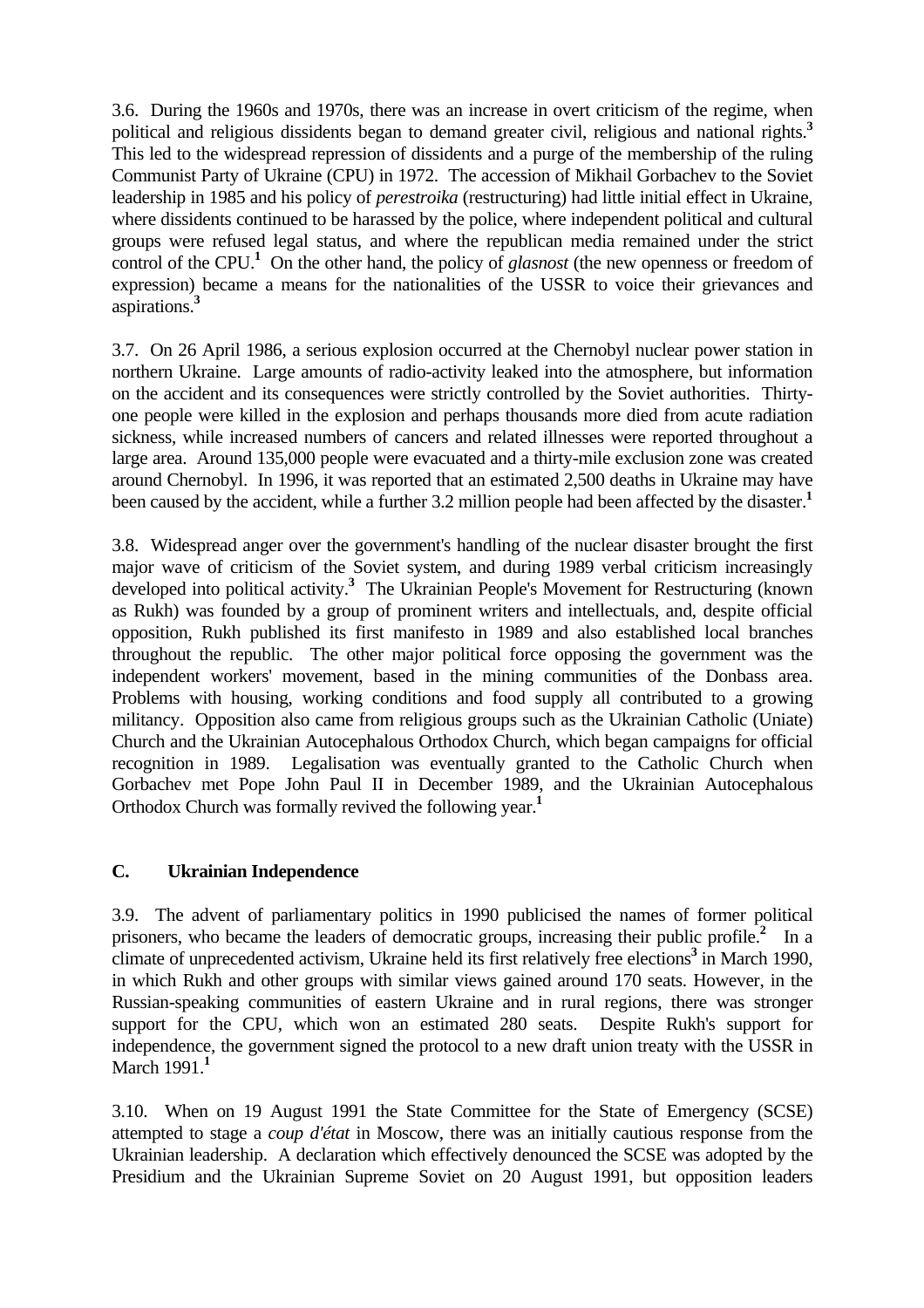protested that the leadership had been indecisive in its response. The collapse of the *coup* and the subsequent banning of the CPU led to significant changes in the politics of Ukraine.**<sup>1</sup>**

3.11. On 24 August 1991, the Supreme Soviet adopted a declaration of independence, pending confirmation by a referendum on 1 December 1991. Despite his past record as a loyal communist official, Leonid Kravchuk's experience and support for Ukrainian independence ensured his election as President on 1 December 1991,<sup>1</sup> when the declaration of independence was overwhelmingly approved by 90% of the population.**<sup>2</sup>** This was followed by measures aimed at consolidating independence, including the establishment of the Ukrainian armed forces and new national symbols by early 1992.**<sup>1</sup>**

3.12. The lack of a recent tradition of statehood brought many problems in the early days of Ukrainian independence. Institutions inherited from the old Ukrainian Soviet Socialist Republic had had a largely symbolic existence under the Soviet system and giving these institutions real substance, creating new ones where necessary, and promoting a national cultural and economic revival were difficult challenges after decades of Russian domination.**<sup>2</sup>** By early 1993, disputes concerning economic policy were dominating domestic politics, which led to growing conflict between President Kravchuk and the Prime Minister, Leonid Kuchma, who subsequently resigned in September 1993, after which Kravchuk assumed direct control of the government and announced early elections to a new 450-member parliament, the Verkhovna Rada (Supreme Council), in March and April 1994.**<sup>1</sup>**

3.13. The result was an overwhelming victory for communist and left-wing parties as well as independent candidates, and appeared to confirm the existence of a political division between eastern Ukraine, whose largely Russian population voted for left-wing, pro-Russian parties, and the west of the country, where moderate Ukrainian nationalist parties won the greatest share of the votes.**<sup>1</sup>** In July 1994, Kuchma was elected President on a platform of better relations with Russia and economic reform,**7a** defeating Kravchuk, who had emphasised Ukraine's independence from Russia and secured a majority of votes in western Ukraine.**<sup>1</sup>**

3.14. Following lengthy discussions, the Rada approved a new constitution on 28 June 1996. It confirmed extensive new powers of appointment granted to the President, including the right to nominate the Prime Minister, and guaranteed the right to private ownership. Meanwhile, unrest in the coal-mining industry continued and led to one-fifth of the mining community striking in July 1996. The matter was only settled when the government pledged to settle the wage-arrears. Protest at the government's failure to pay public sector wages re-emerged in October 1996, when some 15,000 teachers went on strike in Kiev. This was followed by mass rallies and strikes in other cities later that month. The economic crisis continued and in February 1997 the Ministers of Finance and Statistics were dismissed by the President. Nationwide demonstrations took place in March 1997, because of the government's continued failure to pay wage arrears, and the issue continued to provoke social unrest.**<sup>1</sup>**

3.15. A total of thirty parties and electoral blocs contested the parliamentary elections to the Rada on 29 March 1998. The result of the elections demonstrated widespread support for leftwing parties, primarily the CPU (re-registered in 1993),<sup>1</sup> which gained a total of  $122$  seats,<sup>6</sup> to become the largest party in the legislature, although it was far short of an overall majority. Eight parties exceeded the 4% threshold required to secure representation: the CPU,<sup>1</sup> the People's Democratic Party of Ukraine (77 seats), Rukh (48 seats), Hromada (45 seats), the Green Party of Ukraine (26 seats), the Socialist Party of Ukraine and Peasants' Party of Ukraine Bloc (25 seats), the United Social Democratic Party of Ukraine (23 seats), and the Progressive Socialist Party (14 seats).<sup>6</sup> In addition, of the directly-elected seats, the greatest number were won by independent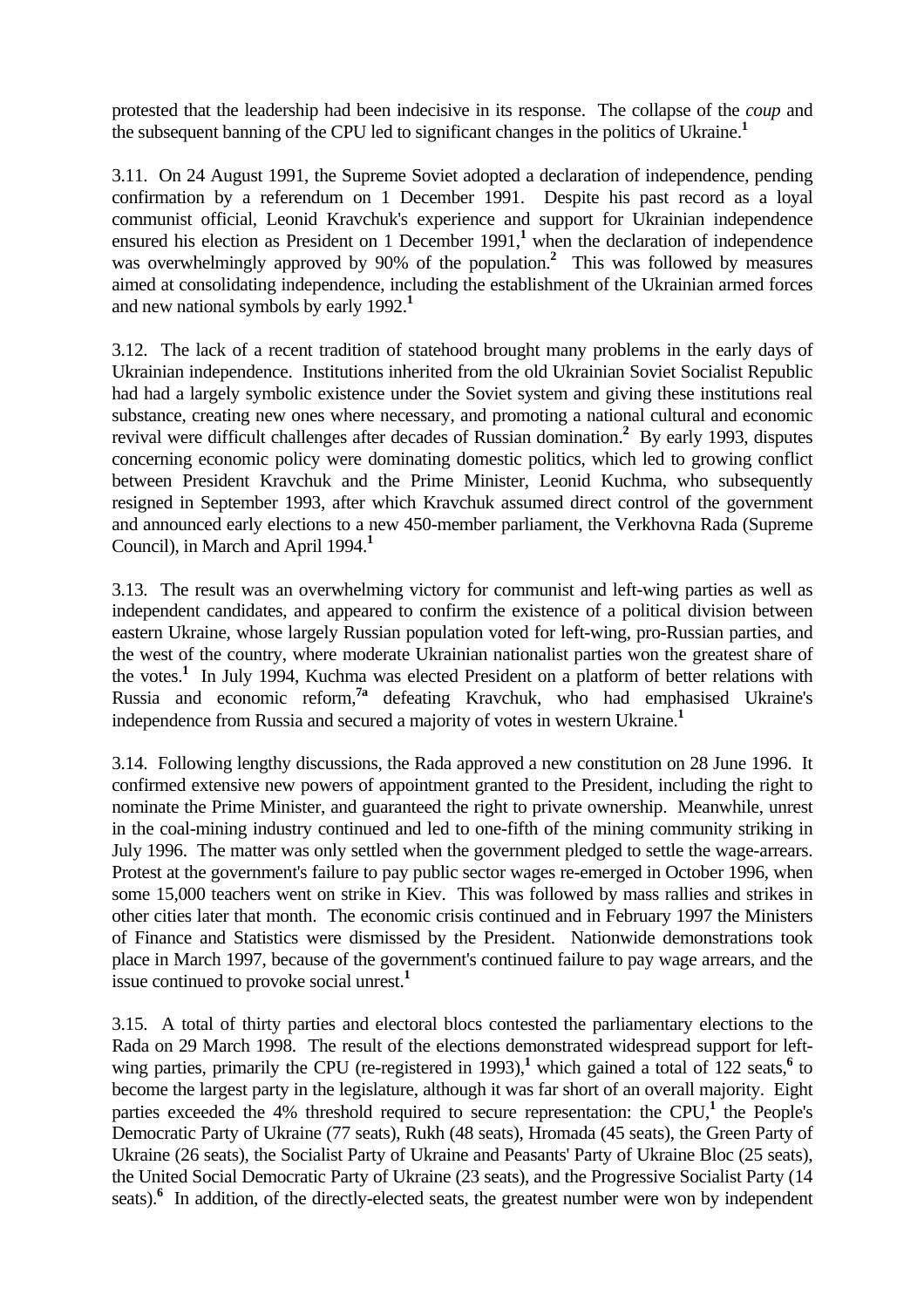<span id="page-7-0"></span>candidates, many of whom were reformist business executives, who, it was believed, would support the government's economic programme. While voter turnout was 70.8%, several serious violations of electoral law were reported by independent observers; in particular, restrictions were imposed on the opposition media in the period prior to the elections.**<sup>1</sup>**

3.16. President Kuchma was re-elected after two rounds of voting on 31 October and 14 November 1999. While there were some irregularities during the election campaign and the balloting, almost all observers agreed that the election results reflected the will of the electorate.**<sup>11</sup>**

## **D. Crimea**

3.17. Crimea is an autonomous region within Ukraine, which was transferred from Russian to Ukrainian territory by the Soviet authorities in 1954. Ethnic Russians constitute approximately 70% of its population. In 1992, under pressure from Kiev, the Crimean authorities renounced the idea of political independence in return for broad autonomy. Crimea has its own government and parliament,<sup>1</sup> but disagreement between Kiev and the Crimean authorities over the degree of autonomy which Crimea should enjoy has caused tensions since Ukrainian independence. These have so far been managed through negotiations.**7a**

3.18. Meanwhile, there has been a worsening of tension within elements of Crimean society. Following the return by late 1992 of some 250,000 Crimean Tatars to their homeland from Soviet Central Asia (where they had previously been deported *en masse* in 1944 for alleged collaboration with the Germans<sup>2</sup>), relations between the local leadership and Crimean Tatars deteriorated steadily. In October 1992, a Tatar encampment was dispersed on the orders of the Crimean government, and in response some 6,000 Tatars stormed the Crimean parliament building.**<sup>1</sup>**

3.19. Tension between the Crimean authorities and Kiev reached a peak in 1995, when President Kuchma and his government reacted firmly to Crimean attempts to go beyond the bounds of the Ukrainian Constitution. The Crimean authorities eventually yielded to pressure, and agreed to Ukrainian demands that they prepare a new Constitution. This they had done by October 1995, but its adoption prompted mass rallies and hunger strikes by Crimean Tatars, who claimed that it ignored their interests, in particular by failing to provide adequate status for the Crimean Tatar language. Many of the Constitution's provisions were also opposed by the central authorities, who continued to be concerned by separatist tendencies on the peninsula, and it was subsequently amended before being finally adopted in December 1996.**<sup>1</sup>**

3.20. Elections to the Crimean parliament, held simultaneously with the central parliamentary elections in March 1998, brought the issue of the status of Crimean Tatars to the fore, when demonstrations were staged by Tartars appealing for the right of suffrage. It was estimated that about half of the Tatars then resident in Crimea did not have Ukrainian citizenship, and were therefore ineligible to vote. The Ukrainian Rada rejected a proposal by Kuchma to allow those Crimean Tatars who had not yet received Ukrainian citizenship, but whose applications were pending, to participate in the elections. The results of the elections demonstrated a similar support for left-wing parties in Crimea as had been shown in Ukraine. Leonid Hrach, leader of the Communist Party of Crimea, was elected Chairman of the new Supreme Council, and upon the expiry of the Crimean government's mandate in May, a new Council of Ministers was appointed, with Serhiy Kunitsyn as Prime Minister. The appointment was subsequently approved by Kuchma. In January 1999, a new Crimean Constitution came into effect,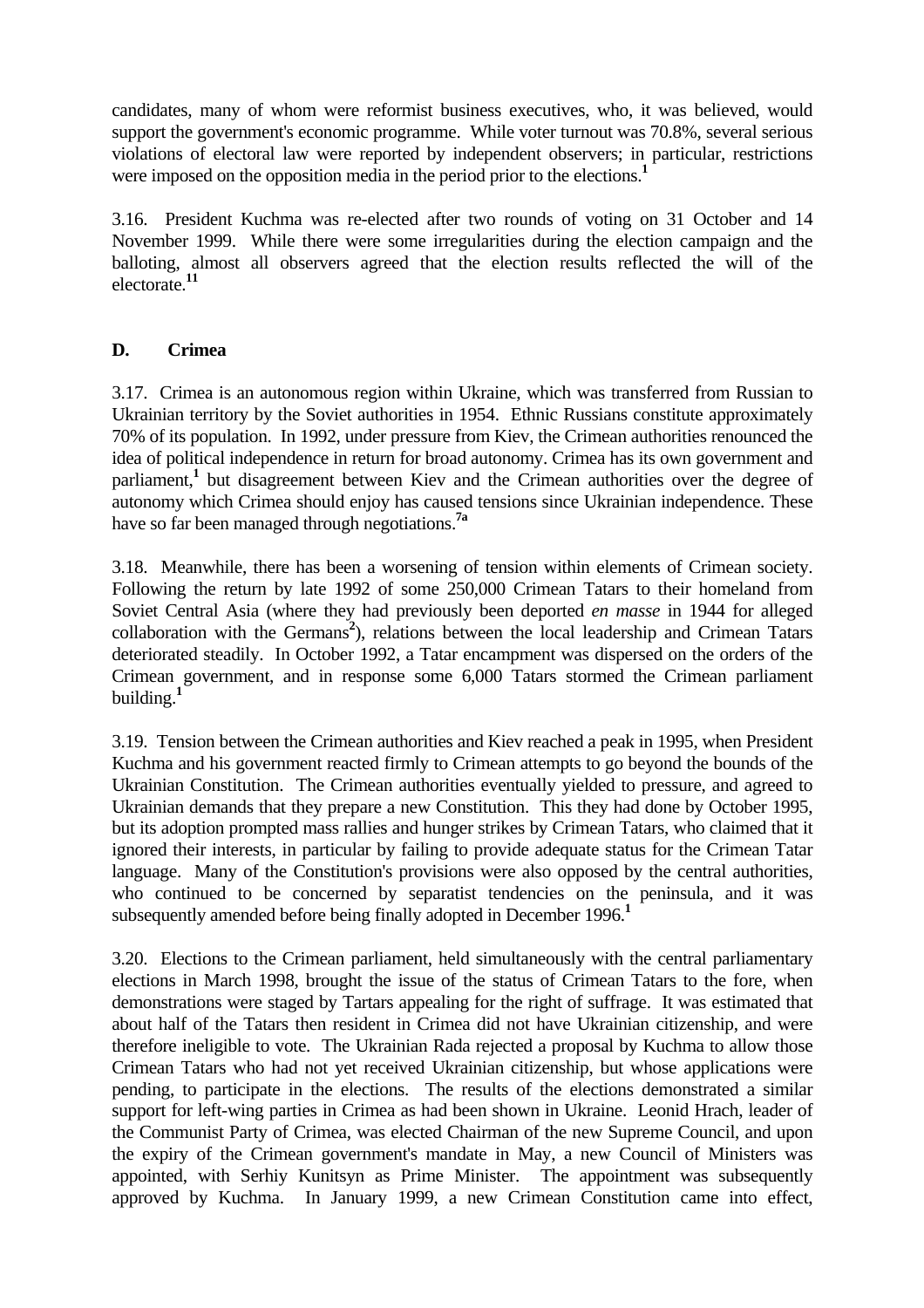<span id="page-8-0"></span>establishing relations between Kiev and Crimea and giving Crimea the right to manage its own property and form a budget. In February 1999, the first Crimean Tatars received Ukrainian passports and citizenship.**<sup>1</sup>**

# **E. Economy**

3.21. Ukraine faced serious economic problems following the dissolution of the USSR in 1991, with inflation reaching very high levels and all sectors of the economy experiencing sharp falls in production. Ukraine became a member of the IMF and the World Bank in 1992, and in June 1994 signed an agreement of partnership and co-operation with the European Union. Ukraine is also a member of the Black Sea Economic Co-operation Group. In late 1994, a programme of economic reforms was initiated, with the aim of narrowing the budget deficit and reducing the rate of inflation.**<sup>1</sup>**

3.22. By 1996, the reform programme had achieved some success, with a significant reduction in the rate of inflation contributing to the stabilisation of the economy. The second stage of the economic reform process was launched in late 1996 and aimed to accelerate the privatisation programme, to remove the remaining price controls and to restructure the energy sector. Privatisation was aimed to be completed by 2000.**<sup>1</sup>**

3.23. The introduction of a new currency, the hryvnya, in September 1996, was an indication of Ukraine's increased financial stability. Progress continued to wards economic stabilisation during 1998, with inflation decreased to a negligible level by mid-year and the budget deficit significantly reduced. However, as the Russian financial crisis escalated, Ukraine was adversely affected by the declining fortunes of its principal trading partner. The IMF reached agreement with Ukraine in July 1998 on a three-year stabilisation and structural reform programme, which was to be supported by a US \$2,200 million loan. However, wage arrears remained at a critical level and in 1999, even with overseas financial aid, Ukraine was severely encumbered by the magnitude of its domestic and external debt commitments in relation to the level of its foreign reserves. **1**

3.24. Ukraine has the second largest economy among the former Soviet Union states, Russia's being the largest. While Ukraine's gross national product has contracted sharply since independence (official figures suggested a fall of around 40% between 1991 and 1997), the reality is probably less dramatic, as it is widely believed that the black economy is around the same size as the official economy. Living standards have also declined, but have been cushioned by food supplies from ubiquitous private plots of land. Meanwhile, wages and pensions remain unpaid in many areas.**7a**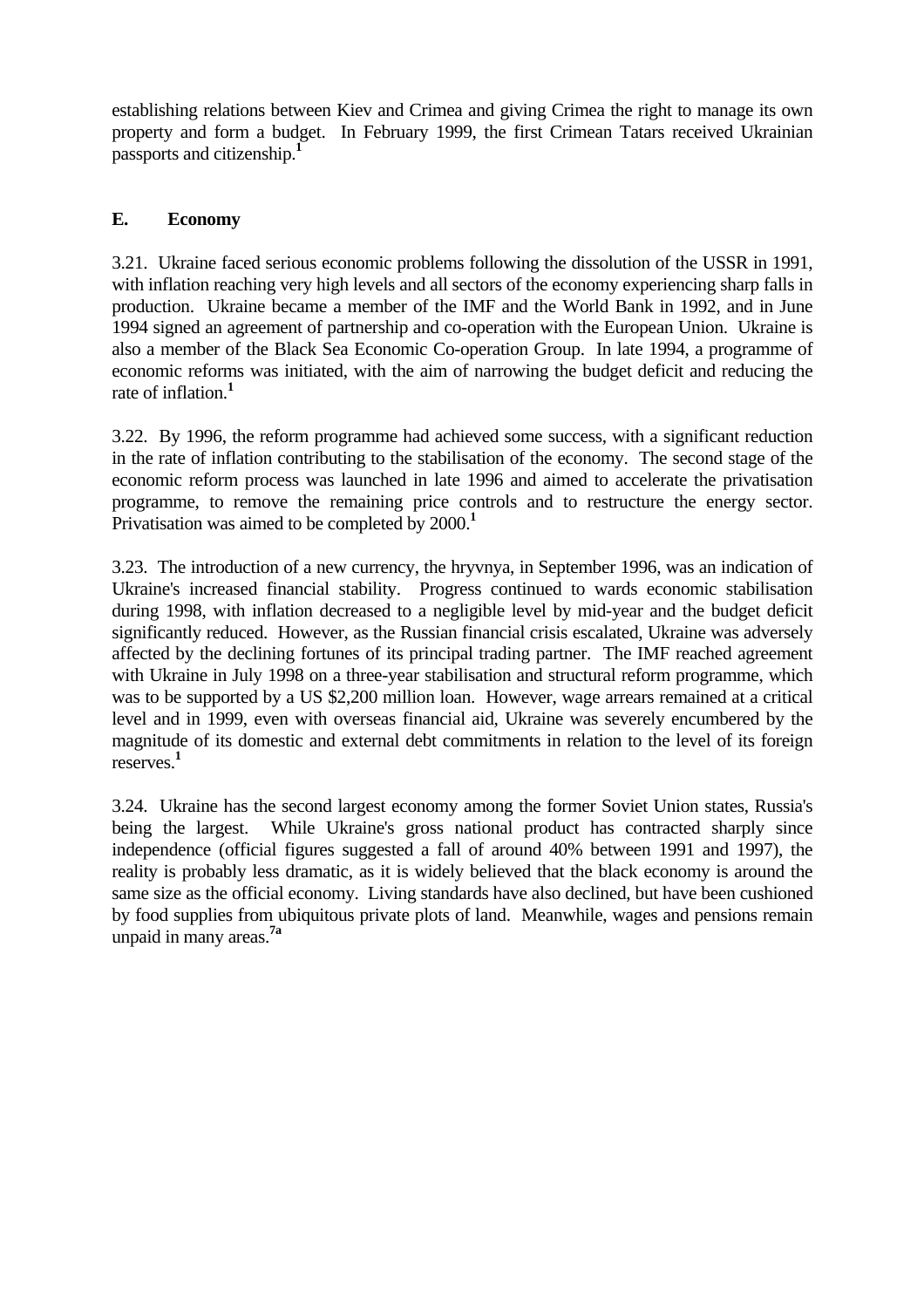# <span id="page-9-0"></span>**IV. INSTRUMENTS OF THE STATE**

## **A. The Constitution**

4.1. The Constitution of the Republic of Ukraine was adopted at the fifth session of its parliament, the Verkhovna Rada (Supreme Council) of Ukraine, on 28 June 1996. It replaced the Soviet-era Constitution (Fundamental Law), originally passed on 12 April 1978 but amended several times after Ukraine gained independence in 1991.

4.2. The fundamental principles of the Constitution are: the Republic of Ukraine is a sovereign and independent, unitary and law-based state, in which power is exercised directly by the people, through the bodies of state power and local self-government. The life, honour, dignity and health of the individual are recognised as the highest social value. The Constitution is the highest legal authority; the power of the state is divided between the legislative, the executive and the judicial branches. The state language is the Ukrainian language. The use and protection of Russian and other languages of national minorities, and the development of minorities' ethnic and cultural traditions is guaranteed. The state ensures protection of all forms of ownership rights and management, as well as the social orientation of the economy. The state symbols of Ukraine, its flag, coat of arms and anthem, are established.**<sup>1</sup>**

4.3. In addition, the Constitution declares the rights and freedoms of individuals to be unalienable and inviolable regardless of race, sex, political or religious affiliation, wealth, social origin or other characteristics. Fundamental rights, such as the freedoms of speech and association and the right to private property, are guaranteed. Citizens have the right to engage in political activity, and all individuals are entitled to work and to join professional unions to protect their employment rights. The Constitution commits the state to the provision of health care, housing, social security and education. All citizens have the right to legal assistance. Obligations of the citizenry include military service and taxes. The age of enfranchisement for Ukrainian citizens is 18 years, and elections to organs of the state are declared to be free and conducted on the basis of universal, equal and direct suffrage by secret ballot.**<sup>1</sup>**

#### **B. Government**

4.4. Ukraine is governed by a directly-elected president and a unicameral parliament, the Verkhovna Rada, which is elected partially according to proportional representation and partially by direct constituency mandate.**<sup>11</sup>** Executive power is vested in the President and the Prime Minister, while legislative power is the prerogative of the 450-member Verkhovna Rada. The President is elected by direct, popular vote for a mandate of five years. President Leonid Kuchma, first elected in 1994,<sup>1</sup> was re-elected after two rounds of voting on 31 October and 14 November 1999. While there were some irregularities during the election campaign and the balloting, almost all observers agreed that the election results reflected the will of the electorate. The current Rada was elected for a four-year term in March 1998, and despite numerous flaws and irregularities, that election is also regarded as having generally reflected the will of the electorate.**<sup>11</sup>** The President appoints the Prime Minister and the members of the Cabinet of Ministers. Ukraine is a unitary state, divided for administrative purposes into 24 oblasts (provinces), one Autonomous Republic (Crimea), and two metropolitan areas (Kiev and Sevastopol). The Constitution guarantees local self-government to regions, cities, settlements and villages.**<sup>1</sup>**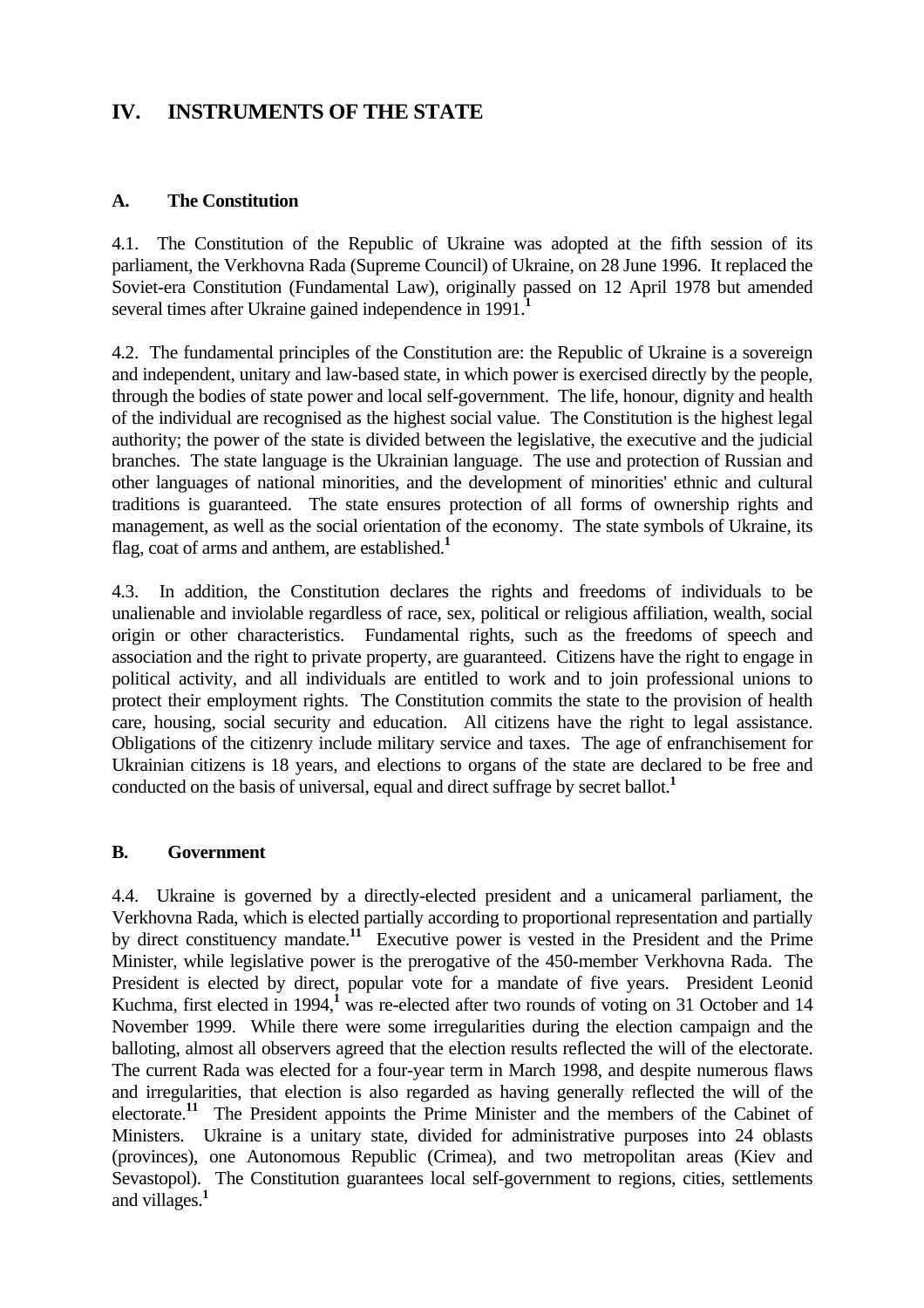<span id="page-10-0"></span>4.5. The result of the parliamentary elections of March 1998 was the election of a substantial bloc (around 40% of seats in the Rada) of left-wing deputies opposed to the government's reform plans, although the left failed to win the overall majority that some had predicted. The centreright parties slightly outweigh the leftist parties. One of Kuchma's main difficulties in achieving reform has been the relationship with the Rada, which is opposed to many aspects of the reform. Some elements in the Rada oppose Kuchma on ideological grounds (the left is strong, although it fails to command a majority). Others in the Rada and outside accuse him of presiding over a corrupt economy in which a small number of clans enjoy oligarchic control over key economic interests.**7a** This ongoing conflict has paralysed the legislature and greatly impeded effective policy formulation.**<sup>6</sup>**

## **C. Security**

4.6. The Security Service of Ukraine (SBU), the Ministry of Internal Affairs (which controls the various police forces), and the Ministry of Defence all have equal responsibility for internal security and report to the President through the Cabinet. While the armed forces have largely remained outside of politics and the civilian authorities generally maintain effective control of the security forces, institutional government corruption can sometimes lead to their improper use. The SBU, police, and Prosecutor's Office have attracted domestic and international criticism for their failure to take adequate action to curb institutional corruption and abuse in the government. Meanwhile, the SBU and other government agencies have interfered indirectly in the political process, through criminal investigations of politicians, journalists and influential businessmen.**<sup>11</sup>**

4.7. Law enforcement personnel are believed to be responsible for a large proportion of the human rights violations reported. Some remnants of Soviet control mechanisms survive in many guises and official corruption is widespread. In particular, police corruption remains a serious problem. Police and prison officials regularly beat detainees and prisoners, and there are numerous reports of torture, sometimes resulting in death. For those who have suffered human rights abuses by members of the security forces, there is no effective mechanism for registering complaints about mistreatment or for obtaining redress. Meanwhile, the government has made little effort to end such practices or to punish officials who have committed or abetted the abuses (see **V. Human Rights**).**<sup>11</sup>**

4.8. Police officials and militia personnel have the right to stop persons and vehicles arbitrarily to initiate extensive document checks and vehicle inspections, and police may detain a person arbitrarily for up to three hours to verify identity. Arbitrary arrest and detention for longer periods remain problematic. The law provides that the authorities may detain a suspect for three days without a warrant, after which an arrest order must be issued. The Constitution stipulates that only courts may issue arrest warrants, but under its transitional provisions, the Prosecutor's Office retains the right to issue search and arrest warrants until 2001. The maximum period of detention after charges have been filed is eighteen months, but the law does not limit the aggregate time of detention before and during a trial. In addition, the SBU may conduct intrusive surveillance and searches without a warrant, with the consent of the Prosecutor General, who nominally oversees this function of the SBU. However, the extent to which it uses its authority to monitor SBU activities and to curb excesses by security officials is unknown.**<sup>11</sup>**

#### **D. Judiciary**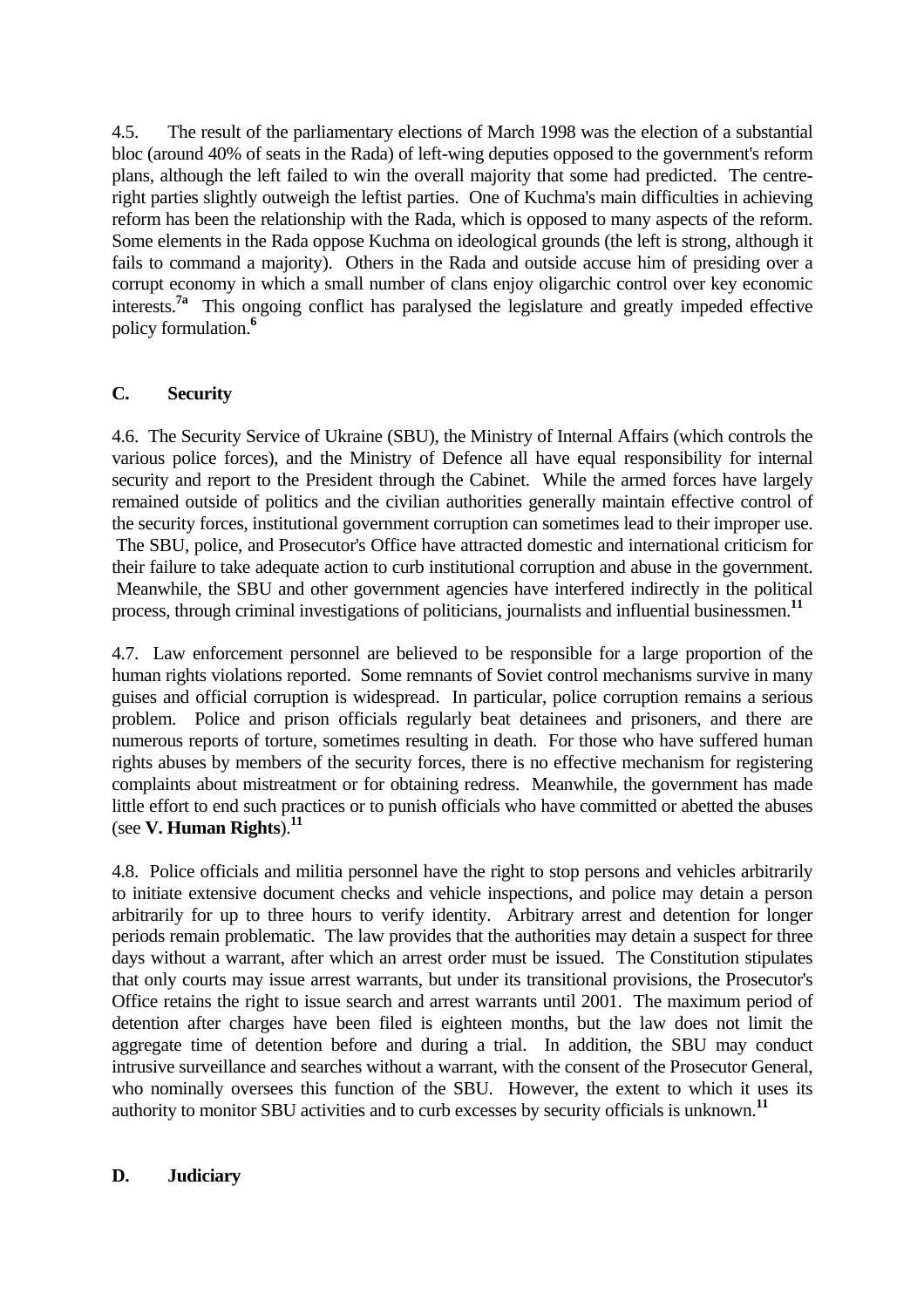4.9. The Constitution provides for an independent judiciary, but in practice the judiciary remains subject to considerable political interference. The courts are funded through the Ministry of Justice, which allows the government to influence the judicial process. The Constitution provides for a thorough restructuring of the court system by 2001, but while the establishment of an independent judicial system awaits the passage of implementing legislation, the judiciary continues to operate according to Soviet principles. Most judges and prosecutors were appointed during the Soviet era, and court officials are closely attuned to government interests, the influence of which is particularly strong at regional and local levels. The authority and independence of the judicial system are also undermined by a lack of sufficient staff and funds, which engenders inefficiency and corruption.**<sup>11</sup>**

4.10. The existing court system consists of the Constitutional Court, general jurisdiction courts and arbitration, or commercial, courts. The courts of general jurisdiction are divided into criminal and civil sections. These and the arbitration courts are organised on three levels: district (rayon) courts, regional (oblast) courts, and finally, at national level, the Supreme Court and Supreme Arbitration Court. Military courts only hear cases involving military personnel. The Constitutional Court is the ultimate interpreter of legislation and the Constitution, and determines the constitutionality of legislation, presidential edicts, cabinet acts, and acts of the Crimean Autonomous Republic. The Constitutional Court hears cases at the request of the President, at least 45 Parliamentarians, the Supreme Court, the Parliament's Human Rights Ombudsman, or the Crimean legislature. Citizens may only apply to the Constitutional Court through the Human Rights Ombudsman, although in practice the Ombudsman has yet to exercise this right.**<sup>11</sup>**

4.11. The judiciary is overburdened and inefficient, which undermines the citizens' right to a fair trial. By law, a trial must begin no later than three weeks after indictment, but this requirement is rarely met by the overburdened court system and there can be long delays. Lengthy pre-trial detention in very poor conditions is common, and detainees often spend months in pre-trial detention for offences that involved little or no prison time if convicted. While months may pass before some defendants are finally brought to trial, complicated cases can take years to get to trial. The 1996 amendment to the Criminal Procedures Code provides for bail, but this has rarely been used. Meanwhile, restrictions on travel outside of a given area are sometimes employed. The law stipulates that a defence lawyer be provided without charge to the accused from the moment of detention or the filing of charges, whichever comes first. However, insufficient numbers of defence lawyers, the low government fee they receive, and a lack of awareness of their rights on the part of detainees mean that this provision is often undermined.**<sup>11</sup>**

4.12. The Constitution provides for compensation for unlawful or arbitrary arrest, detention or conviction, but there are no known cases where this provision has been invoked, which, on the evidence, indicates a lack of faith in the judiciary, rather than the absence of unlawful detentions. The Constitution also includes procedural provisions to ensure a fair trial, but pending the passage of legislation to implement these constitutional provisions, a largely Soviet-era criminal justice system remains in place, which is reflected in the sustained level of conviction rates: almost all completed cases result in convictions.**<sup>11</sup>**

4.13. Organised crime elements are also widely alleged to influence court decisions. The Justice Ministry reported that in 1997, 135 judges were disciplined, 22 dismissed, and 5 prosecuted for bribery. Evidence indicates that suspects often bribe court officials to drop charges before cases go to trial, to reduce sentences or to commute them. Meanwhile, criminal elements routinely use intimidation to induce victims and witnesses to withdraw or change their testimony. The law requires that a special police unit protect judges, witnesses, defendants and their relatives, but this has not yet been formed and trial participants remain vulnerable to pressure.**<sup>11</sup>**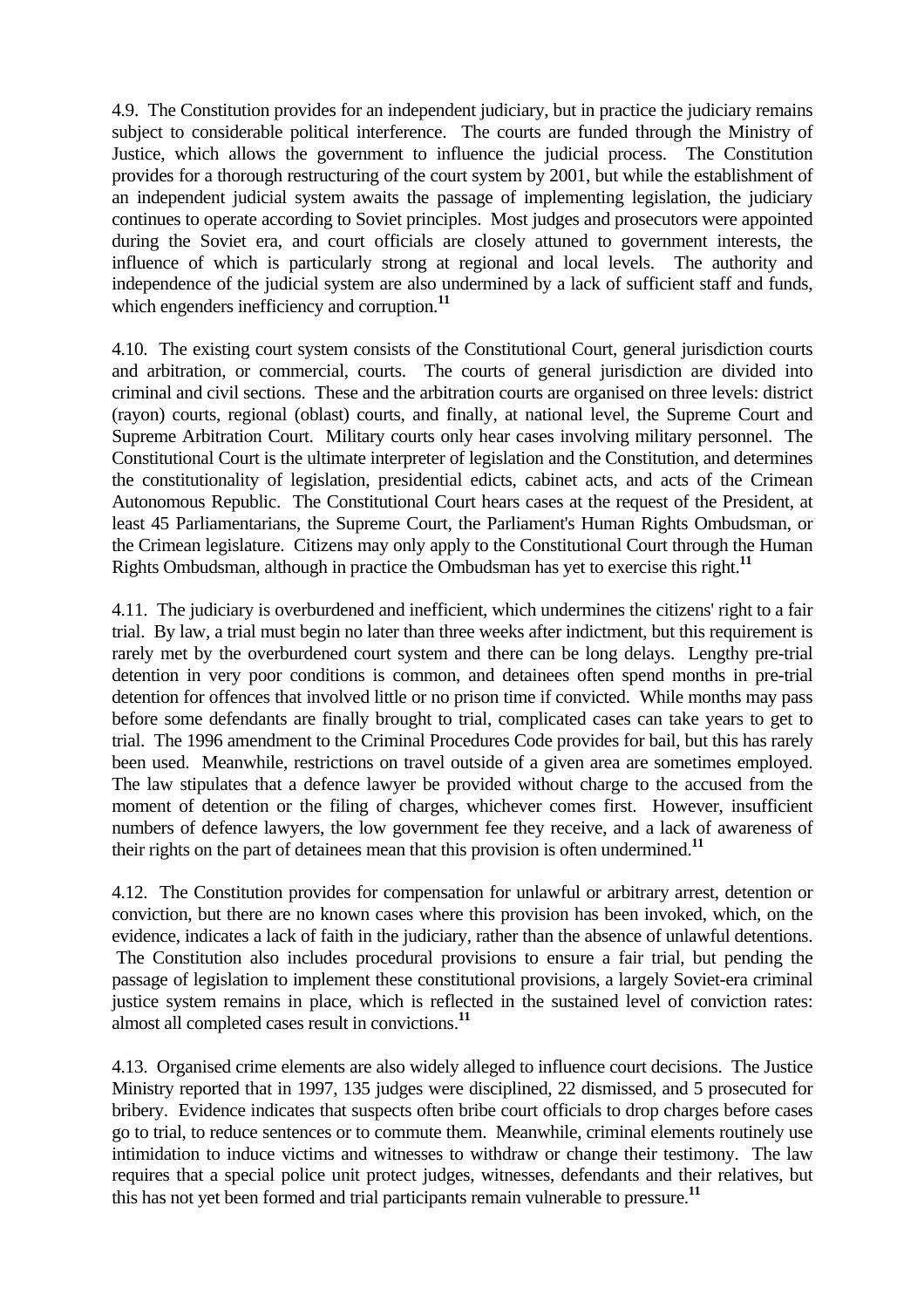### <span id="page-12-0"></span>**E. Detention Centres/Prisons**

4.14. Prison conditions are harsh and do not meet minimum international standards. In addition, prison officials intimidate and mistreat inmates, who are subject to regular beatings as well as torture, which has sometimes led to death (see **V. Human Rights**). Due in part to the severe economic crisis, prisons and detention centres are severely overcrowded and lack adequate sanitation and medical facilities. In June 1999, official statistics put the prison population at 223,900, including 42,600 in pre-trial detention, twice that of 1992. Because the country lacks a well-developed system of suspended sentences and the law does not differentiate between misdemeanours and felonies, at least one-third of inmates have been convicted of only minor offences. In response to the overcrowding, a mass amnesty in July 1999 released some 40,000 inmates.**<sup>11</sup>**

4.15. There were 1,901 deaths in prison and detention facilities during 1998, which represents more than three times the death rate of the general population. Poor sanitary conditions result in deaths from diseases such as tuberculosis and dysentery, and there are frequent incidents of murder by fellow-inmates, as well as suicide. Diplomatic representatives and human rights monitors have reported that it has become more difficult to obtain access to prisons. In addition, cases were reported of prisoners being denied correspondence, and limited to one family visit per year. Prisoners may complain to the Human Rights Ombudsman about the conditions of detention, but human rights groups have reported that inmates were subsequently punished for initiating complaints.**<sup>11</sup>**

4.16. In April 1998, the government created a Penal Department to oversee reform of the penal system and to serve as the administrative centre of it. Originally placed under the supervision of the Ministry of Internal Affairs, the Penal Department was subsequently given the status of an independent government agency by presidential decree in March 1999. However, human rights groups report that this change in status has not affected its practices. The government has also failed to punish prison and police officials who committed or condoned violence against prisoners.<sup>1</sup>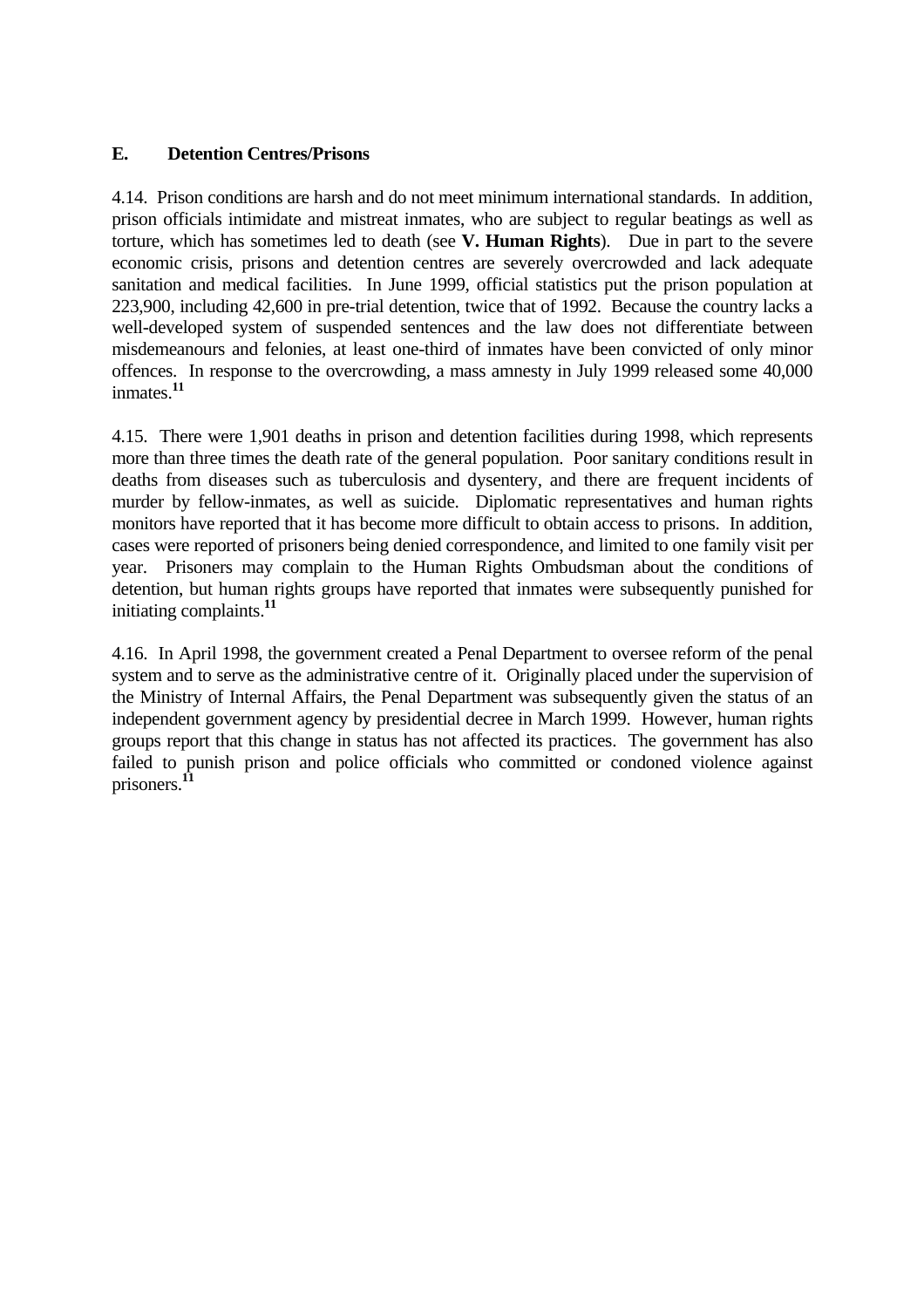# <span id="page-13-0"></span>**V. HUMAN RIGHTS**

#### **A. General Assessment**

5.1. The 1996 Constitution provides a legal framework for protecting civil and human rights,**<sup>11</sup>** which reflects Ukraine's commitments as a member of the Council of Europe (since November 1995)**9b** and signatory to a number of international human rights instruments,**9a** including the European Convention on Human Rights.**9b** However, many constitutional provisions still await the passage of enabling legislation, while many areas of life are still regulated by Soviet law and practices, which means that actual human rights practices often do not conform to constitutional requirements. During 1999, there was limited progress in some areas of Ukraine's human rights record, although serious problems persist. The government has made little effort to punish officials who have committed or abetted human rights abuses or to end such abuses.**<sup>11</sup>**

5.2. A wide variety of domestic and international human rights groups operate in Ukraine without government restriction, investigating and publishing their findings on human rights cases. Government officials are generally co-operative and responsive to their views, but enquiries into penal conditions, which are a significant human rights concern, are limited by their status as state secrets, and human rights groups have reported increased difficulties in investigating in this area. In January 1998, the President signed the law creating the Parliamentary Commissioner on Human Rights, which is a constitutionally mandated independent human rights ombudsman, and parliament elected the first Ombudsman in April 1998. However, the law does not provide any significant enforcement authority or provide for penalties for obstructing the Ombudsman's enquiries. Nevertheless, the Office of the Human Rights Ombudsman has still been active in investigating human rights violations, and states that most of the complaints it has received involve abuses by law enforcement personnel. Citizens have the right to file appeals about alleged human rights violations with the European Court of Human Rights in Strasbourg. According to one human rights expert, some 13,000 appeals were made to the Court in 1998 and some 200 cases were accepted for review.**<sup>11</sup>**

5.3. The Constitution prohibits torture, but there have been numerous reports of torture and illtreatment of suspects in police custody and prisons throughout Ukraine, in contravention of its commitments as a party to the Convention against Torture and Other Cruel, Inhuman or Degrading Treatment or Punishment, as well as the International Covenant on Civil and Political Rights.**4b** Police and prison officials regularly beat detainees and prisoners, and there have been persistent reports that Berkut (special militia units or riot police) troops beat and torture inmates as part of regular training exercises. Two forms of torture reported are the "swallow" method, whereby the detainee is placed on his stomach and his feet are tied to his hands behind him, forcing his back to arch, and the "baby elephant" method, whereby a gas mask is placed on the victim's head and the flow of oxygen is slowly reduced. Another form of torture employed is called the "monument" method, whereby the detainee is suspended from his hands on a rope and beaten. Some detainees are beaten until they waive their right to a lawyer. There is no effective mechanism for registering complaints about mistreatment or for obtaining redress for such actions. Prisoners may address complaints to the Human Rights Ombudsman, who has received widespread reports of torture in pre-trial detention, but this avenue is limited by the Ombudsman's lack of enforcement authority, prisoners' fears of punishment for initiating complaints, and insufficient effort on the part of the government to end such practices or to punish those responsible. One positive step came in December 1999, when the Rada passed an amendment to the Criminal Code that prescribes up to fifteen years' imprisonment for torture.**<sup>11</sup>**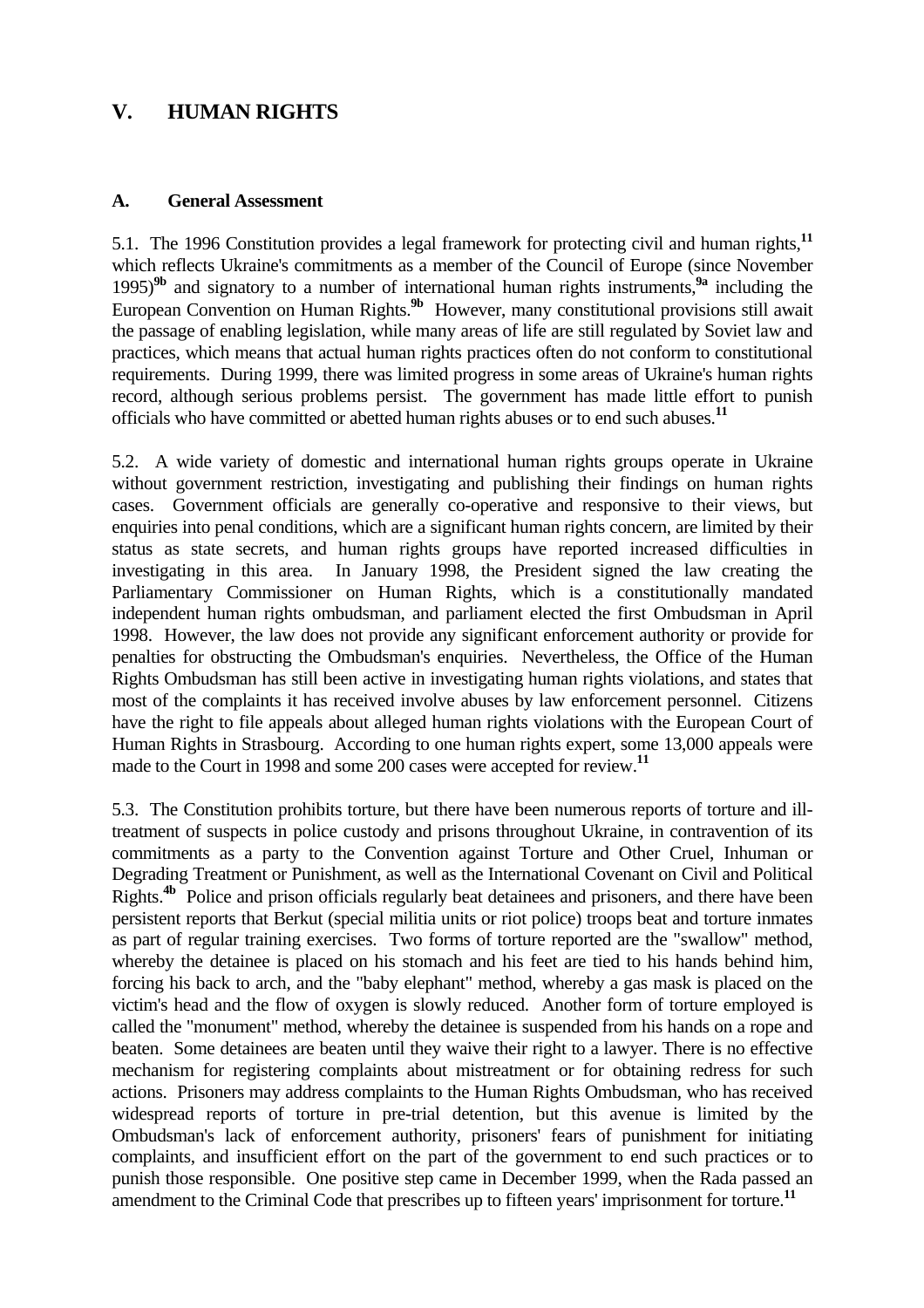<span id="page-14-0"></span>5.4. Ukraine committed itself to a moratorium on the death penalty on joining the Council of Europe in November 1995. However, subsequent reports indicated that at least 212 people were executed between then and March 1997, which led the Council of Europe to adopt a third resolution, in January 1998, condemning the continuing executions in Ukraine and threatening it with expulsion should more executions be carried out. Reports indicated that at least 345 prisoners remained under sentence of death at the end of 1998, which caused further international concern and doubts over Ukraine's commitment to ending the death penalty.**4a-4c** However, in February 2000, the Rada passed amendments to the Criminal Code which abolish the death penalty in Ukraine. Crimes previously punished by the death penalty are now punishable by life imprisonment.**<sup>14</sup>**

## **B. Political Opinion**

5.5. Citizens have the right and ability to change their government peacefully. The Constitution provides universal suffrage for citizens of at least 18 years of age, and for periodic elections every four years for the parliament and every five years for the president. Parliamentary elections took place in 1994 and March 1998, and a presidential election took place on 31 October and 14 November 1999. In the presidential election, international observers noted violations of election procedures in both the 31 October voting and the 14 November runoff, but these violations were not considered to be widespread or systematic. The most serious problems were unbalanced media coverage and the co-ordinated and inappropriate involvement of government officials in both rounds of the election on behalf of President Kuchma. There were also various forms of government pressure on the media prior to the elections, which served to limit the independence of the press. The government is alleged to have used government agencies, in particular the Tax Inspectorate, to disrupt or eliminate the businesses of political opponents.**<sup>11</sup>**

5.6. The Constitution, law and government regulations restrict freedom of association to varying degrees. These restrictions generally apply to organisations that are considered dangerous, such as those which advocate violence or racial and religious violence, or which threaten the public order or health. The law prohibits members of the police, SBU and armed forces from joining political parties (see **Annex B: Main Political Organisations**).**<sup>11</sup>**

5.7. Freedom of association is restricted through a strict registration requirement that lends itself to political manipulation and corruption. Groups must register with the government to pursue almost any purpose, and unregistered groups are prohibited from opening bank accounts, acquiring property or entering into contracts. The Ministries of Internal Affairs, Justice, Economy, and Foreign Economic Relations, as well as the State Committees on Religion and Broadcasting, and other government bodies, have registration functions and have used this power to limit freedom of association. The registration law gives the government the right to inspect the activities of all registered groups. A registered group may not duplicate any function or service that the government is expected to provide. For example, human rights lawyers who wish to represent prisoners are prohibited from establishing an association because the government is required by the Constitution to provide lawyers for the accused.**<sup>11</sup>**

5.8. The Constitution and law provide for freedom of assembly, and the government generally respects this right in practice. However, the 1988 Law on Public Assembly circumscribes freedom of assembly by stipulating that organisations must apply for permission to their respective local administration at least ten days before a planned event or demonstration. Under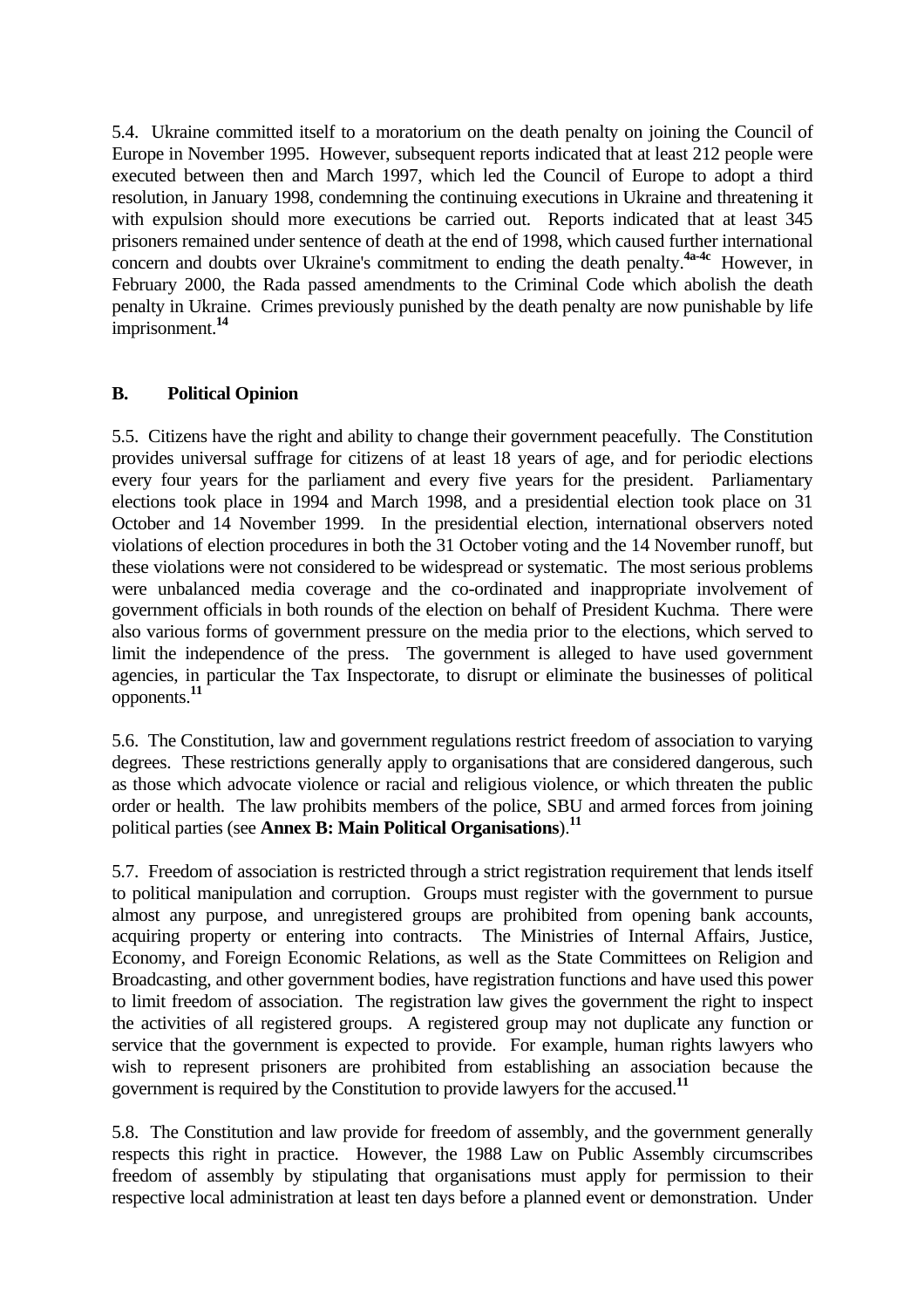<span id="page-15-0"></span>that law, participants in demonstrations are prohibited from inciting violence or ethnic conflict and from calling for the violent overthrow of the constitutional order. The Criminal Code prescribes up to six months in prison, one year of corrective labour or a fine, for repeatedly staging unauthorised demonstrations. In practice, however, unlicensed demonstrations are common, and most occur without police interference.**<sup>11</sup>**

5.9. The Constitution and a 1991 law provide for freedom of speech and the press, but in practice the government partially limits freedom of the press through tax inspections, libel cases, subsidisation and intimidation of journalists, that leads many to practice self-censorship. While the government owns or controls most of the national radio and television channels, there is a wide variety of newspapers and periodicals available, espousing different political points of view, and individuals can and frequently do criticise the government without reprisal. However, the dependence of much of the press on government patronage has particularly inhibited criticism at the local level. Both central and local government regularly target opposition newspapers with unannounced tax inspections or fire and building code inspections. Prior to the 31 October 1999 presidential election, the government forced at least one opposition newspaper, *Polytyka*, and five local television stations to close.**<sup>11</sup>**

5.10. Government officials also frequently use criminal libel cases or civil suits based on alleged damage to a person's reputation to punish critics. Consequently, any journalist who publishes an article critical of a public official risks being sued for damages. Journalists complain that because the law does not limit damages, it is biased against them and can be used to drive opposition newspapers out of business. In addition, journalists are sometimes subject to physical attack related to their professional activities, and some journalists have reported threats of arrest or assaults when investigating crime and official corruption. The intermeshing of organised crime and many public officials makes it difficult to assess whether these attacks and threats are politically motivated (see **VI.B. Organised Crime**).**<sup>11</sup>**

5.11. While the major universities in Ukraine are state-owned, they operate for the most part under full autonomy. However, academic freedom within universities is an underdeveloped and poorly understood concept. University administrators possess the power to silence colleagues by denying them the ability to publish, withholding pay and housing benefits, or directly terminating them. This atmosphere tends to limit the spirit of free inquiry. All private and religiously affiliated universities operate without any reported state interference or harassment.**<sup>11</sup>**

## **C. Religion**

5.12. The Constitution and the 1991 Law on Freedom of Conscience and Religion provide for separation of church and state and the right to practice the religion of one's choice. With the exception of some non-native religions, the government generally respects these rights in practice. The government generally permits religious organisations to establish places of worship and to train clergy, and has continued to expedite allotment of land plots for construction of new places of worship and to return religious buildings and sites to their former owners. According to the State Committee for Religious Affairs, the transfer of most places of worship back to their original owners, under a 1992 decree on restitution, was almost complete by the end of 1999.**<sup>11</sup>** Ukraine has 22,000 religious organisations, nearly 5,000 of which have sprung up in the past five years. There are 207 religious centres and directorates, 96 higher and secondary religious educational establishments and 235 monasteries.**<sup>17</sup>**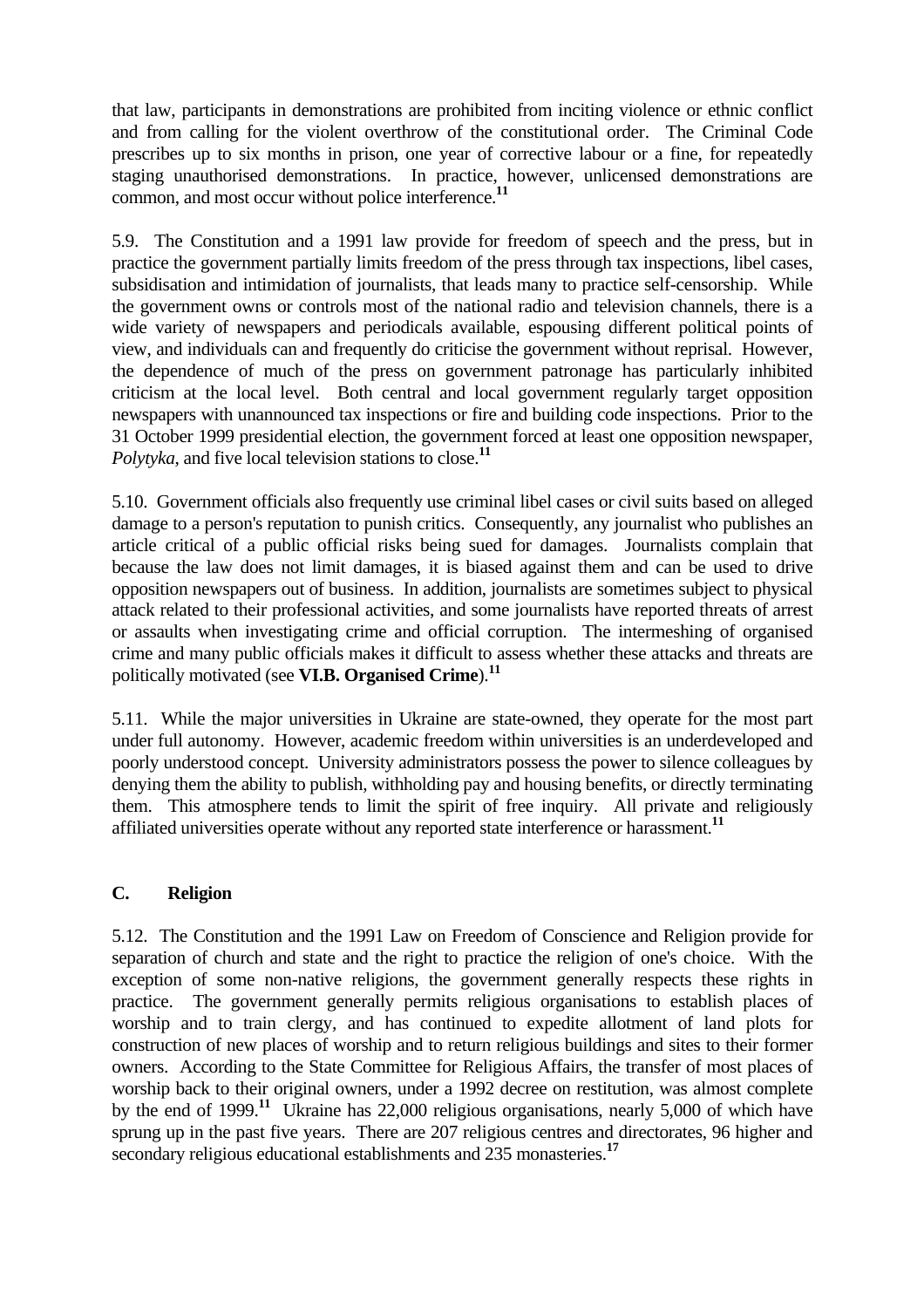### <span id="page-16-0"></span>**Christianity**

5.13. The predominant religion in Ukraine is Christianity. Adherents are fragmented between the Ukrainian Orthodox Church (Moscow Patriarchate), the Ukrainian Orthodox Church (Kievan Patriarchate), the Ukrainian Autocephalous Orthodox Church, and the Roman Catholic Church (also known as Ukrainian Catholic, 'Greek' Catholic or Uniate, who follow the Eastern rite).**<sup>1</sup>** At the first All-Ukrainian Christian Congress, held in September 1999, President Kuchma stated that during eight years of independence, the Ukrainian government had created an "atmosphere of trust, respect, mutual understanding and co-operation" in its relations with the Church, which had a positive impact on religious and church life in Ukraine.**<sup>17</sup>**

5.14. All Orthodox churches were part of the Ukrainian branch of the Russian Orthodox Church until 1990, when the Russian Orthodox Church in Ukraine was renamed the Ukrainian Orthodox Church (UOC), partly to counter the growing influence of the Ukrainian Autocephalous Orthodox Church (UAOC). Established in 1921 as part of the wider movement for Ukrainian autonomy, the UAOC was forcibly incorporated into the Russian Orthodox Church in 1930. It continued to operate clandestinely and among Ukrainian exiles, and was formally revived in Ukraine in 1990. By 1995, it had approximately 1,000 parishes. In the early 1990s, there was considerable tension between the UOC and the UAOC over the issue of church property seized in 1930. The Kievan Patriarchate of the Ukrainian Orthodox Church was formed in 1992, when factions of the UOC and the UAOC united, and by 1995, that Church had approximately 2,000 parishes. The Ukrainian Orthodox Church of the Moscow Patriarchate remains part of the Russian Orthodox Church and owes its allegiance to the Moscow Patriarchate. In 1995, that Church had approximately 6,600 parishes.**<sup>1</sup>**

5.15. Most Roman Catholics in Ukraine are adherents of the Byzantine or Eastern rite, the socalled Uniate ('Greek' Catholic) Church, which is based principally in western Ukraine and Transcarpathia. The Ukrainian Catholic (Uniate) Church was established in 1596 by the Union of Brest, which permitted Orthodox clergymen to retain the Eastern rite, while transferring their allegiance to the Pope. In 1946, at the Synod of Lvov (Lviv Sobor), the Uniates were forcibly integrated into the Russian Orthodox Church, but continued to function in an 'underground' capacity.**<sup>1</sup>** As a result, they suffered fierce persecution, with the arrests of many activists, but experienced a strong revival in the 1980s.<sup>3</sup> Together with the UAOC, the Uniate Church was a prominent campaigner for official recognition in 1989, when it was finally granted legalisation. In June 1992, there were 2,700 Uniate churches in Ukraine and 452 Roman Catholic churches of the Latin rite. At 31 December 1997, there were an estimated 5,332,267 adherents. Adherents of Latin rite Catholicism in Ukraine are predominately ethnic Poles.**<sup>1</sup>**

## **Judaism**

5.16. In the mid-1990s, there were an estimated 500,000 Jews in Ukraine, despite high levels of emigration since the 1980s.<sup>1</sup> Jews in Ukraine represent the fourth or fifth largest Jewish community in the world, and the second largest minority group in Ukraine itself. Concerned about an ageing Jewish population and the exodus of young Jews, Ukrainian Jewish communities have set up numerous cultural, religious and welfare programmes since independence in 1991, with help from overseas aid organisations, mainly in Israel and the United States, which have sparked a Jewish revival in Ukraine. That revival is evident in the opening of many Jewish educational establishments, including a University in Kiev, Jewish religious societies, cultural associations, synagogues, as well as three Jewish newspapers. The revival has also been manifested in the resumption of the annual Hasidic Jewish pilgrimage, marking the Jewish new year at the end of September, to the grave of Rabbi Nakhman of Bratzlav in the town of Uman, south of Kiev, where the government plans to build a large synagogue, to accommodate the pilgrims.**8c**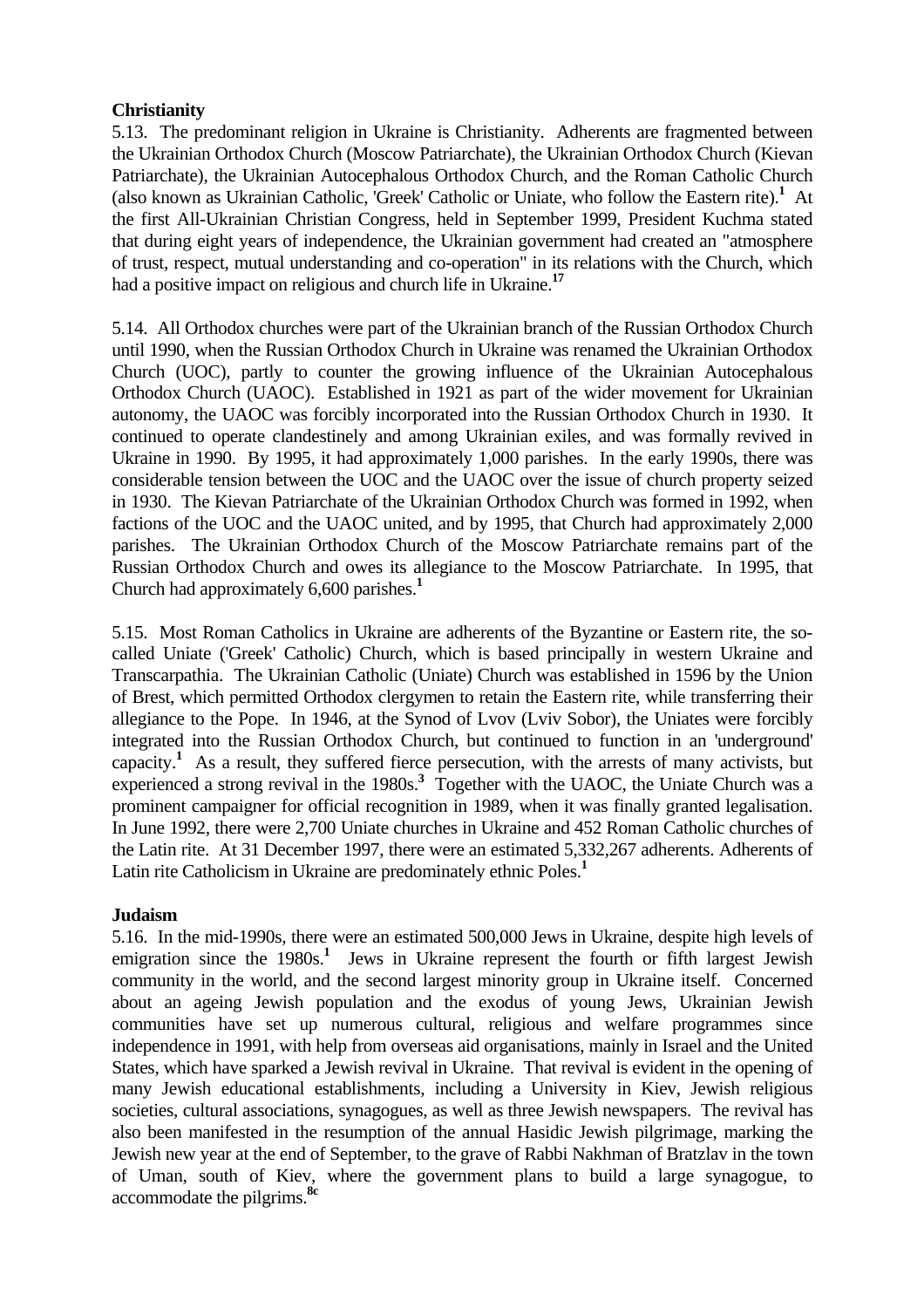<span id="page-17-0"></span>5.17. Sources widely acknowledge that there is no state-sponsored anti-Semitism in Ukraine today. President Kuchma has taken a clear public stance against anti-Semitism, and has been cooperative in supporting the Jewish cultural and religious revival. In the March 1998 parliamentary elections, Jews, representing a variety of parties, reportedly won twenty seats, five times the number held by Jews prior to that election. However, while sources differ on the extent of the problem,**8c** anti-Semitism does exist on an individual and societal basis, and some ultranationalist groups and newspapers continue to publish and distribute anti-Semitic tracts regularly. Anti-Semitic incidents continue to occur but, according to local Jewish organisations, have declined in number over recent years.**<sup>11</sup>**

5.18. Numerous Jewish congregations have successfully negotiated with local authorities for worship space. In 1996, a Kiev arbitration court decided in favour of transferring the title of the former Kiev Central Synagogue, which in Soviet times was used as a puppet theatre, to a Chabad Hasidic congregation. By December 1997, the puppet theatre had vacated the premises, and in the spring of 1998 the building reopened once again as a synagogue. According to Jewish community representatives, progress on restitution was frozen for the first few months of 1999, but resumed thereafter at a rate satisfactory to Jewish community leaders.**<sup>11</sup>**

### **Non-Native Religious Organisations**

5.19. The government's protection of religious freedom has deteriorated for non-native religious organisations (**defined as all organisations other than Orthodox, Greek Catholic and Jewish**).<sup>11</sup> There are a number of Protestant churches,<sup>1</sup> including the Baptists and other Protestant sects, such as Pentecostalists, Adventists and Jehovah's Witnesses. They practice their faith in autonomous congregations, educate their children according to the rules of their religions, and sometimes refuse to register with the government, thereby making it difficult for the authorities to control them. They suffered severe persecution under the Soviet regime, and won many converts, particularly in eastern Ukraine.**<sup>3</sup>** The current government does not discriminate against individual believers of non-native religions, but their organisations face ongoing difficulty in carrying out their activities. Through burdensome licensing requirements and informal means, local authorities restrict non-native religions, including Christian denominations other than Orthodox and Greek Catholic. However, during 1999, non-native religions reported less difficulty in obtaining visas and registration.**<sup>11</sup>**

5.20. A 1993 amendment to the 1991 Law on Freedom of Conscience and Religion restricts the activities of non-native, foreign-based, religious organisations. It permits members of the clergy, preachers, teachers and other foreign citizen representatives of foreign organisations to preach, administer religious ordinances or practice other canonical activities "only in those religious organisations which invited them to Ukraine and with official approval of the governmental body that registered the statutes and the articles of the pertinent religious organisation." Although the Church of Jesus Christ of Latter-Day Saints had complained in 1998 that this restriction prevented the transfer of its missionaries between cities, during 1999 church leaders reported no difficulties in transferring missionaries between cities.**<sup>11</sup>**

5.21. All religious organisations are required by the 1991 Law on Freedom of Conscience and Religion to register with the State Committee for Religious Affairs and the Committee's local office in the region where they are located, a process that generally takes about one month. The regional offices also supervise the compliance of religious organisations with the provisions of the law. Some non-native religious organisations have reported that, especially at local or regional levels, officials of the State Committee have refused to register their organisations for protracted periods thus effectively delaying their activities, although there have been fewer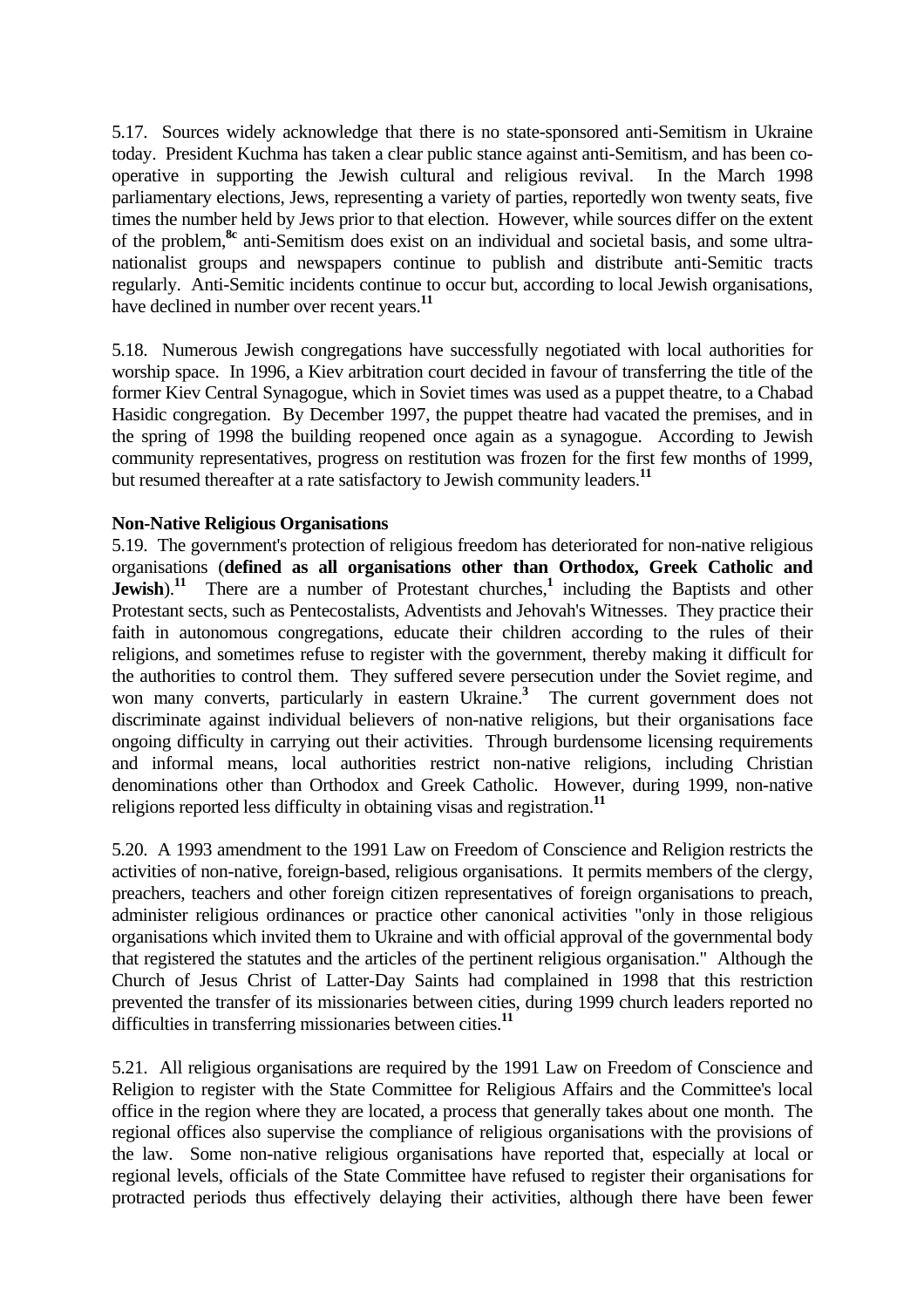<span id="page-18-0"></span>reports of such registration difficulties in recent years. In addition, Evangelical Christian missionaries have reported some instances of societal discrimination against members of their churches, such as salary cuts and public criticism for betraying the indigenous religions.**<sup>11</sup>**

5.22. Ukraine's small Islamic communities are led by the Spiritual Administration of Muslims in Ukraine, based in Kiev. There is also the Association of Independent Muslim Communities of Ukraine, formed in 1994, and based in Donetsk.<sup>1</sup> In September 1999, a mosque and Ukraine's first Islamic university were opened in Donetsk. The university will train imams, or preachers, of Islam, and students will study the Arabic language and the Koran. At the opening ceremony, the local governor stated that all religious congregations in Ukraine, numbering over 800, live in peace and accord.**<sup>16</sup>**

# **D. Ethnic Minorities**

5.23. Although Ukraine did not experience the inter-ethnic violence that occurred in some other Soviet republics in the late 1980s and early 1990s, the ethnic diversity of the country has caused some serious problems.<sup>1</sup> Throughout his mandate, President Kuchma has taken a clear public stance against xenophobia and has spoken of a need for systematic, considered and constructive steps to strengthen intra-national relations,**8c** and of a need for the peaceful co-existence of ethnic and religious groups.**<sup>11</sup>** With an estimated 130 minority groups,**8c** which make up approximately 27% of the population,**<sup>1</sup>** Ukraine is viewed as a melting pot for different peoples and cultures, rather than as an ethnically defined state. The maintenance of inter-ethnic calm there has been attributed to the consistent government stance, aimed at reassuring ethnic minorities concerning their legal status and cultural freedom.**8c** As a sign of its willingness to support ethnic minorities, the government of Ukraine has encouraged ethnic groups expelled by Stalin to return to Ukraine, including Germans and Poles from Central Asia.**8a**

5.24. Several laws guarantee protection of the rights of minorities in Ukraine. These include the 1989 Law on Languages, the 1991 Law on Freedom of Conscience and Religion, the 1992 Law on National Minorities, as well as the 1996 Constitution, which assures their right to receive instruction in their native language, and to study their native language in state and communal educational establishments and through national cultural societies. Several sources indicate that these rights are generally respected in Ukraine, but also suggest that the enforcement of laws protecting minorities is a problem, due to the lack of an effective legal system.**8c**

## **Africans and Asians**

5.25. There are reports of discrimination and frequent harassment of ethnic minorities and, increasingly, of racially motivated violence against those of Asian and African origin. Police officials harass and abuse dark-skinned people, who are routinely detained for arbitrary document checks. Representatives of these groups have claimed that police officials also routinely ignored, and sometimes abetted, violence against them.**<sup>11</sup>**

## **Carpathians (Rusyns)**

5.26. In the western region of Transcarpathia, which had formed parts of Czechoslovakia and Hungary before the Second World War, the independence referendum of 1 December 1991 included a separate question on the introduction of an autonomous status for the region. Demands for the establishment of a Transcarpathian Autonomous Republic have been made especially strongly by the Society of Carpathian Ruthenians (Rusyns), who consider themselves ethnically distinct from Ukrainians. In March 1992, they established the Subcarpathian Republican Party.**<sup>1</sup>**As part of their efforts to obtain official status as a distinct ethnic group in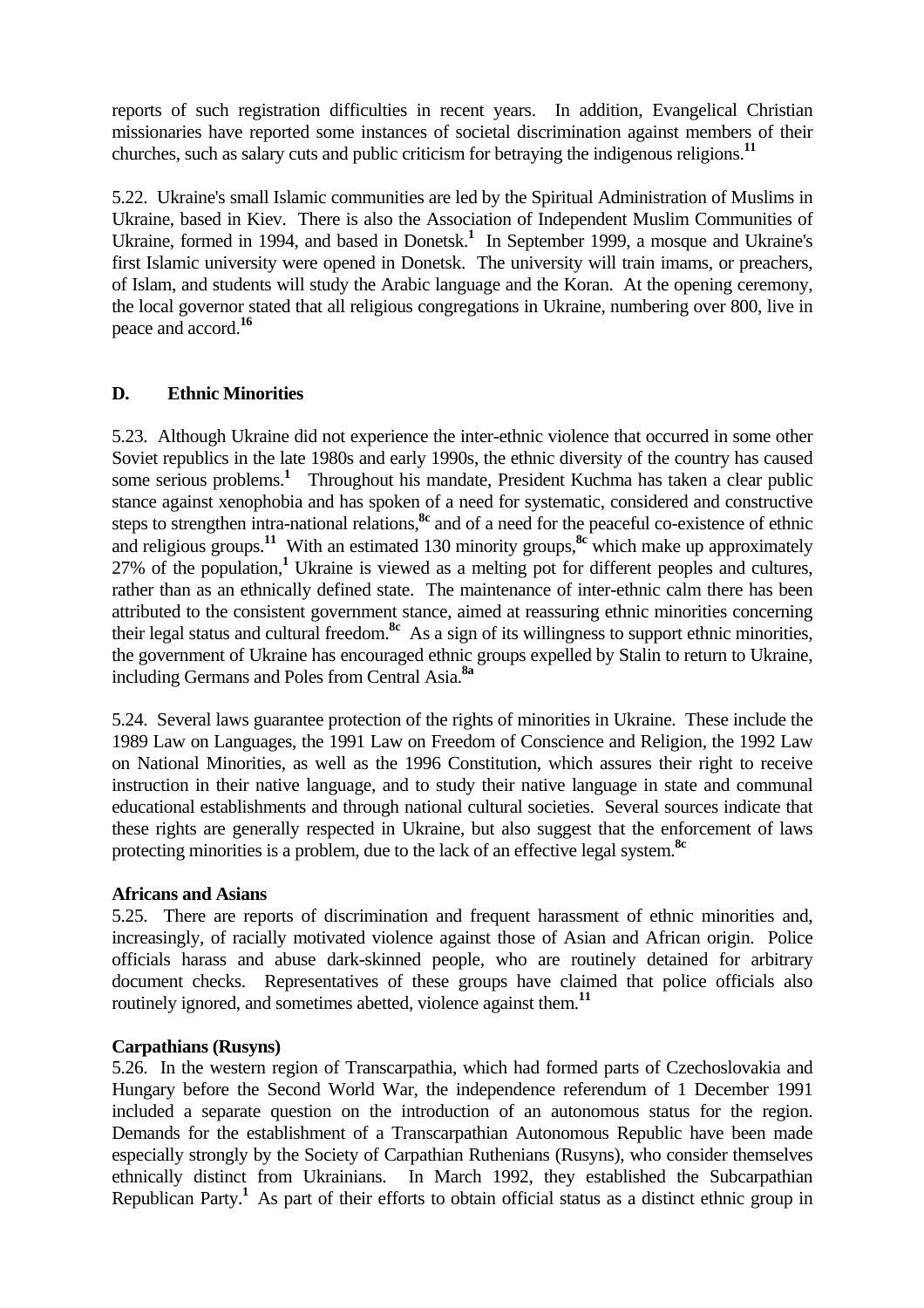<span id="page-19-0"></span>Ukraine, a congress was held in June 1999, when representatives of the Rusyn community called for Rusyn-language schools and for Rusyn to be included as one of the country's ethnic groups in the 2001 census. According to Rusyn leaders, there are more than 700,000 Rusyns in the country.**<sup>11</sup>**

### **Hungarians**

5.27. Estimated at approximately 163,100 by the 1989 census,**<sup>1</sup>** the Hungarian population of Ukraine is largely concentrated in the multi-ethnic Transcarpathia. No agreement could be reached on an autonomous Hungarian district for the Berehovo region, as requested by the inhabitants. High-level Ukrainian political figures have ruled that only self-government and cultural autonomy would be acceptable, but even so, permission was not granted to make bilingual Ukrainian-Hungarian signs mandatory in minority-inhabited areas. Nonetheless, bilingual road signs were in evidence in the area in 1991.**8a**

5.28. Despite Ukrainian reluctance to grant ethnic Hungarians full territorial autonomy, Hungary has described their treatment by Ukraine as exemplary. Ukraine and Hungary have established co-operation on minority rights which, according to a high-ranking Hungarian official, could serve "as an example for the entire region, as well as for Europe."**8a**

### **Roma (Gypsies)**

5.29. There are almost 48,000 Roma residing in Ukraine.**<sup>1</sup>** They face considerable societal discrimination and opinion polls have shown that, among all ethnic groups, the level of intolerance is highest towards the Roma. In the Transcarpathian region in particular, the Roma have been subject to violence and abuse by police.<sup>11</sup>

### **Romanians**

5.30. Estimated at approximately 134,800 by the 1989 census, ethnic Romanians constitute another significant element of Ukraine's ethnic minority population.**<sup>1</sup>** Some ethnic Romanians living in the Chernivtsy oblast of south-western Ukraine have accused the Ukrainian authorities of curbing some of their rights, specifically on travel and other contacts with Romania. Ukraine has dismissed these accusations and pointed to the cultural freedoms and facilities enjoyed by the Romanian minority. In 1992, the then chairman of Ukraine's State Committee on Nationality Affairs, Yuri Olenenko, noted that in Chernivtsy oblast, where 20% of the population is Romanian, 86 out of the 420 schools use the Romanian language.**8a** However, in September 1998, the Romanian government accused the authorities in Ukraine of practising discrimination, when eighteen Romanian schools were closed, and spoke of a need to check the way in which Romanians in Ukraine can exercise their rights as laid down in the basic treaty between the two countries.**<sup>19</sup>**

#### **Russians**

5.31. Russians constitute the largest ethnic minority in Ukraine, numbering over 11 million, comprising 22% of the population as a whole, and 70% in Crimea.**<sup>1</sup>** These high numbers are largely a reflection of the Soviet policy of in-migration of Russians to Ukraine, as part of its Russification programme throughout the Soviet Union. For Russians, Ukraine was a particularly attractive destination, with its good climate and high level of socio-economic and cultural development, together with a familiar linguistic and cultural heritage. With the number of Russians in Ukraine growing from just three million in 1926 to almost ten million in 1979, there was a high rate of intermarriage between Russians and Ukrainians, which further contributed to the Russification of Ukraine.**<sup>3</sup>**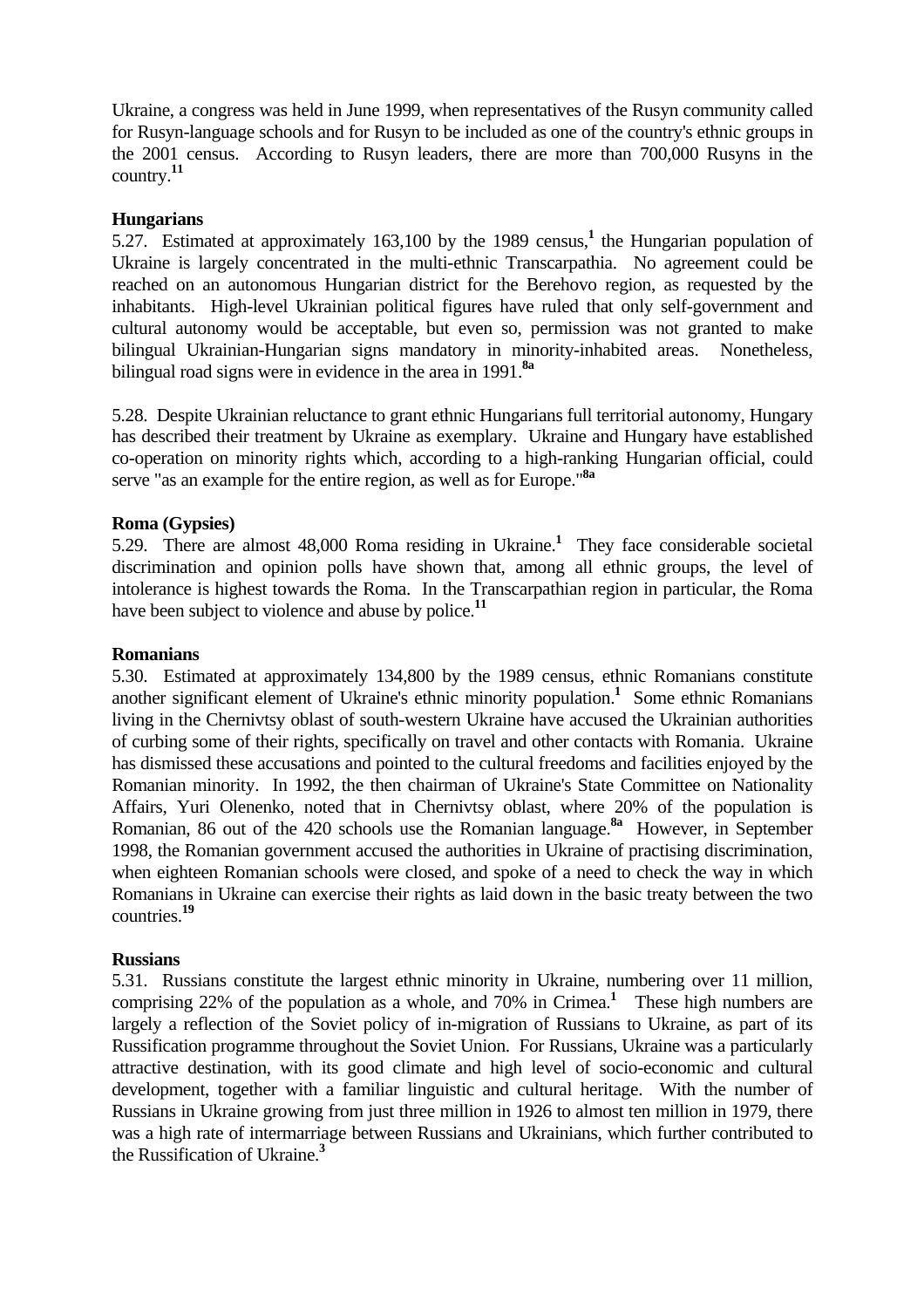<span id="page-20-0"></span>5.32. Although large numbers of Russians can be found throughout the country, they are heavily concentrated in the industrial regions of eastern and southern Ukraine, bordering on Russia. Under the Soviet regime, the Russian population of Ukraine had been provided with a full range of Russian language facilities to satisfy its cultural and educational needs. Since independence, there has been an increasing Russian resistance to perceived Ukrainianisation measures, not the least of which has been the rapid growth in the use of the Ukrainian language, which had been widely regarded as inferior under the Soviet regime.**8a** While the Constitution provides for "the free development, use and protection of the Russian language and other minority languages in Ukraine," some pro-Russian organisations in eastern Ukraine have complained about the increased use of the Ukrainian language in schools and the media. They claim that their children are disadvantaged when taking academic entrance examinations, since all entrants are required to take a Ukrainian language test. In addition, a government requirement for political organisations to have representatives in at least half of the country's regions as a prerequisite for registration as a political party has limited the ability of some Russian groups to organise.**<sup>11</sup>**

5.33. However, while there have been claims of discrimination against Russians in Ukraine, there is no evidence of serious Russian-Ukrainian ethnic tension, except in Crimea.**8a** There, opinion polls indicate that almost half the number of Russians would prefer to be citizens of Russia or the Soviet Union, rather than of Ukraine.<sup>6</sup> Since independence, over 1 million people, mostly ethnic Russians, have left the country.**<sup>11</sup>**

5.34. Dissatisfaction among ethnic Russians with the policies of the Ukrainian government has been encouraged by the worsening economic situation, and has tended to increase the demands that Russian be granted the status of second official language, accompanied by calls for dual Ukrainian-Russian citizenship, a federated structure for Ukraine, and closer ties to Russia.**8a** However, although Ukrainian officials may speak of a strategic partnership with Russia, the official view in the country is that Ukraine, unlike Russia, is historically a European state that came under Russian imperial domination for many centuries and is now striving to rejoin its true cultural world of Europe.**<sup>5</sup>** Russia's ratification of the controversial Russia-Ukraine Treaty of Friendship, Co-operation and Partnership in February 1999, in which Russia finally recognised the territorial integrity of Ukraine within its current borders, met with strong opposition from those who argued that it would deprive Russia of Crimea, worsen the situation of ethnic Russians living in Ukraine, and open the way for Ukraine to join NATO.**<sup>20</sup>**

#### **Crimean Tatars**

5.35. Following the return by late 1992 of some 250,000 Crimean Tatars to their historic homeland from Soviet Central Asia (where they had previously been deported *en masse* in 1944 for alleged collaboration with the Germans<sup>2</sup>), relations between the local leadership and Crimean Tatars deteriorated steadily.**<sup>1</sup>** While the Ukrainian Government provided some financial assistance, the Tatars' return has caused tension with other residents in Crimea. The Tatars allege that they are discriminated against by local employers, that they have difficulty securing land, and that in some instances their temporary shelters have been destroyed by local militia. The Russian majority in the peninsula has resisted acknowledging the rights of the Tatars. Crimean Tatars generally support Ukrainian sovereignty over Crimea, but have called for the renewal of their national-territorial status on the peninsula.**8a**

5.36. Crimean Tatar leaders have complained that their community (now numbering about 300,000**<sup>6</sup>** ) has not received adequate assistance in resettling and that an onerous process for acquiring citizenship has excluded many of them from participating in elections and from the right to take part in the privatisation of land and state assets. However, a 1997 amendment to the citizenship law waives some of the usual residence and language requirements for returning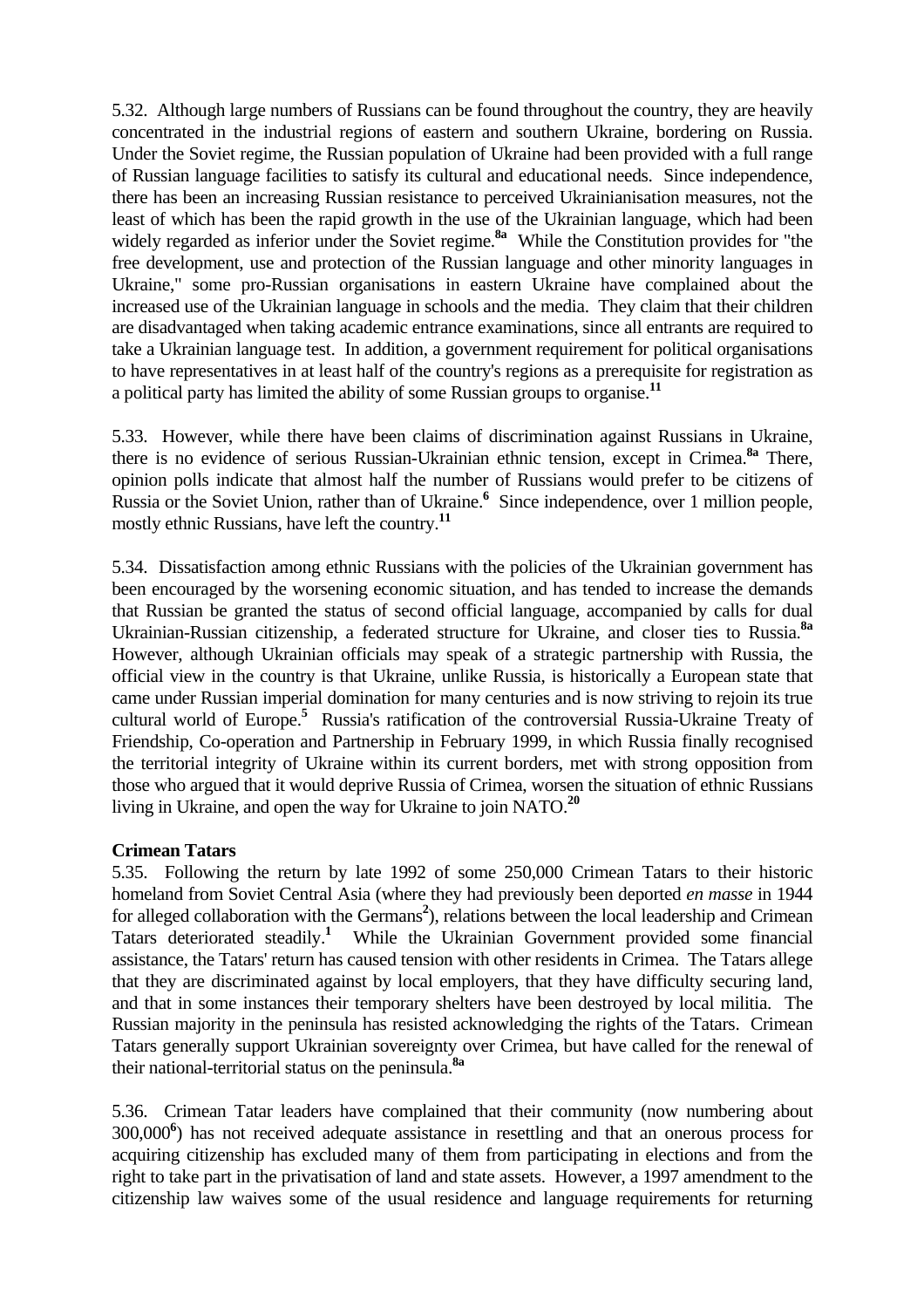<span id="page-21-0"></span>deportees and expedites the acquisition of citizenship, including for those Crimean Tatars who were the deported victims of political oppression. The amendment allows deported persons to acquire Ukrainian citizenship without the mandatory five-year term of residence in Ukraine and without Ukrainian language proficiency. In July 1999, the Rada further amended the citizenship law to allow deported persons or their descendants living in the country for five years to acquire automatically Ukrainian citizenship without having to renounce any foreign citizenship they may possess. Previously, Crimean Tatars had difficulty in obtaining documents from Uzbekistan to confirm that they had relinquished their Uzbek citizenship.**<sup>11</sup>**

5.37. A government requirement for political organisations to have representatives in at least half of the country's regions as a prerequisite for registration as a political party has limited the ability of Crimean Tatar groups to organise.**<sup>11</sup>**While the approval of a new Constitution for Crimea in December 1998 represented a major step forward for the republic, it failed to meet the demands of the Tatars, who are seeking a guaranteed quota of deputies in parliament and official status for the Tatar language.<sup>6</sup> In May 1999, the Crimean prime minister, Serhiy Kunitsyn, agreed to Tatar demands for the creation of a council to represent Tatar interests in the Crimean government, for the right of Tatars returning from Central Asia to own land, and for the creation of Tatar schools.**<sup>11</sup>**

5.38. Both Crimean Tatar and Ukrainian minorities in Crimea credibly complain of discrimination by the Russian majority and demand that the Ukrainian and Tatar languages be given equal treatment to Russian. While the Crimean government, pleading insufficient funds, did not assent to requests from the Crimean Tatar community for assistance in re-establishing its cultural heritage through Tatar language publications and educational institutions, the central government is working with the UNHCR (United Nations High Commissioner for Refugees), the OSCE (Organisation for Security and Co-operation in Europe), and the International Organisation for Migration on support for the Crimean Tatar community.**<sup>11</sup>**

#### **Other Ethnic Minorities**

5.39. Other minorities in Ukraine include Belarusians (440,045), Moldovans (324,525), Bulgarians (233,800), Poles (219,179),**8a** Greeks (98,600), Armenians (38,600), and others amounting to a further 356,800 at the time of the 1989 census.**<sup>1</sup>** These minorities are relatively small in number, but in a few cases they are heavily concentrated in territories adjacent to states dominated by the same ethnic group.**8a** In early 1999, about fifty ethnic groups from eight regions of western Ukraine formed a confederation, comprising Russians, Poles, Romanians, Hungarians, Jews and Roma. It claimed that ethnic minorities were often prevented from holding important posts in virtually every western region, while the number of schools where ethnic languages are taught had been reduced. It announced its intention to increase the influence of ethnic groups on the local authorities and to improve its dialogue with them.**<sup>15</sup>**

## **E. Women**

5.40. Violence against women is reportedly pervasive. According to new statistics compiled by the United Nations Development Programme, the number of reported rapes and attempted rapes have decreased during recent years, but surveys indicate that the majority of rapes and other cases of physical abuse go unreported. The Criminal Code outlaws rape, including within marriage, but the authorities often pressure women not to press charges against their husbands. Violence against women does not receive extensive media coverage, despite the efforts of human rights groups to highlight the problem. Hotlines, shelters and other practical support for victims of sexual abuse are practically non-existent. In 1998, the Kiev municipal authorities opened the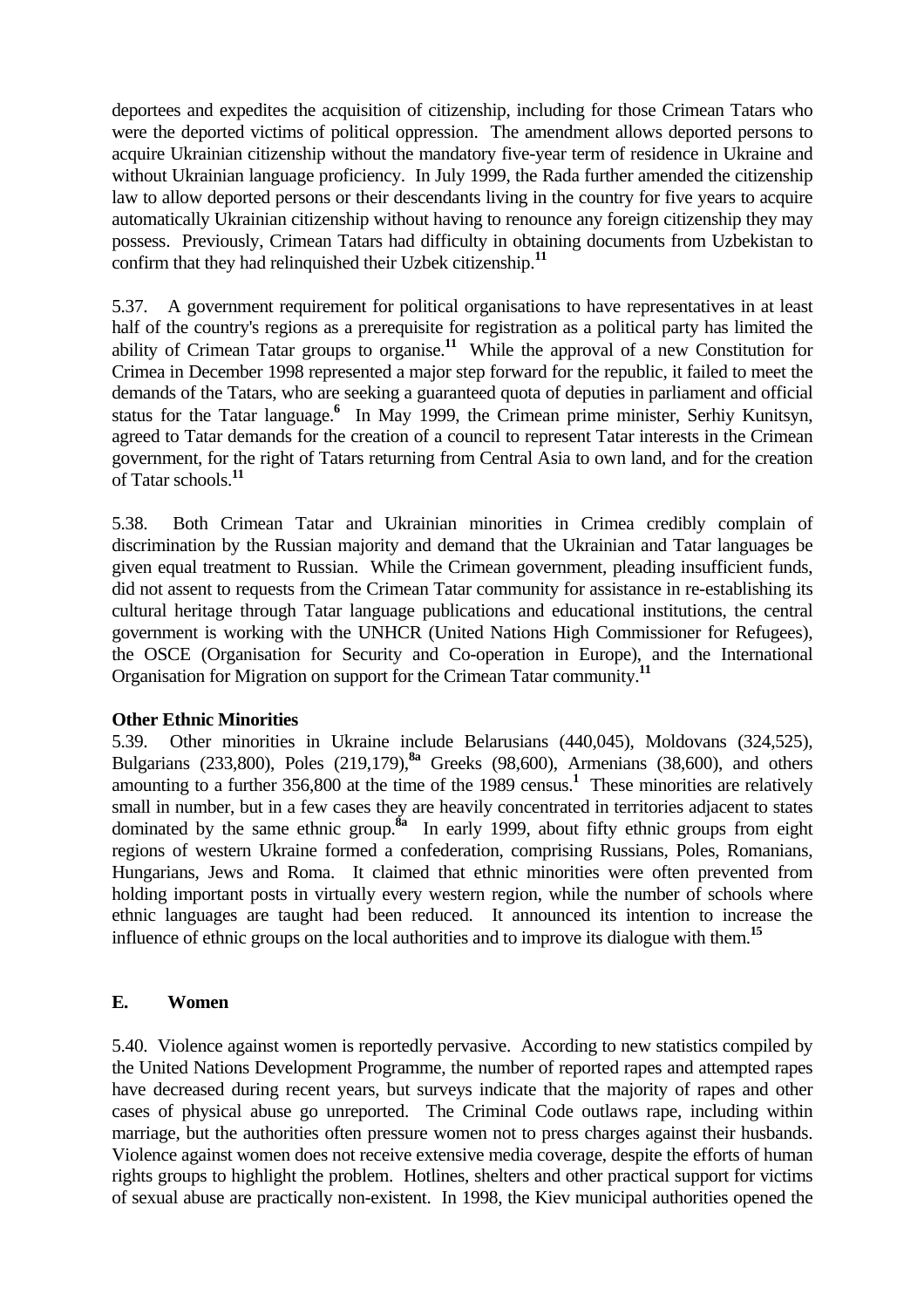<span id="page-22-0"></span>country's first state-funded women's centre, and the government announced plans to establish a network of shelters throughout the country, but it does not appear to have begun to implement these plans yet.**<sup>11</sup>**

5.41. Ukraine is an important source country of girls and women trafficked to western and central Europe and the Middle East for sexual exploitation. The International Organisation for Migration estimated in 1998 that 100,000 Ukrainians had been trafficked abroad for this purpose since 1991. The government took steps to address the problem in April 1998, with an amendment to the Criminal Code that imposes harsh penalties on those who traffick human beings, including for sexual exploitation, but the effectiveness of these steps remains unclear. The authorities rarely prosecute men for engaging women in sexually exploitative work, and there are reports that the militia receives bribes in return for ignoring this problem, and even that public officials have abetted or assisted organised criminal groups in trafficking women abroad. The government is unable to assist the victims effectively, primarily due to a lack of funds, and other support services also suffer from a shortage of money.**<sup>11</sup>**

5.42. Labour laws establish the legal equality of men and women, including equal pay for equal work, a principle that is generally observed. However, the economic crisis has harmed women disproportionately, and women are much more likely to be dismissed than men. The Constitution and the Law on Protection of Motherhood and Childhood prohibit the employment of women in jobs that are hazardous to their health, for example, jobs that involve heavy lifting. However, despite implementation of a government programme to combat dangerous labour, these laws remain poorly enforced and the Ministry of Labour has estimated that 15% of working women are employed at hazardous jobs.**<sup>11</sup>**

5.43. Few women attain top managerial positions in state and private industry. By law, pregnant women and mothers with small children enjoy paid maternity leave until their children reach the age of three, a benefit which is a disincentive for employers to hire women for responsible or career track jobs. However, educational opportunities for women have generally been equal to those enjoyed by men. Women are active in political life, but hold a disproportionately small percentage of offices. While women hold 28 of the 450 seats in the Rada, only two women hold ministerial posts. The eighteen-member Constitutional Court has two female members.**<sup>11</sup>**

## **F. Children**

5.44. The government is publicly committed to the defence of children's rights, but the deep economic crisis severely limits its ability to ensure these rights. The widely acknowledged problem of growing violence and crime in and outside of schools, especially the notoriously violent vocational schools, is largely ignored by the public and the government. The government does provide free, universal education for children, which is compulsory until the age of fifteen. However, the public educational system has deteriorated as a result of government financial disarray. Teachers often go unpaid for months, while increasing numbers of children from poor families drop out of school, and illiteracy, which was previously very rare, has become a problem. Health care is provided for children, but economic problems have worsened the overall quality of the system.**<sup>11</sup>**

5.45. There have been increased cases of homeless children, who usually flee poor orphanage or domestic conditions, and drug use and child prostitution among these children are widespread. Several charity groups have been formed to assist these children, but they have failed to reduce the problem. Deteriorating conditions in state orphanages led to government encouragement of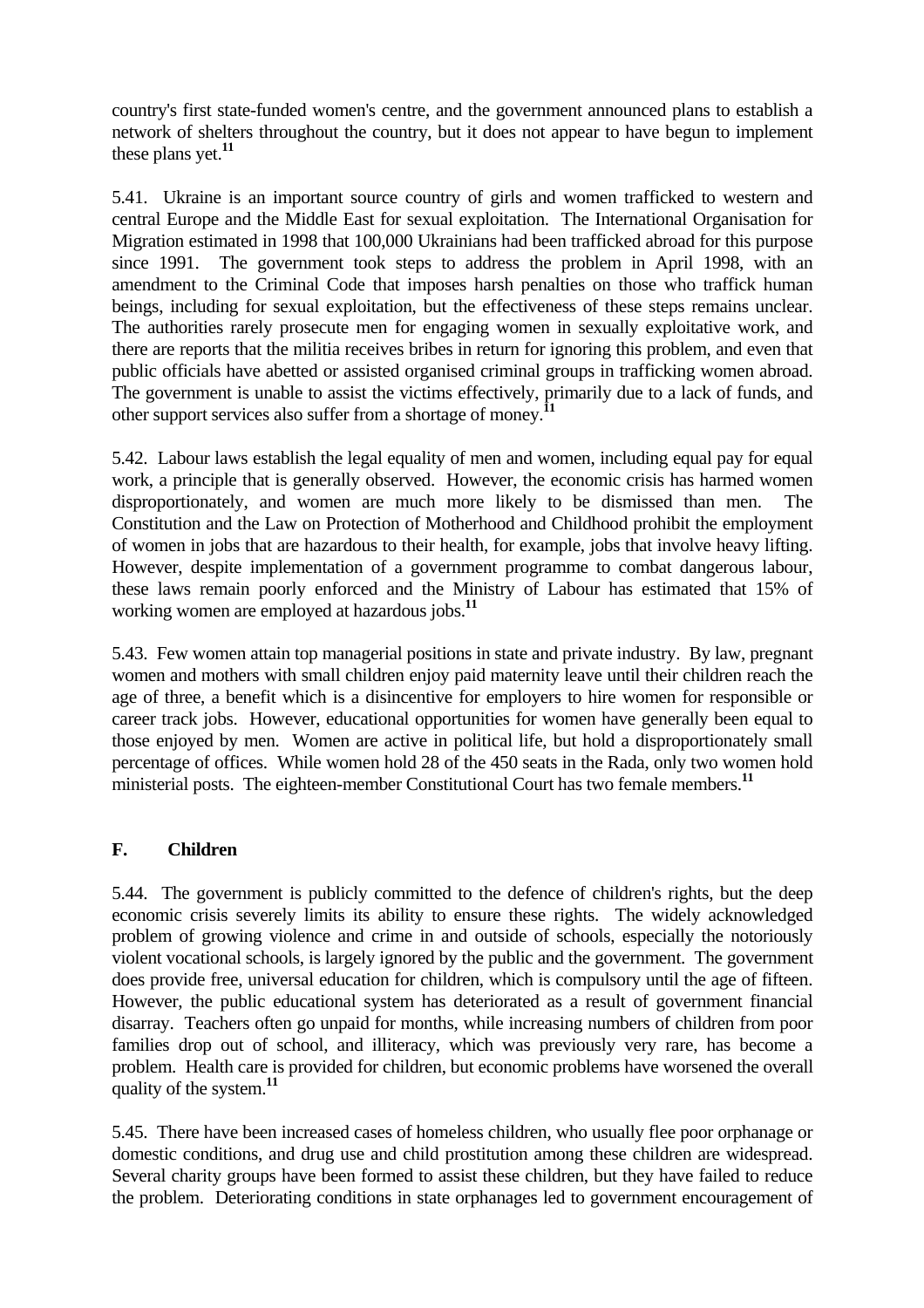<span id="page-23-0"></span>families to provide foster homes for orphans, and of the establishment of private governmentsupervised orphanages. Currently, there are seventy-five such orphanages, with some 800 children. To curb illegal adoption, the April 1998 amendment to the Criminal Code prescribed up to fifteen years' imprisonment for trafficking in children and illegal adoption, although there have been no known successful cases of its application.**<sup>11</sup>**

## **G. Homosexuals**

5.46. There is no official discrimination against homosexuals in Ukraine. The Rada adopted a law in 1991 which decriminalised homosexuality, making Ukraine the first republic in the former Soviet Union where homosexuality was not a criminal offence. Homosexuality between consenting males over the age of sixteen has been legal in Ukraine since then. It is therefore also unlikely that a woman would be persecuted in Ukraine because of her sexuality.**7b**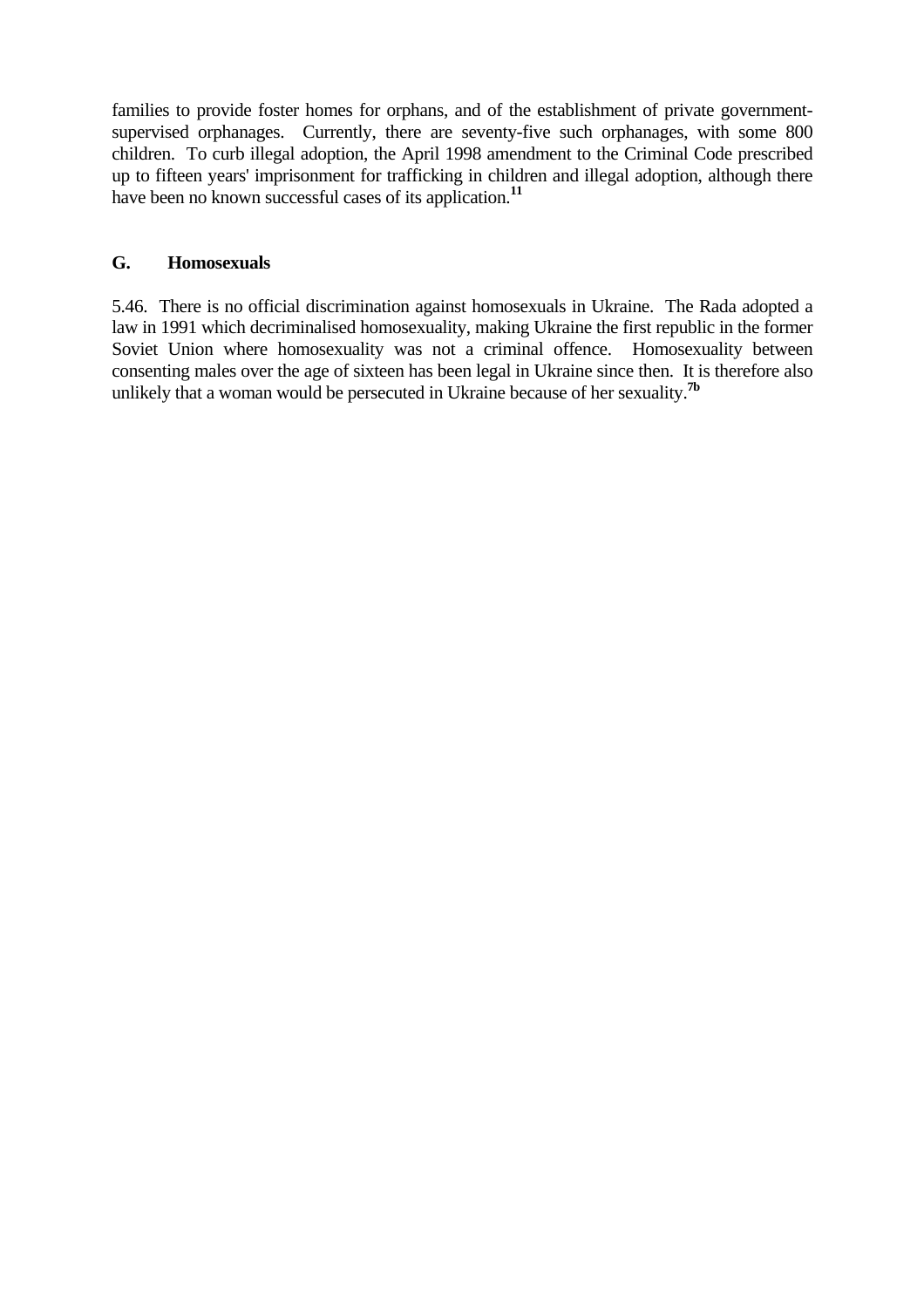# <span id="page-24-0"></span>**VI. OTHER ISSUES**

#### **A. Military Service**

6.1. Military service is compulsory for males over eighteen years of age, for a period of twelve months in the ground forces and air forces, and fifteen months in the navy.**<sup>1</sup>** The upper age limit for conscripts is 25 years.**<sup>23</sup>** However, the problem of **draft evasion**, which became a common feature in Ukraine following independence in 1991, has since become widespread. This reflects less fear of the consequences on the part of draft evaders in a country more democratic and aware of human rights, and their belief that the newly-formed Ukrainian military machine is less able than its Soviet predecessor to punish them. In theory, males avoiding military recruitment can be sentenced to up to three years' imprisonment. However, in July 1993, media reports cited a study, commissioned by the Ukrainian Procurator General, which predicted that only one-third of conscription aged men would actually serve in the Ukrainian armed forces. The study also revealed that evasion of military service, failure to turn up for military registration and absence without leave had become "unprecedentedly widespread." It stated that very rarely were officials and citizens of call-up age punished for violating the law. The study criticised existing legislation, and the Procurator General urged the Ukrainian Minister of Defence to take necessary measures.**7b**

6.2. Conditions for conscripts and other military personnel have caused concern. The military have revealed that 107 servicemen committed suicide in 1997, while the use of force against subordinates and other breaches of military conduct resulted in 800 cases of injury during that year, including five dead and forty-four permanently crippled. Meanwhile, 788 cases of draft evasion were recorded, due to "lack of law and order" in the army: 3,300 crimes were committed in the armed forces in 1997, 38% involving felonies and 11% involving the use of arms.**7b** During 1999, violence against conscripts by fellow-soldiers continued and sometimes resulted in death. There were reports of harsh conditions and beatings, and punishment administered for committing or condoning such practices did not serve as an effective deterrent to further abuses. Between 1991 and 1998, 450 soldiers were convicted of violent harassment of their colleagues. In 1998, approximately 200 military personnel were prosecuted for violent bullying; between ten and twelve conscripts were beaten to death, and twenty to thirty died from injuries relating to bullying.**<sup>11</sup>**

6.3. A law on **alternative service** was adopted by the Rada in December 1991.**<sup>13</sup>** It allows people who object to military service on religious grounds to "perform works for the public good" instead. However, a radio report the following November suggested that the law was not enforced until the end of 1992. At present, the percentage of males allowed to undertake alternative military service is low, at around the region of between 1.2 and 1.5%.**7b** In March 1999, an amendment to the alternative service law reduced the period of alternative service from 36 months (24 for those with a full higher education) to 27 months (18 months for those with a full higher education and a master's degree, or specialists). Alternative service can be undertaken only when the authenticity of an individual's religious convictions has been established by a military commission.**<sup>22</sup>**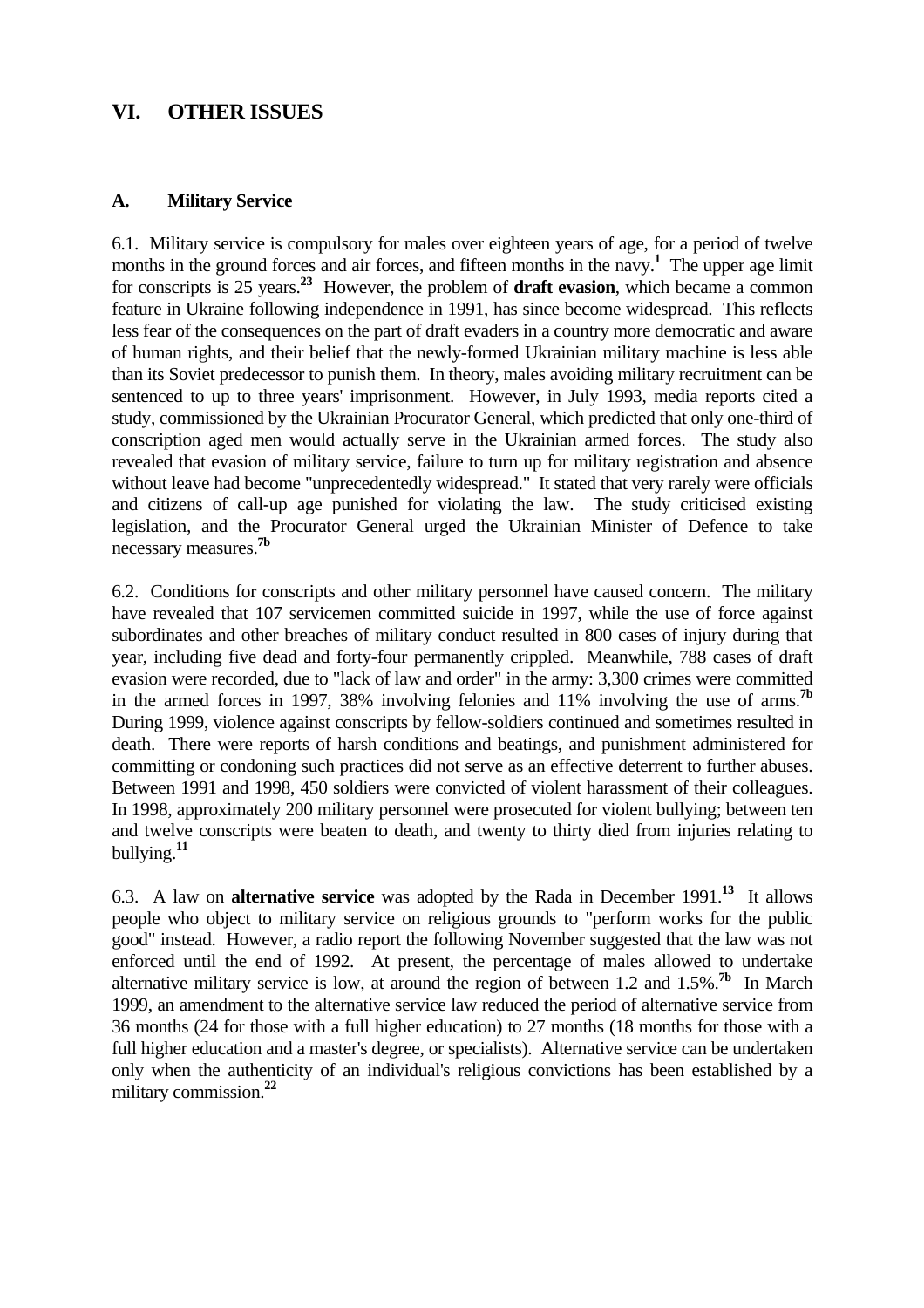## <span id="page-25-0"></span>**B. Organised Crime**

6.4. Since independence, the level of organised crime and corruption within Ukraine has risen sharply. This can be attributed largely to Ukraine's geographical location as a potential transit route for narcotics, laundered money and weapons to central and western Europe. A law on measures to counter illegal trafficking in, and abuse of, drugs was adopted in February 1995, the first occasion when illegal drugs were defined in law, a law which instructed financial institutions to provide information on banking and other activities of people known to be involved in narcotics trafficking.**<sup>18</sup>**

6.5. Besides narcotics, there is a close working relationship between corrupt officials and organised crime. Covering corruption and organised crime within the Ukrainian media has resulted in assassination attempts against journalists, in particular in Crimea, a region most heavily affected by organised crime, where the intermingling of officials and organised crime figures is stronger than anywhere else in Ukraine, and where the security service has openly displayed its hostility to Russian journalists, who are accused of biased reporting. Others at risk include businessmen, tax inspectors and politicians who refuse to co-operate with organised crime figures. The areas most affected, in addition to Crimea, are Donetsk and Dnipropetrovsk.**<sup>18</sup>**

6.6. The Ukrainian mafia can be divided into three groups: black market criminals who pose no security threat to the state; the commercial mafia, which came into being under the favourable conditions created by the state monopoly within the economy; and the political mafia, who have set up their own small enterprises, trading in state goods sold to them at low prices and resold for a large profit, which is used to create support groups within the higher echelons of the state. The government is unable is liquidate the mafia, and its ability to limit mafia activities is hampered by a lack of security personnel and equipment, which often fails to meet the standards of that possessed by the mafia. In addition, the fusion of corrupt state officials with criminal formations is so strong that the measures taken against them frequently encounter resistance on the part of the violators and their highly-placed protectors.**<sup>18</sup>**

6.7. There is no doubt that the authorities are alarmed at the growth of organised crime and corruption, and regard it as a threat to national security. President Kuchma has described organised crime as the 'fifth estate' and noted the failure of earlier anti-crime campaigns launched in 1994 and 1995. A new decree, issued in August 1996, came a month after the attempted assassination of the then Prime Minister, Pavlo Lazarenko, and called for the development of a comprehensive crime-fighting programme for 1996-2000.**<sup>18</sup>** However, the pervasiveness of corruption, connections between government officials and organised crime, and the political activities of organised crime figures continued during 1999 and often blurred the distinction between political and criminal acts. Politicians, politically connected businessmen, and journalists were all victims of attacks, which were sometimes fatal.**<sup>11</sup>** In January 1999, the Prosecutor General accused members of parliament of trying to protect criminals and of hindering the state's fight against organised crime and corruption. Despite an intensified fight against organised crime and corruption, there was an 11% increase in the number of bribery cases leading to criminal proceedings in 1998 compared to 1997.**<sup>21</sup>** Meanwhile, many highprofile corruption cases have been dropped, ostensibly because of lack of incriminating evidence, and anti-corruption legislation has been enforced selectively, mostly against government opponents and low-level officials.**<sup>11</sup>**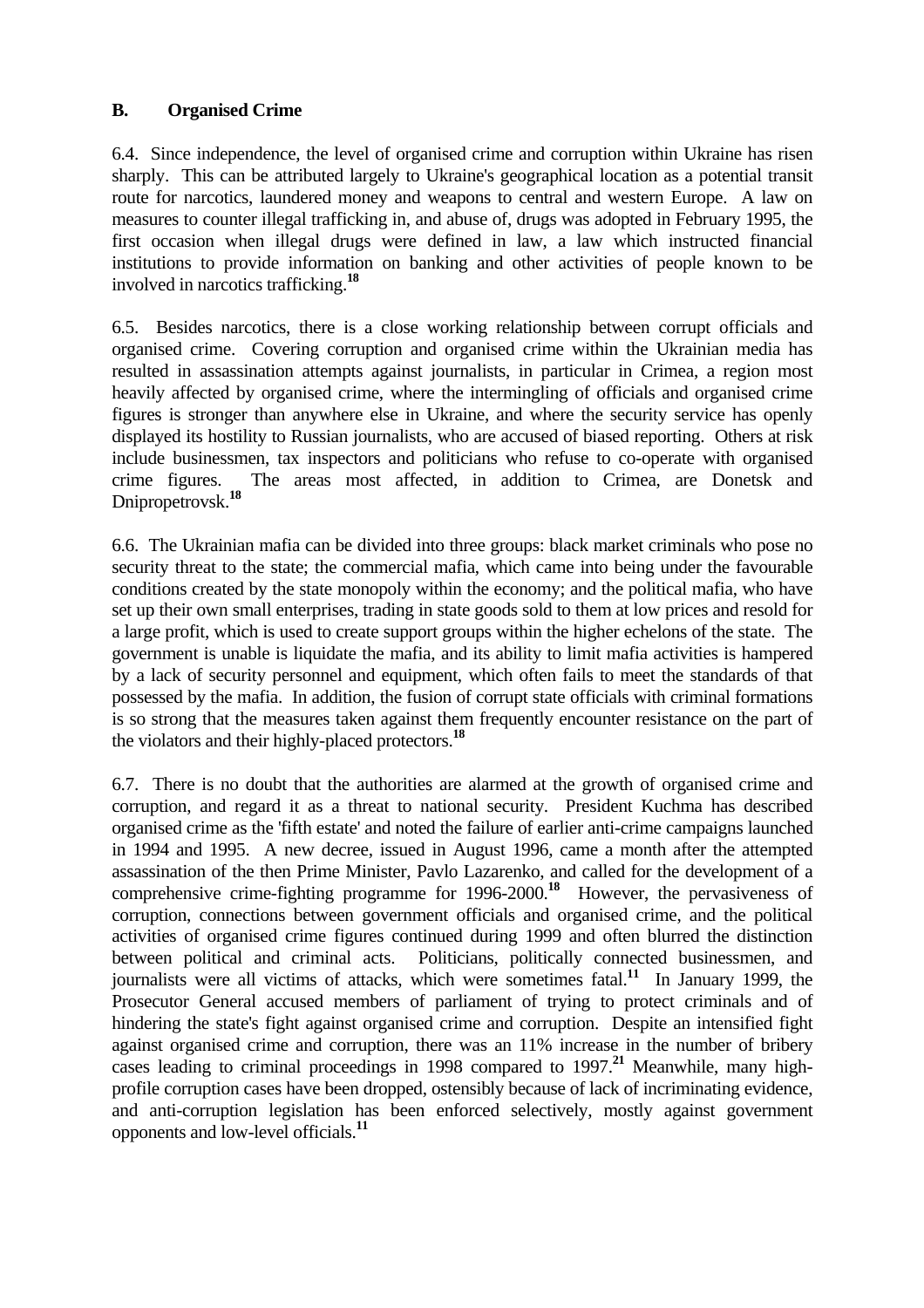## <span id="page-26-0"></span>**C. Citizenship**

6.8. Since becoming independent in 1991, Ukraine has struggled to manage a complex and unprecedented migration phenomenon. The country now hosts some 1.4 million returnees, primarily ethnic Ukrainians from other countries of the former Soviet Union.**10c** Ukraine passed its nationality law on 8 October 1991 and published it on 14 November 1991.**<sup>12</sup>** The law entered into force on the day of publication. According to Article 2,**<sup>12</sup>** all persons resident in Ukraine on the date of entry into force of the law (14 November 1991), who are not nationals of another state, are considered to be Ukrainian citizens, provided they do not object to it. It is unclear if such a formulation includes temporary residents and, among others, former Soviet military personnel situated in Ukraine.**10a**

6.9. According to Article 2.2 of the law,**<sup>12</sup>** certain persons of Ukrainian origin who were not residing in Ukraine on 14 November 1991 were able to acquire Ukrainian nationality provided that they were not citizens of another state, were born or permanently resided in Ukraine, and expressed within one year from the entry into force of the law, the desire to become a Ukrainian national. However, Ukrainians resident outside the country had to be either performing military service, studying or working abroad on behalf of the Ukrainian state in order to qualify under this provision.**10a**

6.10. Ukrainian nationality can also be obtained through birth. According to Article 13 of the law,<sup>12</sup> children both of whose parents are Ukrainian nationals automatically acquire the nationality of their parents, regardless of the place of birth. This is also the case for children of a Ukrainian national and a stateless or unknown person (Article 14.3**<sup>12</sup>**). Children of a Ukrainian national and a foreign national acquire Ukrainian nationality automatically, if born on Ukrainian territory. Such children may also acquire Ukrainian nationality automatically if, at the time of birth, one of their parents is permanently residing in Ukraine. In all other cases, Ukrainian nationality of the child is determined by a written declaration of both parents (Article 14**<sup>12</sup>**). Children of stateless persons born in Ukraine acquire Ukrainian nationality, provided that the parents are permanently resident in Ukraine (Article 15<sup>12</sup>). Nationality is automatically acquired by children of unknown parents found on Ukrainian territory (Article 16**<sup>12</sup>**).**10a**

6.11. Ukrainian nationality can also be acquired through naturalisation. Foreign citizens and stateless persons may apply for Ukrainian nationality if they fulfil the conditions laid down in Article 17.2<sup>12</sup> Under this provision, applicants must: renounce foreign nationality, unless otherwise provided in bilateral conventions; have permanently resided on the territory of Ukraine for the previous five years; have a legal source of income in Ukraine; know the Ukrainian language as necessary "for communication"; and recognise and obey the Constitution of Ukraine. However, under Article 17.3 and 4,**<sup>12</sup>** these requirements may be waived or softened for women married to a Ukrainian national, provided they renounce their former nationality and submit an application, or for individuals who have rendered special services to the Ukrainian state. Finally, under Article 17.2<sup>12</sup> the residence requirement does not apply to those who were born on the territory of Ukraine or who had at least one parent or grandparent that was born on that territory and who are not citizens of other states.**10a**

6.12. The citizenship law was subject to amendment in 1997.**10c** While the law provides the right to Ukrainian citizenship for all individuals who were born or lived in Ukraine before independence and to their descendants who lived outside Ukraine as of 13 November 1991, provided those persons are not citizens of other countries, they must submit their application by the year 2000. The amended law also provides the right to citizenship for deported victims of political oppression, like the Crimean Tatars (see **5.36. Crimean Tatars**). In addition, refugees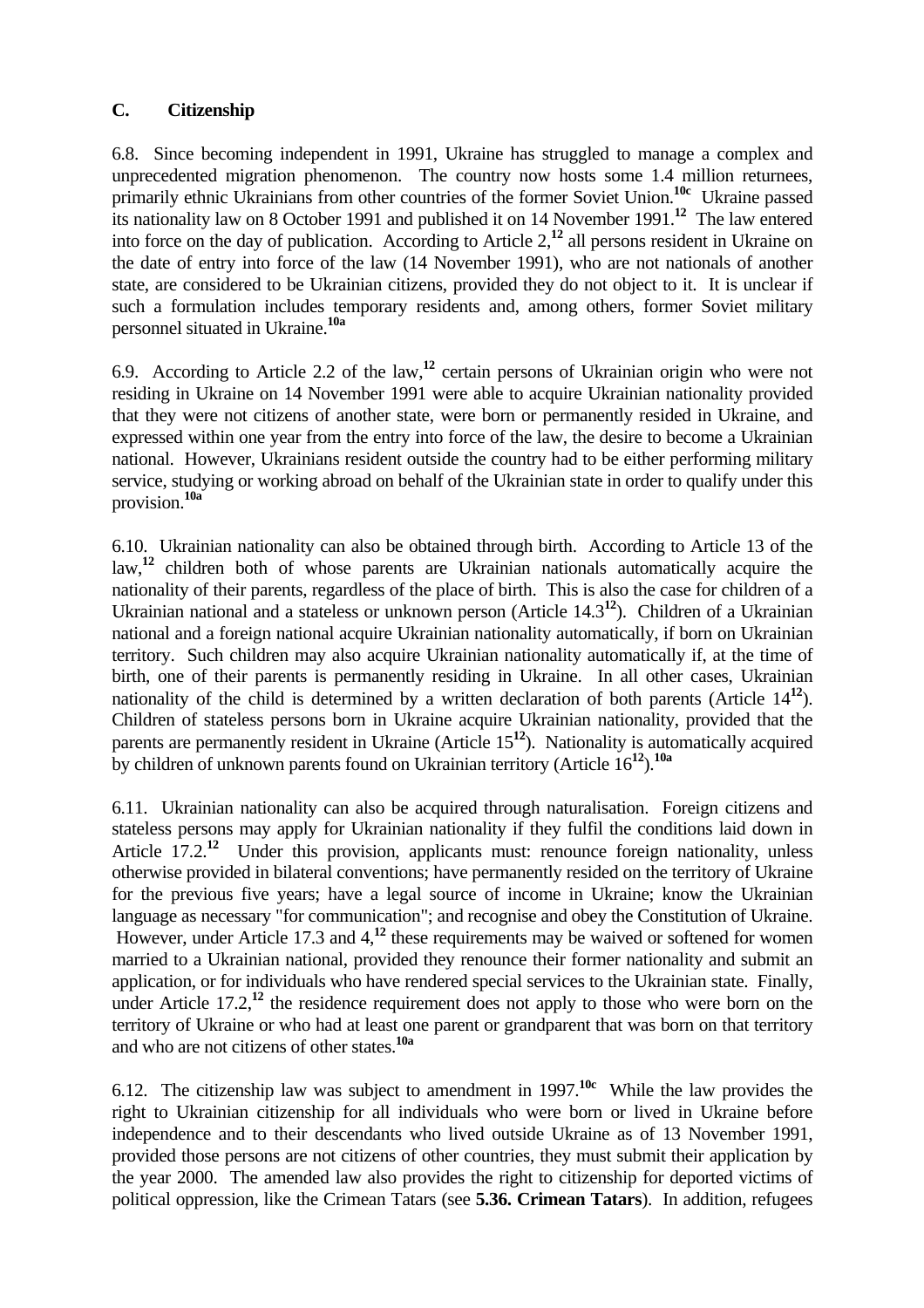<span id="page-27-0"></span>can acquire Ukrainian citizenship if they have lived legally in Ukraine for five years and can communicate in the Ukrainian language.**<sup>11</sup>**

# **D. Internal and Foreign Travel**

6.13. The Constitution provides for freedom of movement within the country, foreign travel, emigration and repatriation, and, with some limits, these freedoms are respected in practice. However, the government has not yet fulfilled its pledge to abolish mandatory registration and replace it with an informational residence register. Current regulations impose a nationwide requirement to register at the workplace and place of residence in order to be eligible for social benefits, thereby complicating freedom of movement by limiting access to certain social benefits to the place where one is registered. People who move to other regions for work in the private sector, for example, may be denied formal access to free medical care and other services provided by the state. Residence without registration carries a fine under the administrative code, but this provision is rarely enforced. During 1999, human rights groups reported an increasing number of cases of people being stripped of their residence registration, evicted from their homes, and made homeless through criminal fraud or court error.**<sup>11</sup>**

6.14. Ukrainian citizens are required to carry internal passports, which contain a stamp indicating residence and matrimonial status.<sup>11</sup> It is not possible for persons abroad to obtain copies of internal passports, but birth certificates can be obtained by relatives and posted to a person outside of Ukraine. Without a photograph, however, the authorities cannot identify the person in the documentation and can only provide confirmation that the person in question exists.**8b**

6.15. Citizens who wish to travel abroad are able to do so freely, although exit visas are required for citizens who wish to take up permanent residence in another country. There were no known cases of exit visas being denied during 1999.**<sup>11</sup>** Under Ukrainian law, a citizen requires an external passport to leave the country and this is not difficult to obtain. The Ministry of Internal Affairs retains information on people who have external passports, and if another country needs to know whether a person is a Ukrainian citizen, it can contact the Ukrainian Embassy which, after making enquiries, should be able to verify whether the person is a citizen.**8b** The government may deny passports to individuals in possession of state secrets, but denials may be appealed.**<sup>11</sup>**

6.16. As of 1 January 1998, following an announcement made in October 1997, Soviet passports ceased to be valid for departure from Ukraine and all citizens wishing to travel are required to hold Ukrainian passports. This applies regardless of the term left in the old Soviet passports. Returning Ukrainians who are Soviet passport holders are allowed entry, but are required to change their passports prior to their next departure (although some flexibility is being allowed in a limited number of individual cases). Ukrainian Embassies abroad are issuing new passports on request.**7b**

## **E. Refugees**

6.17. Ukraine is not a signatory to the 1951 United Nations' Convention relating to the Status of Refugees nor its 1967 Protocol, and it has not acceded to any other international refugee instrument.**10b** Its treatment of refugees is governed by the 1993 Law on Refugees, which entitles recognised refugees to all the benefits accorded to citizens,**<sup>11</sup>** but which has been criticised for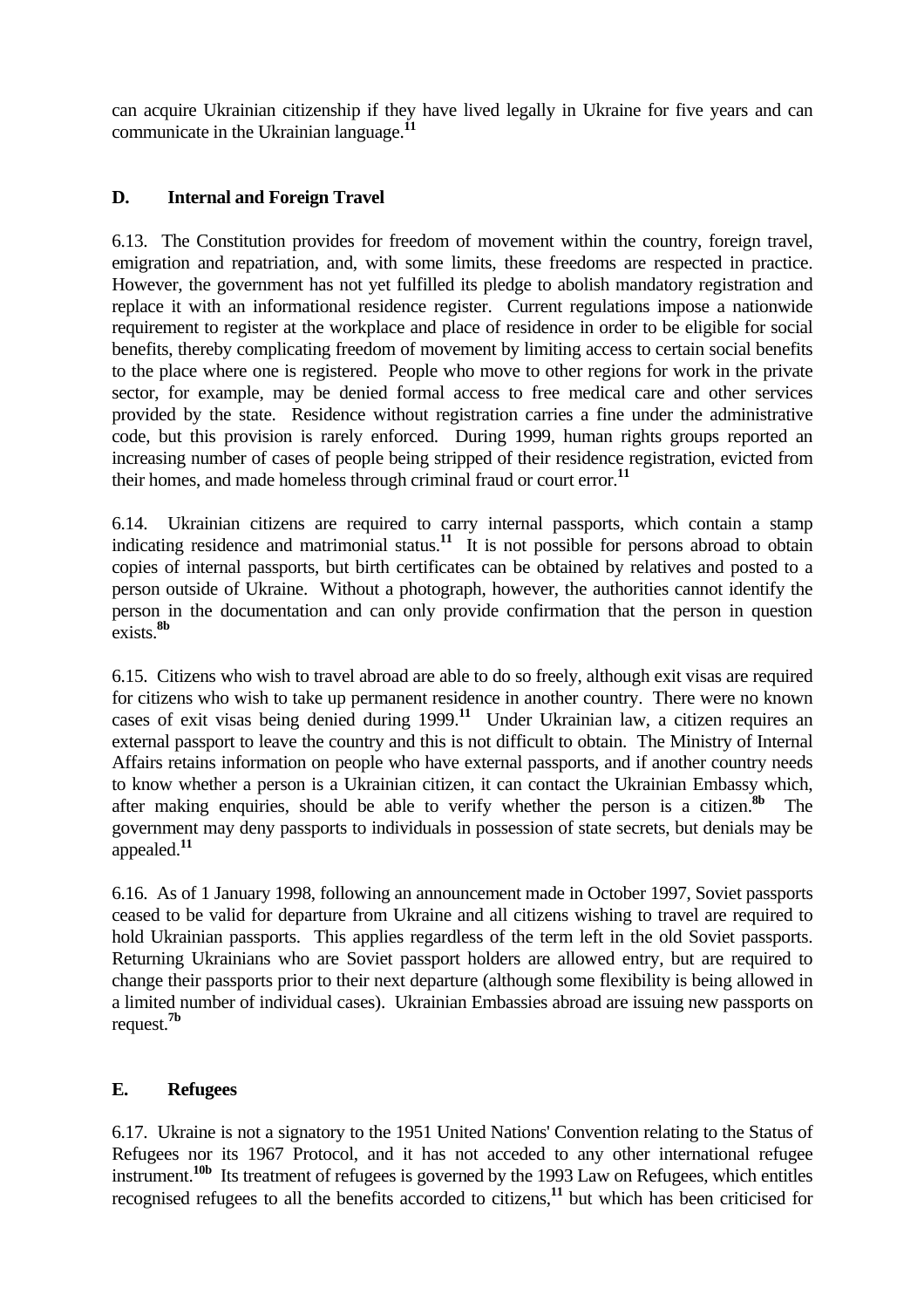failing to meet international standards, for example, in not securing the principle of family unity. Of particular concern is the notion of first country of asylum, which, under the 1993 law, means that a person cannot be recognised as a refugee if he has stayed in a country where asylum could have been granted. The UNHCR has criticised the indiscriminate use of this regulation in Ukraine, which it claims has led to the exclusion from refugee status of a large number of people in need of international protection. The safe third country regulation, though not applied to Afghan asylum seekers who entered Ukraine via Russia before 1 January 1995, is frequently applied to people who arrived in Ukraine after that date, for example, Iraqis who have travelled via Turkey.**10b**

6.18. Also of concern is that under the 1993 law, the principle of *non-refoulement* applies to recognised refugees only, and the principle is not reflected elsewhere in Ukrainian legislation. In addition, lengthy determination and inadequate appeal procedures have led to further problems for asylum seekers. Those who are unable to access the refugee determination procedure immediately due to an overburdened system, as well as many who have an appeal outstanding against the refusal of asylum, are unable to work, access accommodation or health care, and can be subject to fines, detention and harassment by the police. In view of its concerns, the UNHCR has advised states, in principle, not to apply the safe third country notion to asylum seekers who have stayed in or travelled through Ukraine.**10b**

6.19. The government has, however, taken significant steps in developing institutions and structures to protect refugees in Ukraine and the UNHCR has committed its support for this capacity-building process.**10b** Refugee certificates began to be issued in February 1996 by the Ministry of Nationalities, which determines refugee status,<sup>8b</sup> and the UNHCR has noted further significant progress since then. In particular, status determination and appeal procedures have now been introduced throughout Ukraine. However, a number of gaps remain in the coverage of relevant legislation and further implementation of procedures, deficiencies which should be partially addressed by the revision of refugee legislation, which is expected to be approved by parliament during 1999. At present, refugee status is given for an initial period of three months, which may subsequently be extended.<sup>10c</sup> While refugees are entitled to material assistance under the refugee law,<sup>11</sup> the three-month rule has been criticised by the UNHCR for restricting opportunities for employment and secure accommodation. However, the UNHCR remains committed to working with the government on capacity-building measures.<sup>10c</sup> In 1997, the government, in co-operation with the UNHCR, established a refugee receiving centre for 200 people in Vinnytsya and it plans to open another four centres elsewhere.**<sup>11</sup>**

6.20. By October 1999, there were 3,500 people officially registered as refugees in Ukraine, some 70% of whom are Afghans. A commitment has been made to award refugee status to all Afghans who arrived in Ukraine before 1995,**<sup>11</sup>** and most of those who qualify had been studying in Ukraine and did not wish to return to Afghanistan.**8b** The other major refugee-producing countries for Ukraine are Angola, the Central African Republic, Iran and Iraq,**10c** with Kurds forming a large number.**8b** Under the citizenship law, legally registered refugees may apply for citizenship after five years of permanent residence.**<sup>11</sup>** However, large numbers of potential asylum seekers do not register with the authorities or with the UNHCR, as their ultimate objective is to transit Ukraine and obtain refugee status in western Europe. This trend is encouraged by Ukraine's safe third country regulation, which has led to the majority of asylum seekers being rejected on the grounds that they travelled through other countries before entering Ukraine.<sup>10c</sup> Instances of police harassment of certain categories of refugees appear to have diminished during 1999. According to the State Committee for Nationalities and Migration, the government's first asylum policy means that persons who travel directly from their home country to Ukraine as refugees are assured refugee status. However, in March 1999, four Uzbeks,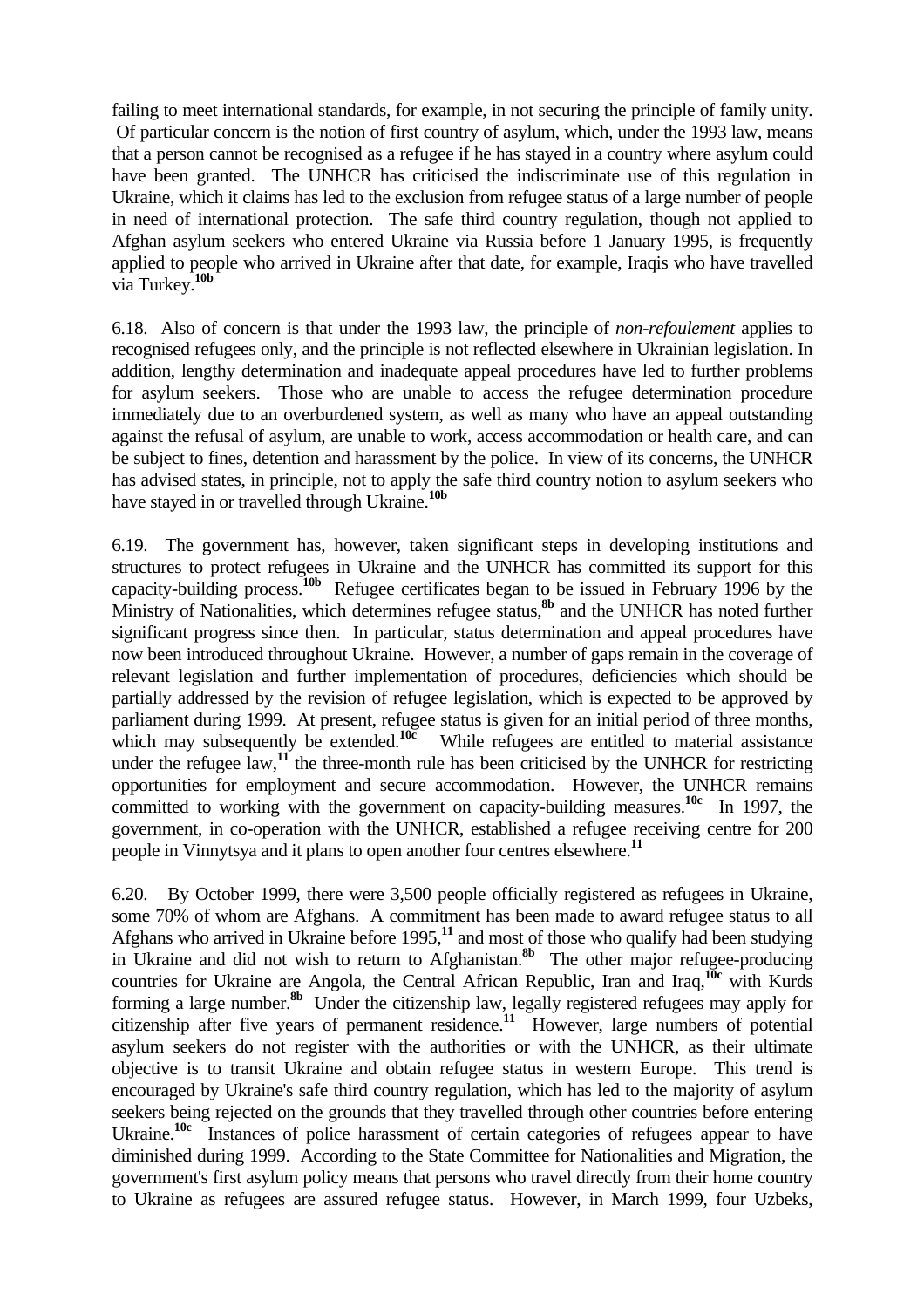including two exiled oppositionists, were arrested and forcibly deported to Uzbekistan, where they claimed to have been subsequently tortured and imprisoned. The government has not supported a foreign-funded programme to facilitate the travel to Ukraine of some emigrants who qualify for resettlement as refugees.**<sup>11</sup>**

6.21. Ukraine has signed re-admission agreements with the Slovak Republic, Poland and Hungary. These agreements foresee the re-admission of three categories of persons: nationals; third country nationals and stateless persons lawfully staying on the territory of one state party; and third country nationals who illegally cross the common border. In practice, the number of people who have been re-admitted under the third category is very limited, and Ukraine is willing to re-admit a person only if clear evidence is provided that the individual has left Ukraine for another country.**10b** Ukraine's major problem is that it has no similar re-admission agreement with Russia and cannot in any case find the funds to repatriate the increasing numbers of immigrants. Ukraine is, therefore, something of an immigrant trap.<sup>7b</sup>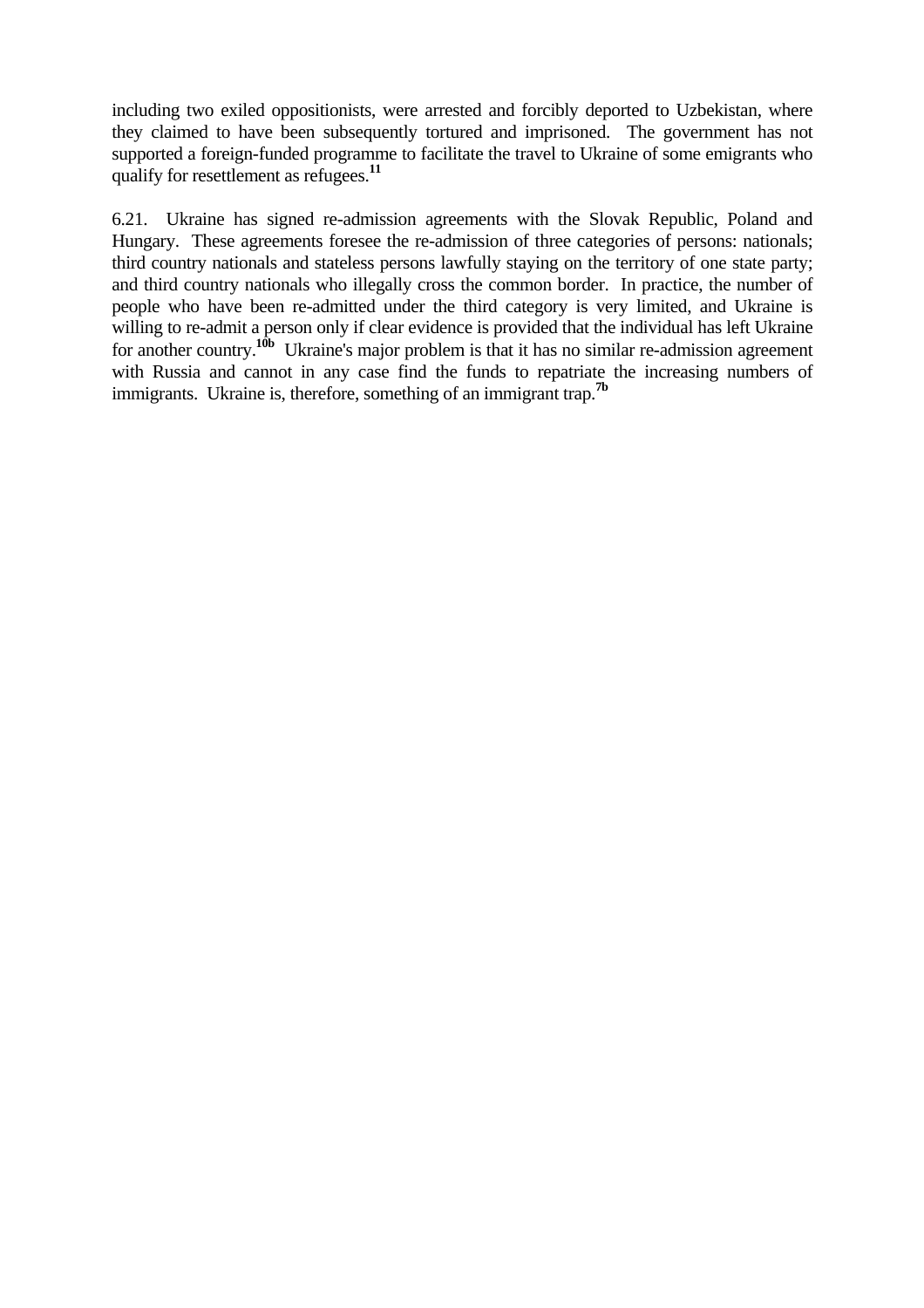# <span id="page-30-0"></span>**CHRONOLOGY OF MAIN EVENTS, 1921-1999**

**1921**: Following a few years of partial, ill-fated independence following the Bolshevik revolution in 1917,**7a** the Treaty of Riga, which formally ended the Soviet-Polish War, assigned western Ukraine to Poland, Czechoslovakia and Romania, while eastern and central lands formed the Ukrainian Soviet Socialist Republic (SSR).**<sup>1</sup>**

**1922**: The Ukrainian SSR was one of the founding members of the Union of Soviet Socialist Republics (USSR) in December.**<sup>1</sup>**

**1920s**: A period of national development for Ukrainians: the use of the Ukrainian language was encouraged, literacy improved and the New Economic Policy (NEP) gave to peasants a certain measure of prosperity.**<sup>1</sup>**

**1930s**: The end of the NEP and the collectivisation of agriculture resulted in famine, in which an estimated seven million Ukrainians died. The repressive policies of Stalin were particularly severe in Ukraine, where advocates of the wider use of the Ukrainian language, or of greater autonomy for the republic, were arrested. By the late 1930s, almost the entire Ukrainian cultural and political élite had been imprisoned, killed or exiled. Later, the repressions were extended to include people from all sectors of society.**<sup>1</sup>**

**1940s**: The Second World War brought further suffering to Ukraine and led to the deaths of around six million Ukrainians, although Soviet victory did unite the east and west of the country.**<sup>1</sup>** Ukraine was also subsequently enlarged by territories once Polish, Czechoslovakian and Romanian.**7a**

**1954**: Crimea, formerly an autonomous republic within the Russian Federation and home of the Tatars (deported *en masse* to Soviet Central Asia in 1944), was handed to Ukraine.**<sup>1</sup>**

**1960s**: Encouraged by the thaw of de-Stalinisation, there was an increase in overt criticism of the regime, when political and religious dissidents began to demand greater civil, religious and national rights.**<sup>3</sup>** This led to a widespread repression of the critics.**<sup>1</sup>**

**1970s**: The repression of dissidents continued, while there was also a purge of the membership of the ruling Communist Party of Ukraine (CPU) in the 1972.**<sup>1</sup>**

**1980s**: The accession of Mikhail Gorbachev to the Soviet leadership in 1985 and his policy of *perestroika* (restructuring) had little initial effect in Ukraine, where dissidents continued to be harassed by the police, independent political and cultural groups were refused legal status, and the republican media remained under the strict control of the CPU.**<sup>1</sup>**

**1986**: On 26 April, a serious explosion occurred at the Chernobyl nuclear power station, in northern Ukraine, in which thirty-one people were killed and perhaps thousands more died from acute radiation sickness, while increased numbers of cancers and related illnesses were reported throughout a large area.**<sup>1</sup>**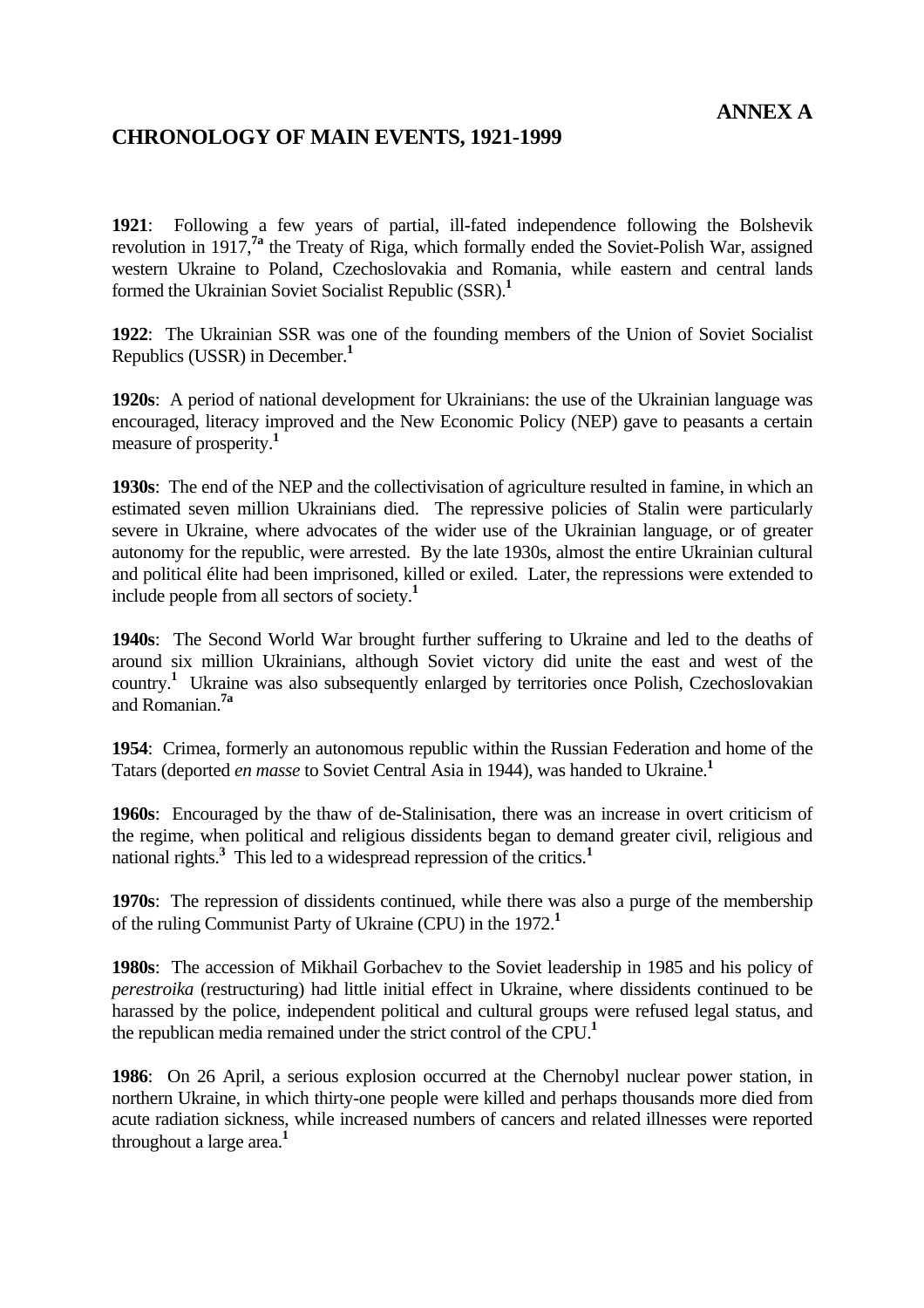**1988**: The official secrecy surrounding the explosion led to greater public support for opposition movements in Ukraine. The Ukrainian People's Movement for Restructuring (known as Rukh) was founded by a group of prominent writers and intellectuals.**<sup>1</sup>**

**1989**: Opposition also came from religious groups such as the Ukrainian Catholic (Uniate) Church and the Ukrainian Autocephalous Orthodox Church, which began campaigns for official recognition. Legalisation was eventually granted to the Catholic Church when Gorbachev met Pope John Paul II in December, and the Ukrainian Autocephalous Orthodox Church was formally revived the following year.**<sup>1</sup>**

**1990**: Local and republican elections were held on 4 March, in which Rukh and other groups with similar views gained around 170 seats. However, in the Russian-speaking communities of eastern Ukraine and in rural regions, there was stronger support for the CPU, which won an estimated 280 seats.**<sup>1</sup>**

**1991**: Despite Rukh's support for independence, the government signed the protocol to a new draft union treaty with the USSR in March. When on 19 August, the State Committee for the State of Emergency (SCSE) attempted to stage a *coup d'état* in Moscow, there was an initially cautious response from the Ukrainian leadership. The collapse of the *coup* and the subsequent banning of the CPU led to significant changes in the politics of Ukraine. On 24 August, the Supreme Soviet adopted a declaration of independence, which was overwhelmingly approved on 1 December, when Leonid Kravchuk was elected as President.**<sup>1</sup>**

**1992**: Measures aimed at consolidating independence were introduced, including the establishment of the Ukrainian armed forces and new national symbols. Under pressure from Kiev, the Crimean authorities renounced the idea of political independence in return for broad autonomy. Relations between the local leadership and Crimean Tatars, 250,000 of whom had returned to Crimea from Central Asia by late 1992, deteriorated steadily. In October, a Tatar encampment was dispersed on the orders of the Crimean government, and in response some 6,000 Tatars stormed the Crimean parliament building.**<sup>1</sup>**

**1993**: By early 1993, disputes concerning economic policy were dominating domestic politics, which led to growing conflict between President Kravchuk and the Prime Minister, Leonid Kuchma, who subsequently resigned in September, after which Kravchuk assumed direct control of the government and announced early elections to a new 450-member Supreme Council in March and April 1994.<sup>1</sup>

**1994**: The result of the elections was an overwhelming victory for communist and left-wing parties as well as independent candidates, and appeared to confirm the existence of a political division between eastern Ukraine, whose largely Russian population voted for left-wing, pro-Russian parties, and the west of the country, where moderate Ukrainian nationalist parties won the greatest share of the votes. In July, Kuchma was elected President, defeating Kravchuk.**<sup>1</sup>**

**1995**: Tension between the Crimean authorities and Kiev reached a peak, when President Kuchma and his government reacted firmly to Crimean attempts to go beyond the bounds of the Ukrainian Constitution. The Crimean authorities eventually agreed to Ukrainian demands for a new Constitution, but its adoption in October prompted mass rallies and hunger strikes by Crimean Tatars, who claimed that it ignored their interests.**<sup>1</sup>**

**1996**: Following lengthy discussions, the Rada approved a new Constitution on 28 June. Unrest in the coal-mining industry continued and led to one-fifth of the mining community striking in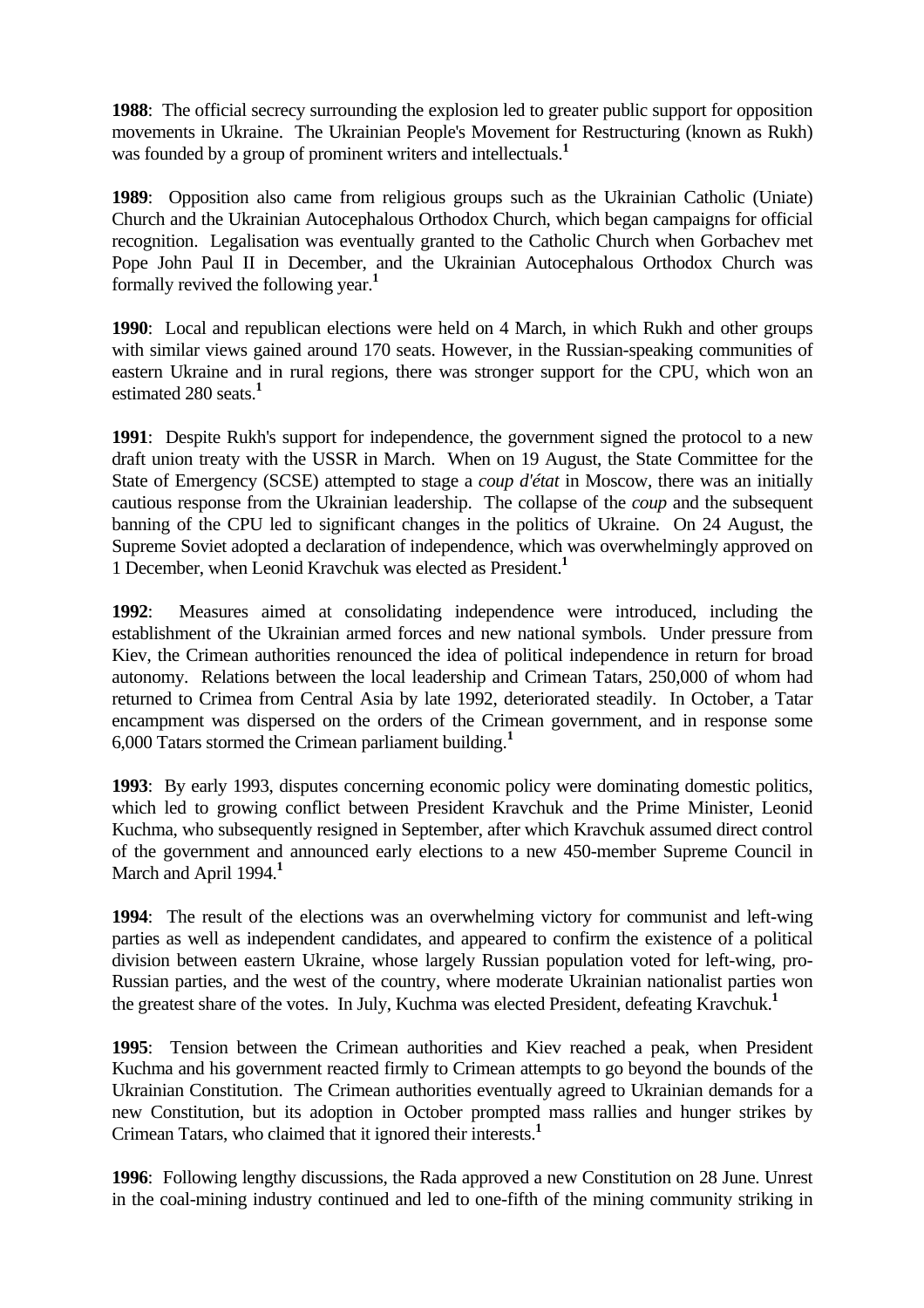July. Protest at the government's failure to pay public sector wages re-emerged in October, when some 15,000 teachers went on strike in Kiev. This was followed by mass rallies and strikes in other cities later that month. An amended Crimean Constitution was adopted in December.**<sup>1</sup>**

**1997**: The economic crisis continued and in February the Ministers of Finance and Statistics were dismissed by the President. Nationwide demonstrations took place in March because of the government's continued failure to pay wage arrears, and the issue continued to provoke social unrest during the year.**<sup>1</sup>**

**1998**: A total of thirty parties and electoral blocs contested the parliamentary elections to the Rada on 29 March. The result of the elections demonstrated widespread support for left-wing parties, primarily the CPU,<sup>1</sup> which gained a total of 122 seats,<sup>6</sup> to become the largest party in the legislature. Elections held simultaneously in Crimea demonstrated a similar support for leftwing parties there. Leonid Hrach, leader of the Communist Party of Crimea, was elected Chairman of the new Supreme Council, and upon the expiry of the Crimean government's mandate in May, a new Council of Ministers was appointed, with Serhiy Kunitsyn as Prime Minister<sup>1</sup>

**1999**: In May, the Crimean Prime Minister agreed to Tatar demands for the creation of a council to represent Tatar interests in the Crimean government, for the right of Tatars returning from Central Asia to own land, and for the creation of Tatar schools. President Kuchma was reelected after two rounds of voting on 31 October and 14 November.**<sup>11</sup>**

**2000**: There were numerous Minister changes during the first half of the year.<sup>1</sup> In September, up to 400 Ukrianians, were found to be suffering from a illness blamed on pollution from nuclear missle fuel in Soviet-era silos, in the souther Mykolayiv region. Symptons experienced have not been diagnosed as fatel, President Kuchma has declared the region an "ecological emergency zone".**<sup>24</sup>**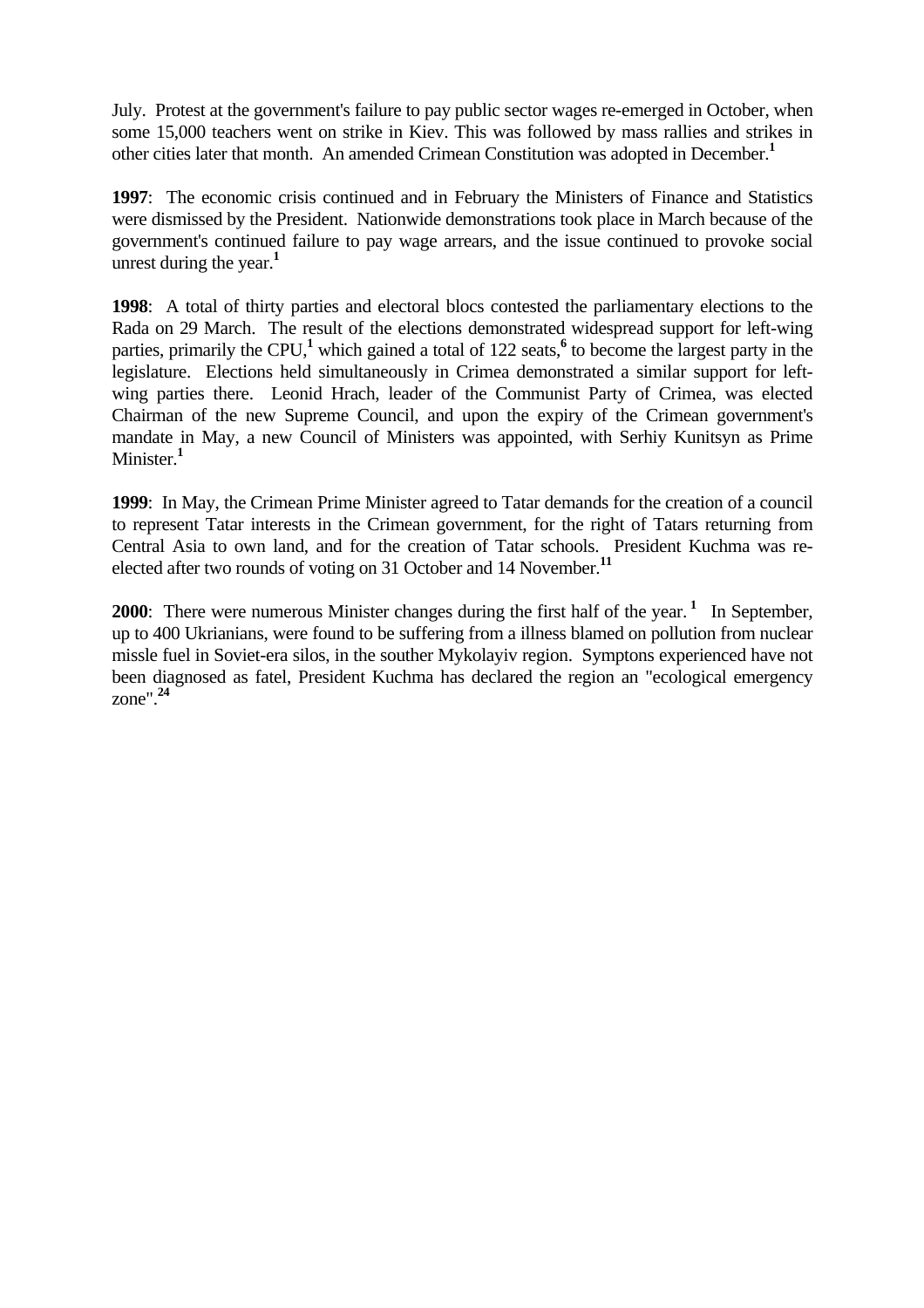# **ANNEX B**

# <span id="page-33-0"></span>**MAIN POLITICAL ORGANISATIONS**

Until 1990, the only legal party was the Communist Party of Ukraine (CPU), an integral part of the Communist Party of the Soviet Union. In 1988/89, however, a Ukrainian People's Movement for Restructuring (known as Rukh) was established to support greater democratisation and freedom of speech, and several other political organisations were also founded. In 1990, after the CPU's constitutional monopoly was abolished, many new political parties were established. Rukh, which had been the main coalition of forces opposed to the CPU between 1988 and 1991, became a political party, the People's Movement of Ukraine, in 1993, and by the beginning of 1994 both extreme left-wing and extreme right-wing parties had been formed. The CPU was banned after the *coup* attempt in Moscow in August 1991, but re-registered in 1993, and remains the largest single party in the Ukrainian parliament. By early 1996, there were 38 political parties registered with the Ministry of Justice, which registered 67 new political parties in 1998.**<sup>1</sup>**

**Agrarian Party of Ukraine**: founded 1996; advocates revival of the Ukrainian countryside; Chair: Kateryna Vashchuk; 196,000 members.**<sup>1</sup>**

**All-Ukrianian Association of Christians (AVAC)**: founded 1998; Chair: Valeriy Babych.**<sup>1</sup>**

**Banderites (Stepan Bandera Followers)**: Stepan Bandera was one of the most famous leaders of the **Ukrainian Insurgent Army (UPA)** which operated during and after the Second World War. The aim of the party was to gain the independence of Ukraine. Bandera's name became synonymous with Ukrainian nationalism during the Soviet era. The group most often described as **Followers of Bandera** or **Banderites** is the **UNSO**. **7b**

**Christian Democratic Party of Ukraine**: founded 1989; democratic nationalist party; Chair: Volodymyr Stretovych; 12,000 members.**<sup>1</sup>**

**Communist Party of Ukraine**: until 1990, the only legal political party in Ukraine, and an integral part of the Communist Party of the Soviet Union; banned in August 1991, re-registered 1993; advocates state control of economy and confederation with Russia; Sec.Cen.Ctte: Petro Symonenko; 120,000 members.<sup>1</sup> Won 122 seats in the March 1998 parliamentary elections.<sup>6</sup>

**Congress of National Democratic Forces**: founded 1992; alliance of 20 nationalistconservative groups and parties; advocates a strong presidency, a unitary state, secession from the Commonwealth of Independent States (CIS), and a "socially-just" market economy; Chair: Mykhailo Horyn; includes following four parties:**<sup>1</sup>**

**Democratic Party of Ukraine**: founded 1990; democratic nationalist party; opposes CIS membership, advocates national cultural and linguistic policies to support Ukrainian heritage; Chair: Volodymyr Yavoriskiy; 5,000 members.**<sup>1</sup>**

**Ukrainian National Conservative Party**: founded 1992 by merger of Ukrainian National Party and Ukrainian People's Democratic Party; radical nationalist party; leader: Oleh Soskin; 500 members.**<sup>1</sup>**

**Ukrainian Peasant Democratic Party**: founded 1990; democratic nationalist party; advocates private farming, dissolution of collective farms; Chair: Viktor Prysyazhnyuk; 5,000 members.**<sup>1</sup>**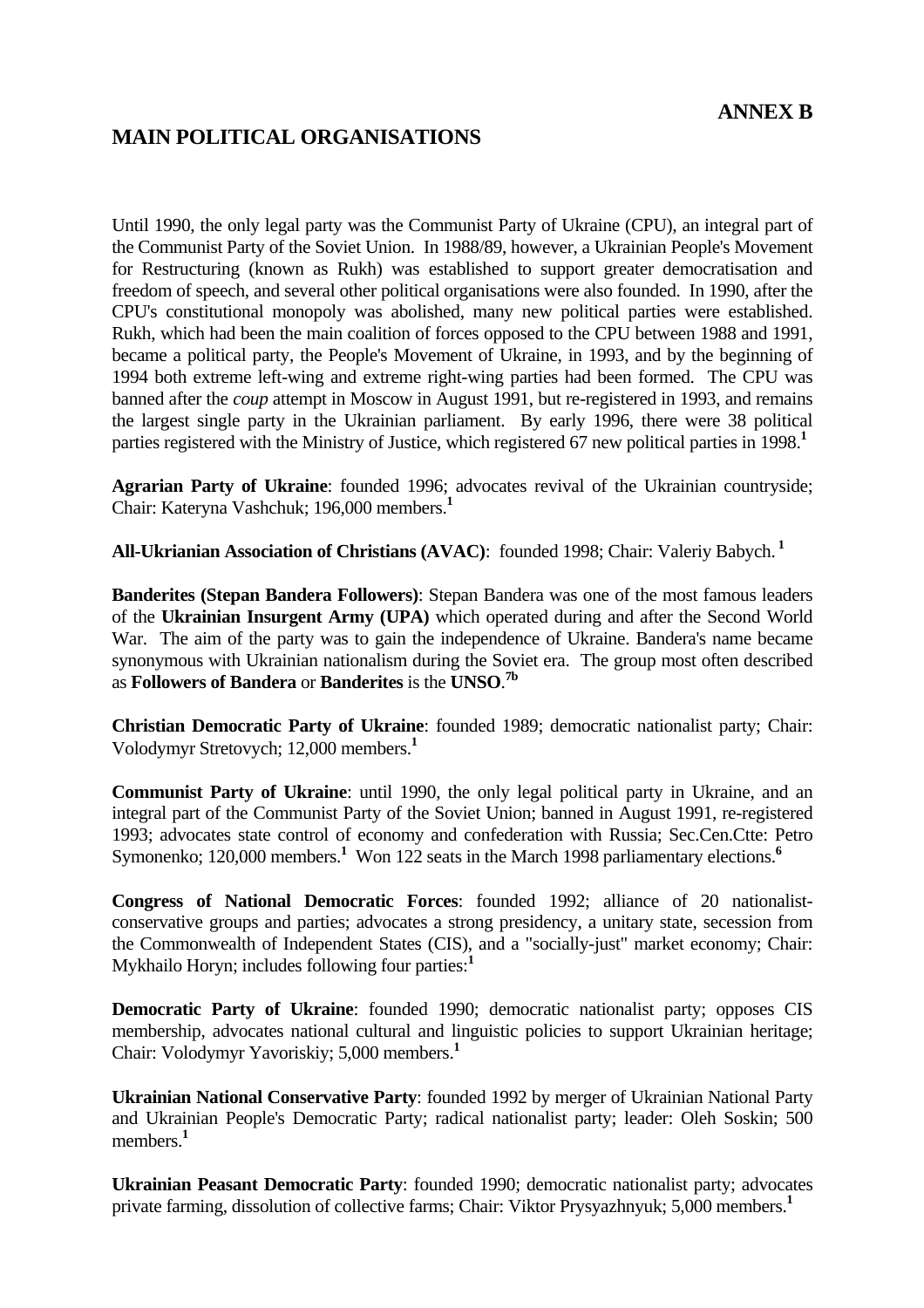**Ukrainian Republican Party**: founded 1990 as successor to Ukrainian Helsinki Union (founded 1988); democratic nationalist party; advocates immediate departure from CIS, consolidation of independence;**<sup>1</sup>** merger with the Democratic Party of Ukraine proposed in 1994; formed the National Front bloc together with the **Congress of Ukrainian Nationalists** and the **Ukrainian Conservative Republican Party** in 1997;<sup>8c</sup> Chair: Oleksandr Shandryuk; 13,000 members.<sup>1</sup>

Congress of Ukrainian Nationalists: founded 1992; radical nationalist party;<sup>1</sup> electoral front of the **Organisation of Ukrainian Nationalists**; in 1997 formed the National Front bloc with the **Ukrainian Conservative Republican Party** and the **Ukrainian Republican Party**; three deputies from the CUN were elected in the March 1998 elections;**8c** leader: Yaroslava Stestko.**<sup>1</sup>**

**Green Party of Ukraine**: founded 1990 as political wing of environmental organisation, Zeleny Svit (Green World: founded 1987); democratic nationalist party; President: Vitaliy Kononov; 3,000 members.**<sup>1</sup>** Won 26 seats in the March 1998 parliamentary elections.**<sup>6</sup>**

**Hromada**: founded 1993; centre-right party; favours economic reforms, but opposed to economic policies of current government and President; Chair: Pavlo Lazarenko (ex-Prime Minister).<sup>7b</sup> Won 45 seats in the March 1998 parliamentary elections.<sup>6</sup>

**Inter-regional Bloc for Reform**: founded 1994; advocates political and economic reform, private ownership and a federal system of government; allied with New Ukraine; Chair: Volodymyr Hrynyov.**<sup>1</sup>**

**Labour Congress of Ukraine**: founded 1993; left-centrist party; leader: A Matvienko; 2,000 members.**<sup>1</sup>**

**Labour Ukriane**: founded 1999; Leader Mykhailo Syrota.**<sup>1</sup>**

**Liberal Party**: founded 1991; stronghold is city of Donetsk; centrist, pro-economic reform; leader: Volodymyr Shcherban.**7b**

**My**: founded November 1995 to support 21 candidates taking part in the December 1995 byelection to the Rada and was backed by the centrist Reforms faction; was not amongst the organisations registered to take part in the 1998 elections.**7b**

**National Fascist Party**; founded 1993; advocates supremacy of the Ukrainian nation and the extension of Ukrainian borders to the scale of Keivan Rus;**<sup>1</sup>** leader: Fedor Zaviryukha.**8c**

**New Ukraine**: founded 1992; alliance of centrist parties and moderate left-wing groups; advocates radical economic reform and improvement of links with Russia and CIS; Chair: Yevhen Kushnaryov; 30,000 members; includes the following party:<sup>1</sup>

**Party for Democratic Renewal of Ukraine**: founded 1990 as the democratic platform within the CPU; centrist party; advocates close economic links with Russia and CIS, a market economy and privatisation; leader: Volodymyr Filenko; 2,500 members.**<sup>1</sup>**

**Organisation of Ukrainian Idealists**: founded 1994; advocates a Ukrainian national Christian state that unites and protects all Christians; publishes the small-circulation *Idealist*; leader: Mykhalo Mankovskyy.**8c**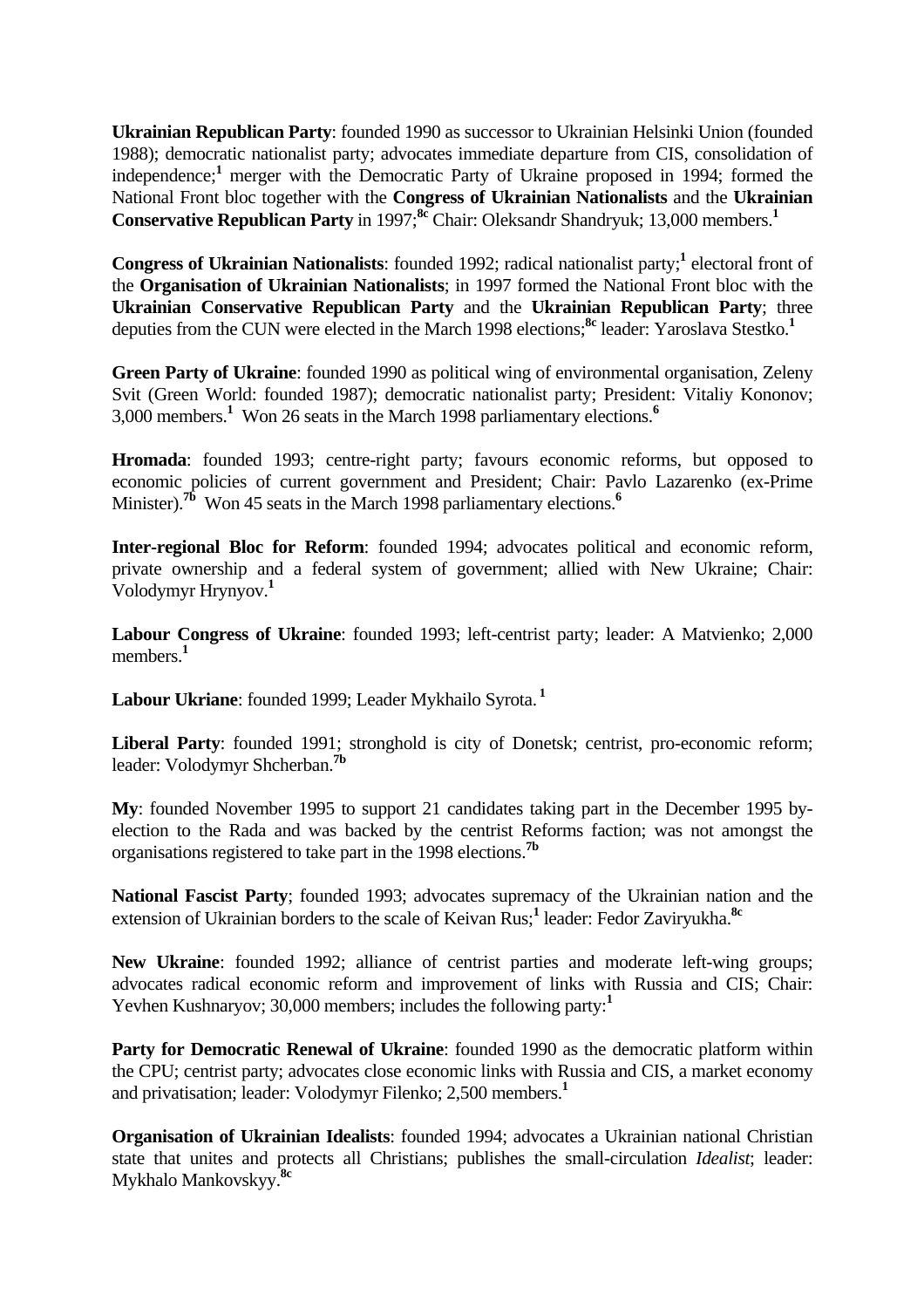**Organisation of Ukrainian Nationalists**: founded 1993; comprised of half-Slav and half-Ukrainian members who adhere to Ukrainian nationalist ideology; publishes the monthly *Neskorena Natsiya (Unconquered Nation)* with a circulation of 4,000; its electoral front is the **Congress of Ukrainian Nationalists**; leaders: Ivan Kandyba, Volodymyr Shlemko and Mykola Plavyuk; 1,000 members.**8c**

Party for the National Salvation of Ukraine: registered as a political party in 1993; centrist; leader: Leonid Yershov; 1,500 members.**<sup>1</sup>**

**Patriotic Party of Ukraine**: Kiev; founded 1998; Chair Ivan Bilas.

**Peasants' Party of Ukraine:** founded 1992; centrist party; advocates retention of collective farm system; opposed to radical economic reform and land privatisation; leader: Oleksandr Tkachenko; 62,000 members.**<sup>1</sup>** As part of a bloc with the Socialist Party, won 25 seats in the March 1998 parliamentary elections. Independently, won 15 seats.<sup>6</sup>

**People's Democratic Party of Ukraine**: founded 199666; Leader Valeriy Pustovoytenko.

**People's Movement of Ukraine (Rukh)**: founded 1988/89 as popular movement (Ukrainian People's Movement for Restructuring); registered as political party in 1993; national democratic party; leader: Yuriy Kostenko; 62,000 full members, 500,000 associate members.**<sup>1</sup>** Won 48 seats in the March 1998 parliamentary elections.**<sup>6</sup>**

**People's Movement of Ukraine (Rukh-2)**: founded 1999 as ;breakaway faction of above movement by former leader Vyacheslav Chornaovil; Leader Heddadiy Udovenko.**<sup>1</sup>**

**People's (Popular) Democratic Party of Ukraine**: founded 1996, on the basis of the New Ukraine movement amongst others; leader: Anatoly Matvienko; 20,000 members.**7b** Won 77 seats in the March 1998 parliamentary elections.**<sup>6</sup>**

**People's Party of Ukraine**: centrist party; leader: L Taburyanskiy; 3,671 members.<sup>1</sup>

**Progressive Socialist Party**: founded 1996 by members of the Socialist Party of Ukraine; ideology closer to communists; opposes moves towards social democracy; Chair: Nataliya Vitrenko.**7b** Won 14 seats in the March 1998 parliamentary elections.**<sup>6</sup>**

**Reform and Order Party**: founded 1997; favours radical market reform and anti-corruption; leader: Viktor Pynzenyk (ex-Deputy Prime Minister). **1 7b**

**Social Democratic Party of Ukraine**: founded 1995 by merger of Ukrainian Party of Justice, Party of Human Rights and Social Democratic Party; advocates economic and political reform; centrist party; Chair: Yuriy Buzzduhan; 10,000 members.**<sup>1</sup>** As the **United Social Democratic Party**, won 23 seats in the March 1998 parliamentary elections.**<sup>6</sup>**

**Socialist Party of Ukraine**: founded 1991; formed as partial successor to CPU; advocates retention of large state role in the economy, stronger links with CIS, priority for workers in privatisation; strongly anti-nationalist; leader: Oleksandr Moroz; 90,000 members.**<sup>1</sup>** Together with the Peasants' Party, won 25 seats in the March 1998 parliamentary elections.<sup>6</sup>

State Independence of Ukraine Party: founded 1990; radical nationalist party;<sup>1</sup> publishes *Nezborima Natsiya (Invincible Nation)* with a circulation of about 5,000 every three weeks; in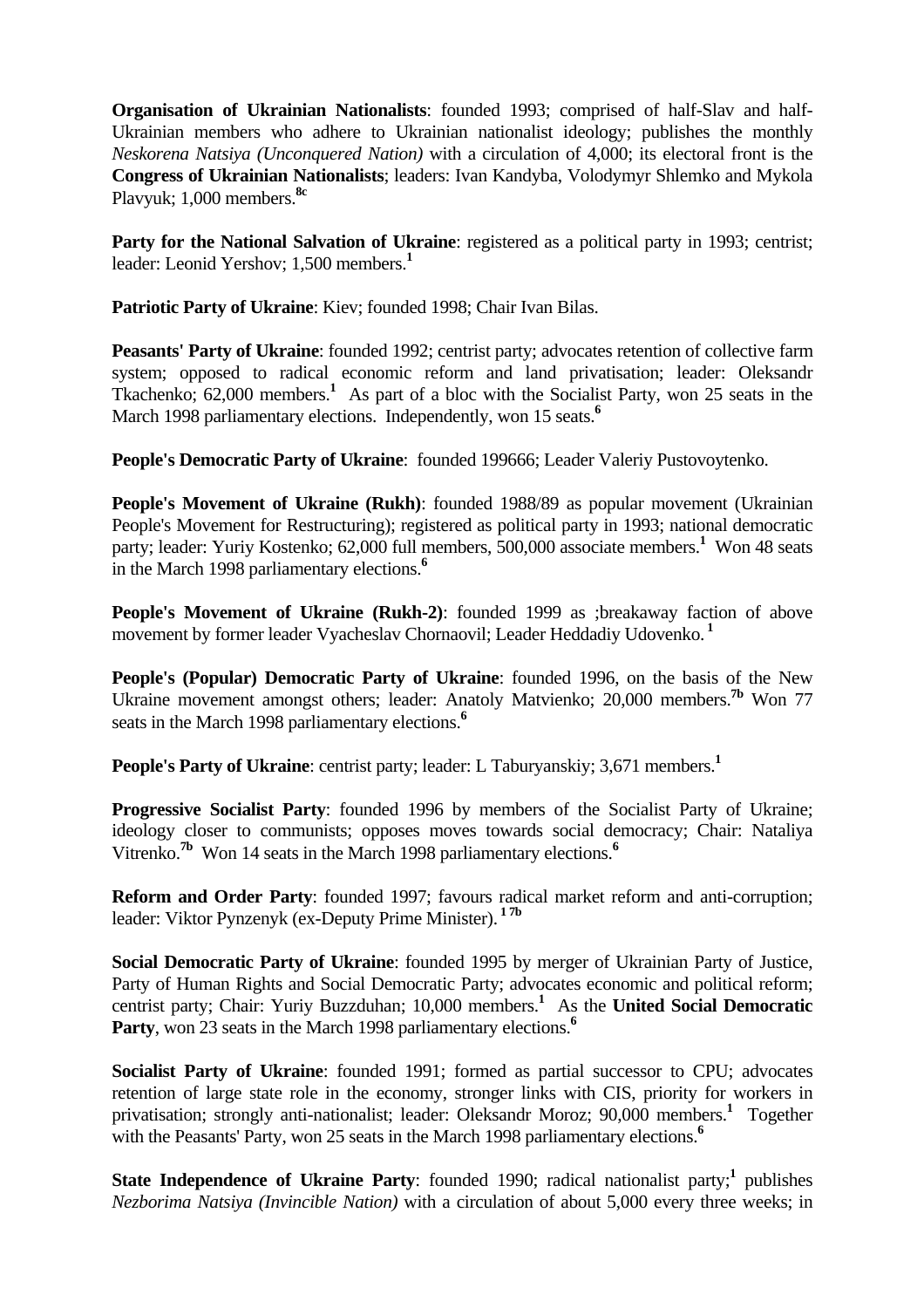November 1997 formed alliance with the **Ukrainian Social-National Party**; **8c** leader: Roman  $Koval<sup>1</sup>$ 

**Subcarpathian Republican Party**: founded 1992 by the Society of Carpathian Ruthenians (Rusyns), who consider themselves ethnically distinct from Ukrainians; supports the establishment of a Transcarpathian Autonomous Republic.**<sup>1</sup>**

**Tryzub**: a public sports and patriotic youth organisation, with connections in the Ukrainian National Assembly, which drew media attention in 1996 when members who were security guards at a factory in Chernivtsy region staged a protest which resulted in the arrest of 32 members. The Tryzub or Trident, is actually the Ukrainian national symbol which has been adopted by various political parties, as their coat of arms. Not registered as an official organisation; appears to be an unofficial, non-militant nationalist association; opposed to Russian military operations in Chechnya and to Ukraine's membership of CIS; in general the Ukrainian authorities are tolerant of the activities of non-militant nationalist groups.**7b**

**Ukrainian Conservative Republican Party**: founded 1992; opposes any reduction in Ukraine's armed forces; in 1997 formed part of the National Front bloc, together with the **Ukrainian Republican Party** and the **Congress of Ukrainian Nationalists**, but did not win any seats in the March 1998 parliamentary elections;<sup>8c</sup> radical nationalist party; leader: Stepan Khmara; 3,000 members.**<sup>1</sup>**

**Ukrainian Helsinki Committee**: founded in November 1976 following the creation of the Helsinki Committee in Moscow the previous May. Both were inspired by the Soviet Union's signature in 1975 of the Helsinki Accords, under which the Soviet authorities agreed to respect the civil rights of their citizens. The two bodies (and similar organisations in Lithuania, Georgia and Armenia) intended to monitor the Kremlin's observance of its CSCE commitments, believing that those commitments gave them the right to exist. However, by 1980 three-quarters of the members of the Ukrainian Helsinki Group were in prison and the rest were either in exile or had been allowed to emigrate. The original membership of the Ukrainian Helsinki Group comprised 37 dissidents, nationalists, artists, and religious activists.**7b**

**Ukrainian National Assembly**: founded 1990; Ukraine's largest ultra-nationalist group, which is not solely a political party but includes union committees, strike committees, welfare organisations and committees of soldiers' mothers; while based in Kiev, has structures in all regions of Ukraine; described as a fascist grouping formed initially as a loose alliance of rightwing parties;<sup>8c</sup> having previously had its registration as a political party revoked because of its refusal to disassociate itself from the **Ukrainian National Self-Defence Organisation**, it was subsequently re-registered for participation in the March 1998 parliamentary elections.<sup>7b</sup> in which it failed to secure any seats;<sup>8c</sup> has since had its registration again revoked; advocates violence and ethnic intolerance;**7b** Chair: Oleh Vitovych; Deputy Chair; Dmytro Korchynsky;**<sup>1</sup>** between 5,000 and 10,000 members.**8c**

**Ukrainian National Self-Defence Organisation**: the paramilitary wing of the **Ukrainian**  National Assembly, established during the August 1991 Moscow *coup*,<sup>8c</sup> whose activities were declared illegal after they were perceived as a threat to the stability of Ukraine and to relations with Russia.**7b**

**Ukrainian Social-National Party**: founded 1991; registered as a national party in 1995; seeks a new society based on Ukrainian national supremacy; leader: Yaroslav Andrushkiv; 3,000 members, 80% of whom are students.**8c**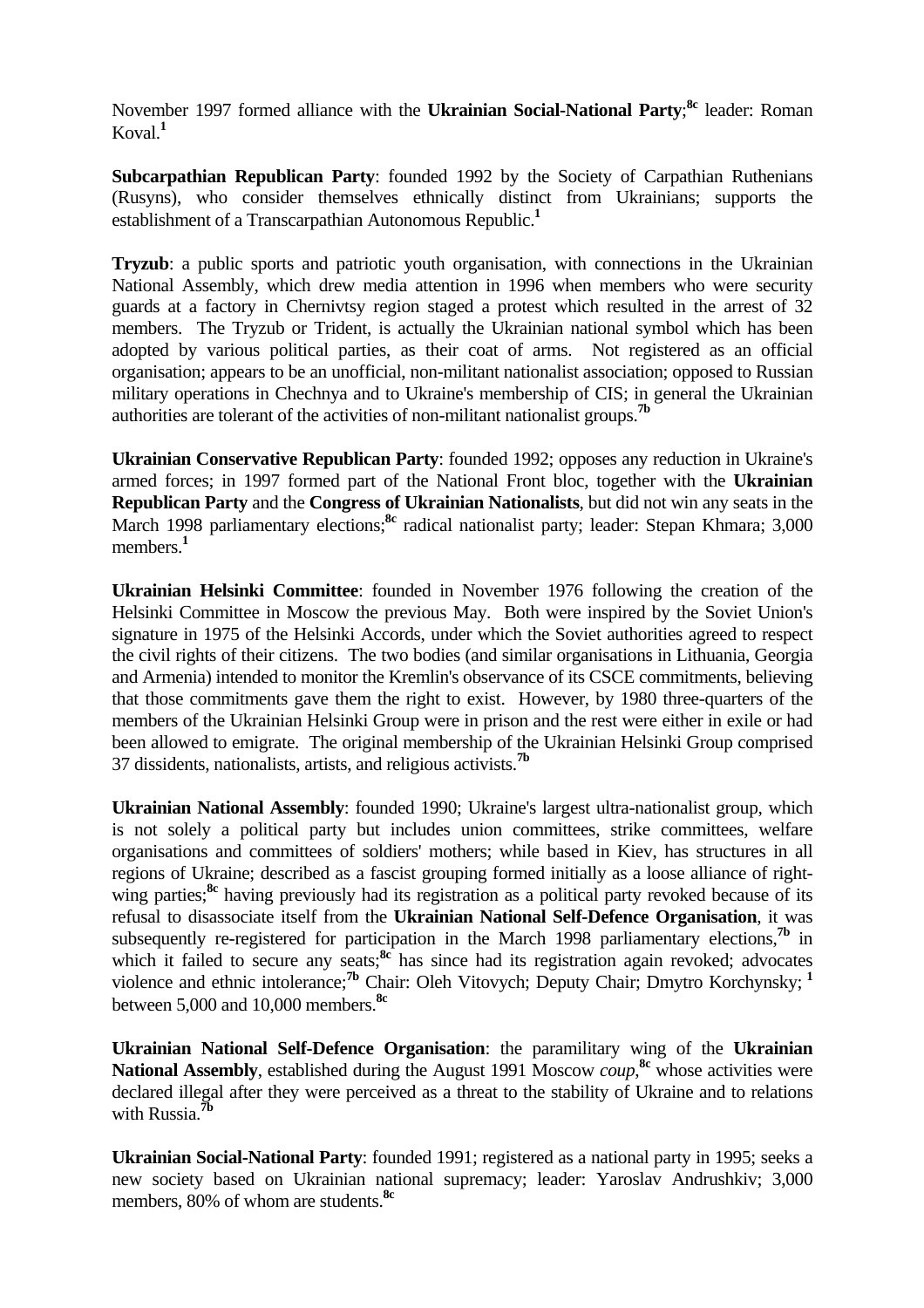**Ukrainian Student Union**: one of the founder groups of the Ukrainian Popular Movement's youth wing in 1993.**7b**

**Union of Industrialists & Entrepreneurs**: founded 1992; centrist movement; advocates retention of major state participation in the economy; leader: Anatoly Kinakh.**7b**

**Union of Peasant Youth of Ukraine**: Kiev; founded 1998; 1,000 members.**<sup>1</sup>**

## **CRIMEA**

**Communist Party of Crimea**: Like its Ukrainian counterpart, the Communist Party of Crimea was banned in August 1991. The following month, however, several local communist unions were established, which merged in June 1992 to form the Union of Communists of Crimea. On 18 June 1993, the Union was renamed the Communist Party of Crimea and was officially registered on 15 September 1993.**<sup>1</sup>**

**Milli Firka (National Party)**: a radical nationalist group.**<sup>1</sup>**

**National Movement of Crimean Tatars**: a moderate organisation, committed to co-operation with the existing political structures in Crimea.<sup>1</sup>

**Organisation of the Crimean Tatar Movement**: the dominant political party among Crimean Tatars, founded in 1989, which advocates the restoration of Tatar statehood in Crimea. Also organised a Crimean Tatar representative body, the Mejlis.**<sup>1</sup>**

**Party for the Economic Renewal of Crimea**: the most powerful of several parties promoting business interests, formed in 1994.**<sup>1</sup>**

**Republican Party of Crimea**: one of several powerful political interest groups to emerge in 1993-94; part of the 'Russia' bloc which consisted of various pro-Russian parties; former leader, Yurii Meshkov, won the Crimean presidential elections of January 1994.**<sup>1</sup>**

The **Ukrainian Republican Party** and the **Democratic Party of Ukraine** (see above) also have some support amongst the population of Crimea.**<sup>1</sup>**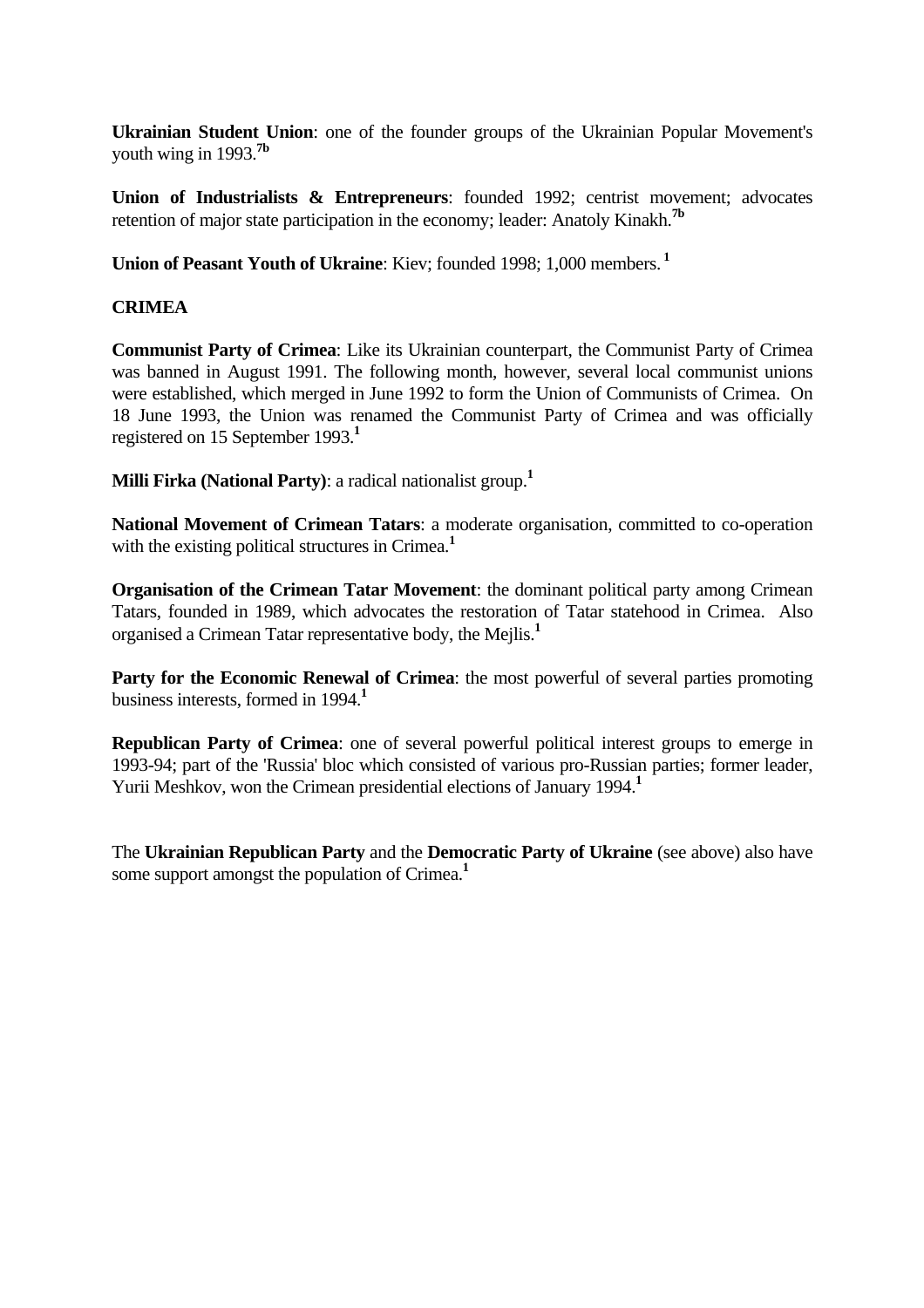# <span id="page-38-0"></span>**PROMINENT PEOPLE**

**Stepan Bandera:** One of the most famous leaders of the Ukrainian Insurgent Army (UPA), which operated during and after the Second World War. The aim of the party was to gain the independence of Ukraine and Bandera's name became synonymous with Ukrainian nationalism during the Soviet era.**7b**

**Vyacheslav Chornovil**: Former dissident and leader of the radical Lviv regional council who, as runner-up in the July 1994 presidential elections, won 23% of the votes cast, failing to come near to Leonid Kravchuk's 62%. Until February 1999, leader of the People's Movement of Ukraine (Rukh), founded in 1988/89 as a popular movement (Ukrainian People's Movement for Restructuring), registered as a political party in 1993. Was killed in a road accident the following month.**<sup>1</sup>**

**Arkadiy Demydenko**: Prime Minister of Crimea until he was dismissed in June 1997, and replaced by Anatoliy Franchuk.**<sup>1</sup>**

**Serhiy Dovhan**: Leader of the Peasants' Party of Ukraine, founded in 1992, which advocates retention of the collective farm system, and is opposed to radical economic reform and land privatisation.**<sup>1</sup>**

**Volodymyr Filenko**: Leader of the Party for Democratic Renewal of Ukraine, founded in 1990 as the democratic platform within the CPU, which advocates close economic links with Russia and CIS (Commonwealth of Independent States), a market economy and privatisation.**<sup>1</sup>**

**Vitold Fokin**: Replaced Vitaliy Masol, who was forced to resign as Chairman of the Council of Ministers after protest marches by up to 100,000 students in Kiev in October 1990. Fokin was seen as a compromise candidate who could unite the opposition and liberal communists behind a programme of economic reforms.**<sup>1</sup>**

**Anatoliy Franchuk:** Appointed Prime Minister of Crimea in June 1997, and remained in office until new elections in May 1998, when he was succeeded by Serhiy Kunitsyn.**<sup>1</sup>**

**Mikhail Gorbachev**: Leader of the Soviet Union between 1985 and 1991. The reforms he advocated had little initial effect in Ukraine, where Vladimir Shcherbitsky seldom implemented any changes, despite the latter's avowed support for the concept of *perestroika* (restructuring).**<sup>1</sup>** However, Gorbachev's policy of *glasnost* (the new freedom of expression) became a means for the nationalities of the USSR to voice their grievances and aspirations, and precipitated the dissolution of the USSR in December 1991.**<sup>3</sup>**

**Mykhailo Horyn**: Leader of the Congress of National Democratic Forces, an alliance of 20 nationalist-conservative groups and parties, which advocates a strong presidency, a unitary state, secession from CIS, and a "socially-just" market economy.**<sup>1</sup>**

**Volodymyr Hrynyov**: Leader of the Inter-regional Bloc for Reform, founded in 1994, which advocates political and economic reform, private ownership and a federal system of government.**<sup>1</sup>**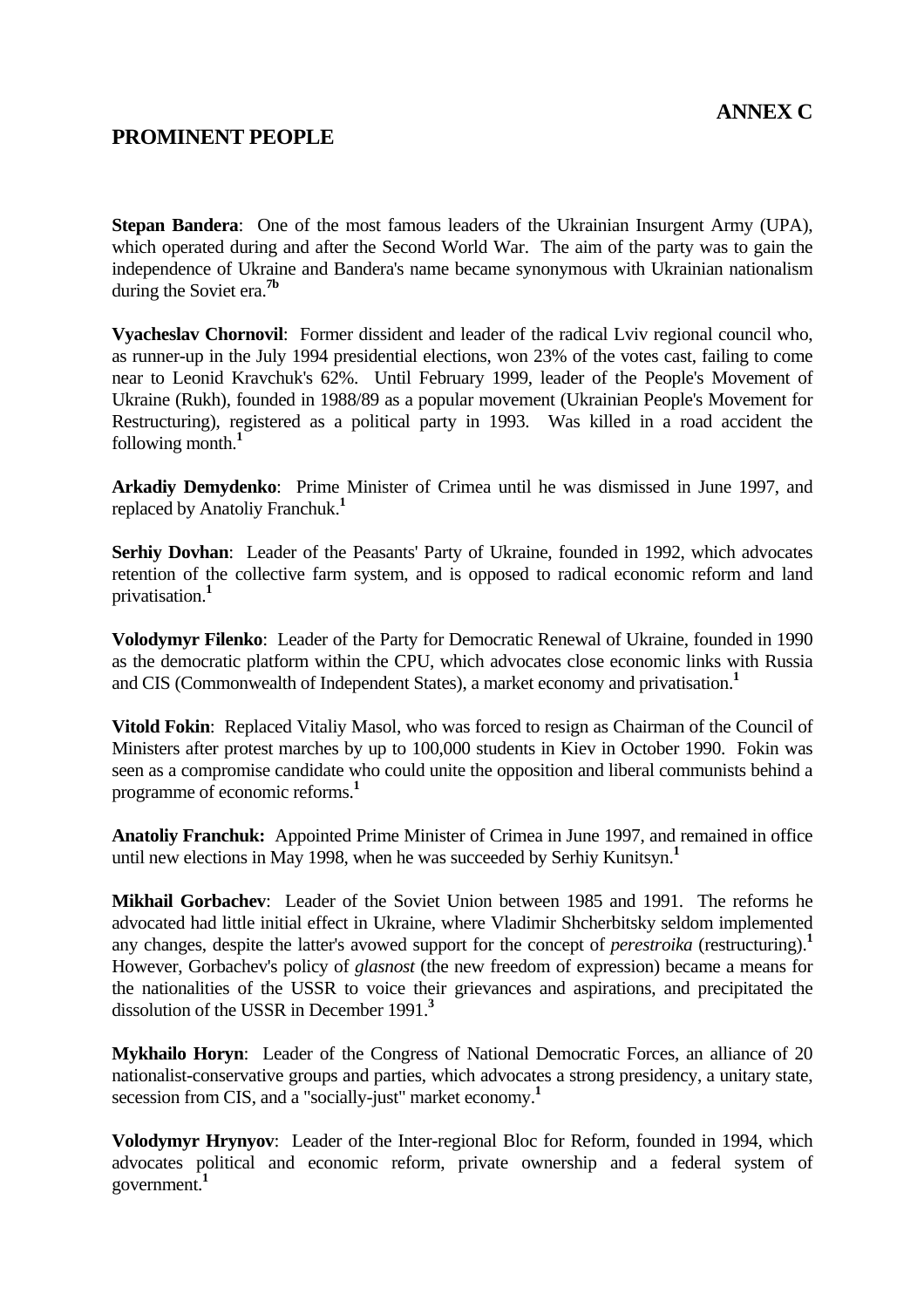**Stanisalv Hurenko**: Replaced Volodymyr Ivashkona as First Secretary (leader) of the CPU in June 1990.**<sup>1</sup>**

**Volodymyr Ivashko**: Replaced Vladimir Shcherbitsky as First Secretary (leader) of the CPU in 1989, and in June 1990 was also elected Chairman of the Supreme Soviet (the highest state post in the republic). In response to subsequent protests by deputies of the Democratic Bloc, who asserted that the Chairman of the Supreme Soviet should not also be CPU leader, he resigned later in the month as First Secretary of the party and was replaced by his former deputy, Stanisalv Hurenko. However, in July 1990, he also resigned as Chairman of the Supreme Soviet, after his appointment as Deputy General Secretary of the Communist Party of the Soviet Union (CPSU). He was succeeded as Chairman of the Supreme Soviet by Leonid Kravchuk.**<sup>1</sup>**

**Stepan Khmara**: Leader of the Ukrainian Conservative Republican Party, a radical nationalist party.**<sup>1</sup>**

**Anatoly Kinakh**: Leader of the Union of Industrialists & Entrepreneurs, founded in 1992, which advocates the retention of major state participation in the economy.<sup>7b</sup>

**Vitaliy Kononov**: Leader of the Green Party of Ukraine, founded in 1990 as the political wing of the environmental organisation, Zeleny Svit (Green World, founded in 1987).**<sup>1</sup>**

**Roman Koval**: Leader of State Independence of Ukraine, a radical nationalist party, founded in 1990.**<sup>1</sup>**

**Leonid Kravchuk**: Replaced Volodymyr Ivashko as Chairman of the Supreme Soviet in July 1990. As a supporter of greater Ukrainian independence, he led the so-called 'national communists', as opposed to the 'imperial communists', who remained committed to the USSR. Despite his past record as a loyal communist official, his experience and support for Ukrainian independence led to his election as President of the Republic on 1 December 1991. He held office until July 1994, when presidential elections resulted in his defeat at the hands of Leonid Kuchma.**<sup>1</sup>**

**Leonid Kuchma**: Former manager of a missiles factory, was appointed Prime Minister following the resignation of the government in October 1992, after a second vote of noconfidence. He subsequently headed a new government which included several members of Rukh and New Ukraine, and embarked on an extensive programme of economic reform, which led to growing conflict with President Kravchuk. In September 1993, Kuchma resigned due to the constant obstruction by the Supreme Council to his reform programme. Shortly afterwards Kravchuk himself assumed direct control of the government, but failed to defeat Kuchma in the subsequent presidential elections of July 1994, which Kuchma won with 52% of the votes cast, on a platform of closer economic and industrial ties with Russia and CIS.**<sup>1</sup>**

**Serhiy Kunitsyn**: Appointed Prime Minister of Crimea in May 1998.**<sup>1</sup>**

**Yevhen Kushnaryov**: Leader of New Ukraine, founded in 1992, as an alliance of centrist parties and moderate left-wing groups, which advocates radical economic reform and improvement of links with Russia and CIS.**<sup>1</sup>**

Pavlo Lazarenko: Former chairman of a collective farm, was appointed First Deputy Prime Minister in August 1995, and Prime Minister in May 1996. He was subject to an assassination attempt in July 1996, possibly in connection with his role in resolving the miners' dispute shortly before. In June 1997, was removed from office by President Kuchma who cited ill-health as the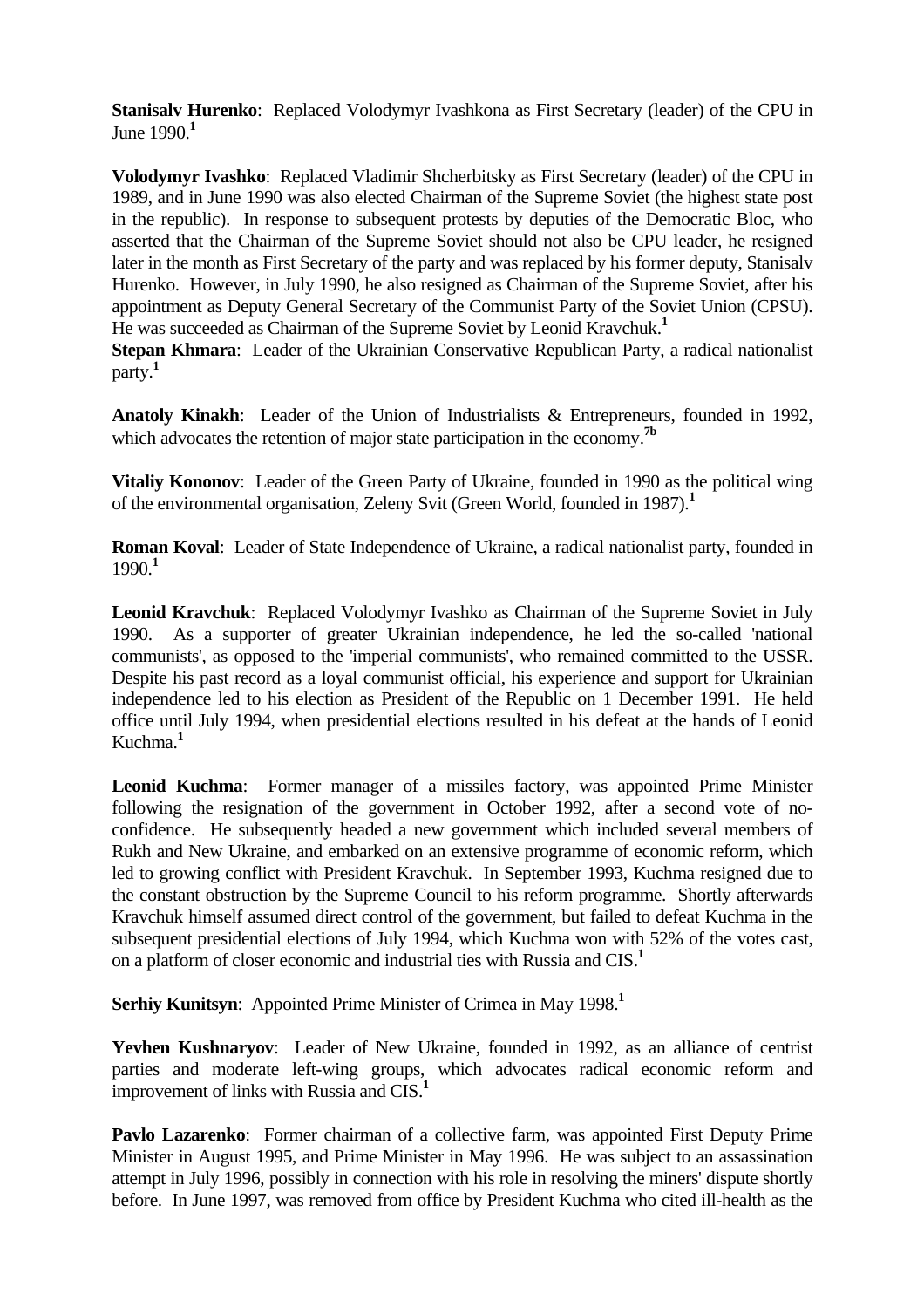reason for his departure, but there was speculation that the real reason was his failure to expedite economic reform, and there were also accusations of corruption. Became leader of Hromada, and it was later announced that he was to be prosecuted on charges of embezzlement. In December 1998, was arrested in Switzerland and charged with money laundering. Has since claimed asylum in the US.**<sup>1</sup>**

**Yevhen Marchuk**: Former Deputy Prime Minister and Chairman of the State Security Service, replaced Vitaliy Masol as Prime Minister in March 1995. Dismissed by President Kuchma in May 1996 for failing to address the ongoing crisis in the economy, and replaced by Pavlo Lazarenko.**<sup>1</sup>**

**Anatoly Matviyenko**: Leader of the People's (Popular) Democratic Party of Ukraine, founded in 1996, on the basis of the New Ukraine movement amongst others.**7b** Also leader of the Labour Congress of Ukraine, founded in 1993.**<sup>1</sup>**

**Yurii Meshkov**: An ethnic Russian and leader of the Republican Party of Crimea, was elected President of Crimea in January 1994.**<sup>1</sup>**

**Oleksandr Moroz**: Leader of the Socialist Party of Ukraine, founded in 1991, as a partial successor to the CPU. Was elected Chairman of the Supreme Council in May 1994.**<sup>1</sup>**

**Vitaliy Masol**: Premier between 1987 and 1990, when he was forced to resign as Chairman of the Council of Ministers after protest marches by up to 100,000 students in Kiev in October 1990, and was replaced by Vitold Fokin. In June 1994, was elected Prime Minister, but resigned in March 1995, allegedly as a result of differences of opinion with President Kuchma over economic policy.**<sup>1</sup>**

**Vasyl V Onopenko**: Leader of the Social Democratic Party of Ukraine, founded in 1995 by a merger of the Ukrainian Party of Justice, the Party of Human Rights and the Social Democratic Party.**<sup>1</sup>**

**Viktor Prysyazhnyuk**: Leader of the Ukrainian Peasant Democratic Party, founded in 1990, which advocates private farming and the dissolution of collective farms.<sup>1</sup>

**Valeriy Pustovoytenko**: Appointed Prime Minister in July 1997.**<sup>1</sup>**

**Viktor Pynzenyk**: A key reformist and Deputy Prime Minister until August 1993, when he resigned, but was re-appointed in August 1995, when he was given responsibility for economic reform. He again resigned in April 1997, citing the Supreme Council's continued opposition to reform proposals, and was replaced by Serhiy Tihipko.**<sup>1</sup>** Leader of Reforms and Order, founded in 1997, which favours radical market reform and anti-corruption.**7b**

**Volodymyr Shcherban**: Leader of the Liberal Party, founded in 1991.**7b**

**Vladimir Shcherbitsky**: A loyal ally of the Soviet leader, Leonid Brezhnev, replaced Petr Shelest as First Secretary (leader) of the CPU in 1973. However, his failure to control the growing influence of Rukh or to address worker unrest led to his dismissal in 1989.**<sup>1</sup>**

**Petr Shelest**: First Secretary (leader) of the CPU, accused of tolerating dissent in the republic in 1973, and subsequently replaced by Vladimir Shcherbitsky.**<sup>1</sup>**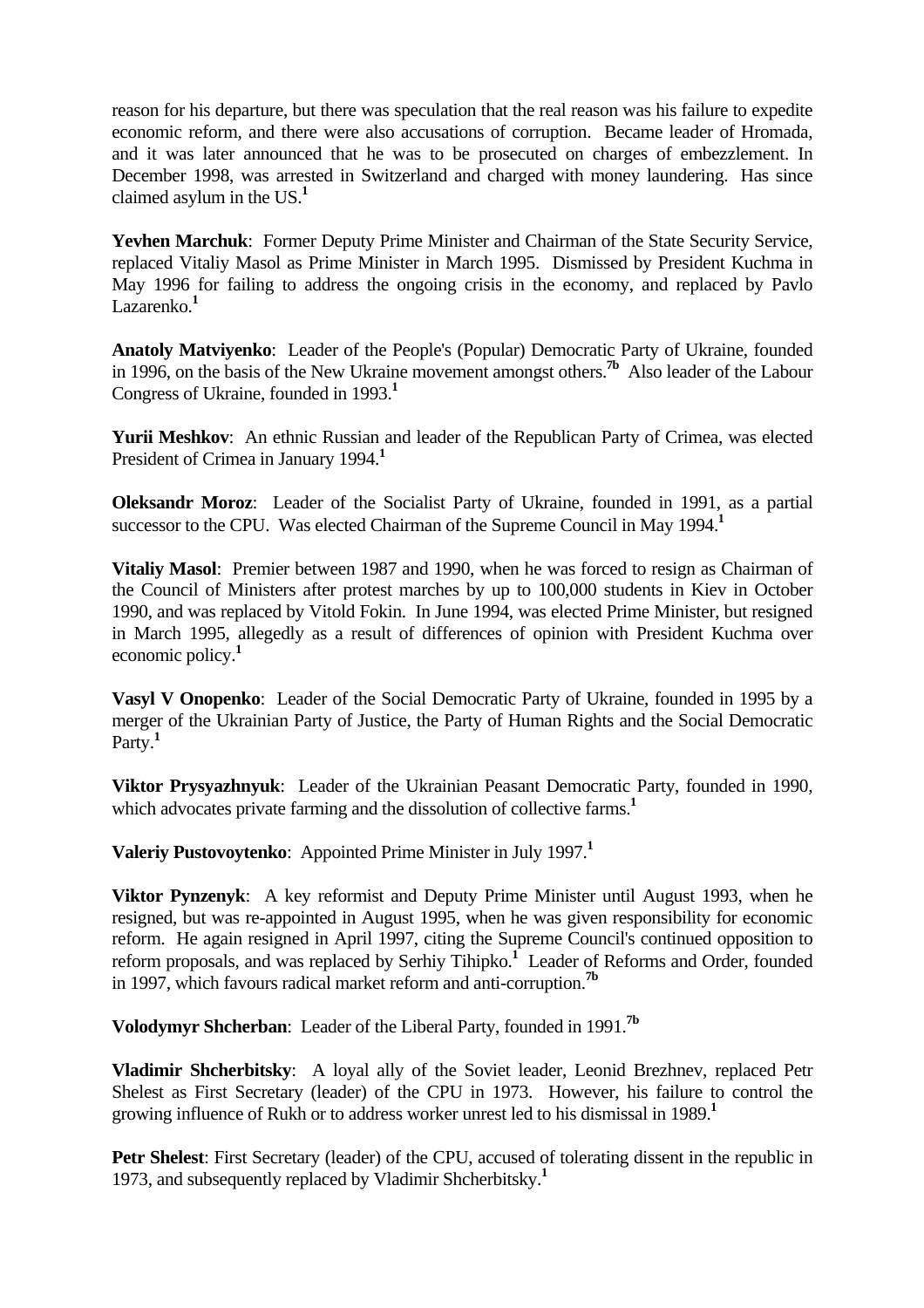**Oleh Soskin**: Leader of the Ukrainian National Conservative Party, founded in 1992 by a merger of the Ukrainian National Party and the Ukrainian People's Democratic Party.**<sup>1</sup>**

**Yaroslava Stestko**: Leader of the Congress of Ukrainian Nationalists, founded in 1992.**<sup>1</sup>**

**Volodymyr Stretovych**: Leader of the Christian Democratic Party of Ukraine, founded in 1989.**<sup>1</sup>**

**Petro Symonenko**: Leader of the CPU, until 1990 the only legal political party in Ukraine, and an integral part of the Communist Party of the Soviet Union.**<sup>1</sup>**

**L Taburyanskiy**: Leader of the People's Party of Ukraine.**<sup>1</sup>**

**Serhiy Tihipko**: Appointed Deputy Prime Minister in April 1997 and pledged to reform the excessive bureaucracy of central government structures.**<sup>1</sup>**

**Kateryna Vashchuk**: Leader of the Agrarian Party of Ukraine, founded in 1996, and advocating revival of the Ukrainian countryside.**<sup>1</sup>**

**Oleh Vitovych**: Leader of the Ukrainian National Assembly, founded in 1990, which advocates violence and ethnic intolerance.**7b**

**Nataliya Vitrenko**: Leader of the Progressive Socialist Party, founded in 1996 by members of the Socialist Party of Ukraine.**7b**

**Bohdan Yaroshynskiy**: Leader of the Ukrainian Republican Party, founded in 1990 as a successor to the Ukrainian Helsinki Union (founded 1988), and advocating immediate departure from CIS and consolidation of independence.**<sup>1</sup>**

**Volodymyr Yavoriskiy**: Leader of the Democratic Party of Ukraine, founded in 1990, which opposes CIS membership, and advocates national cultural and linguistic policies to support Ukrainian heritage.**<sup>1</sup>**

**Leonid Yershov**: Leader of the Party for the National Salvation of Ukraine, registered as a political party in 1993.**<sup>1</sup>**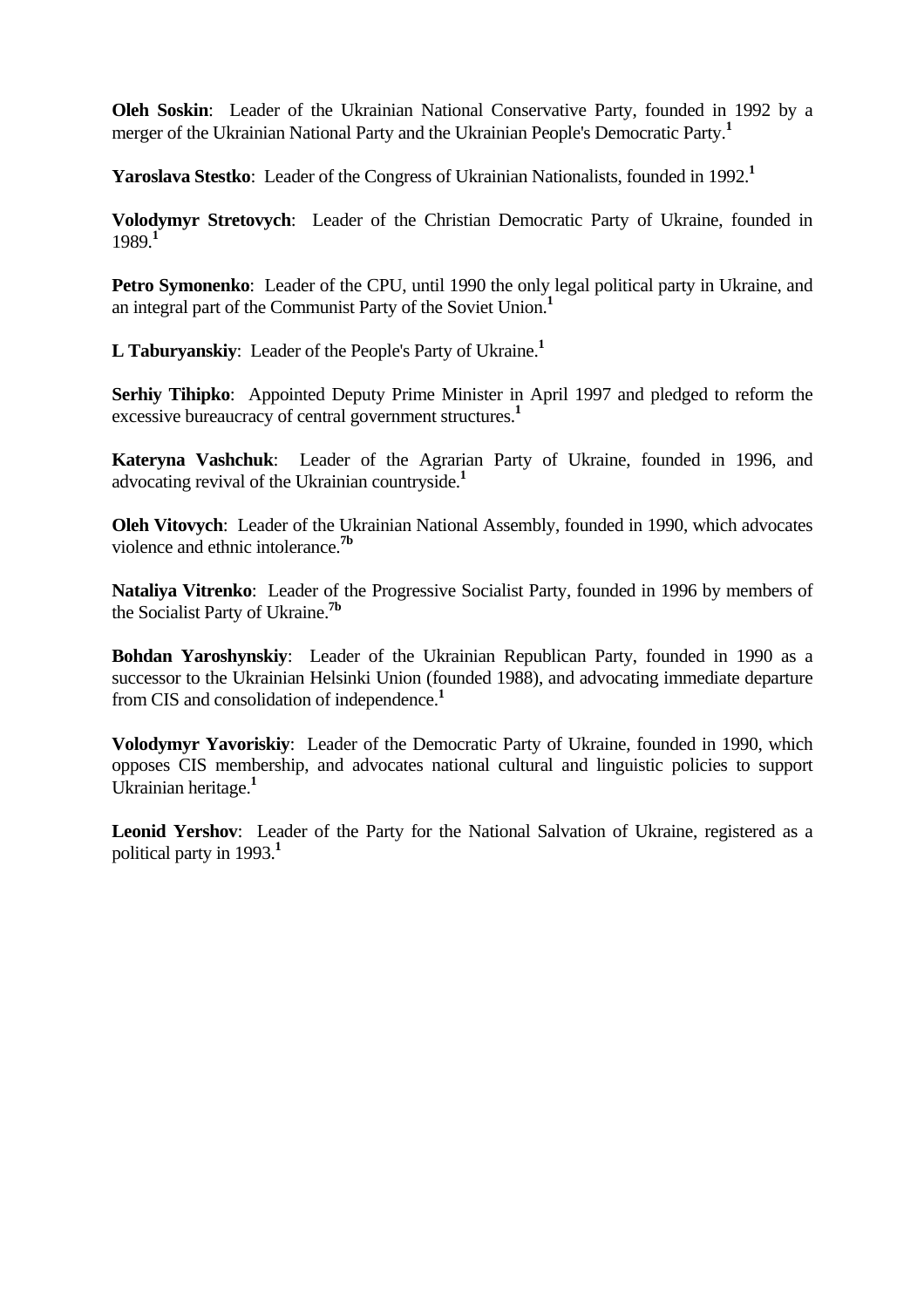# <span id="page-42-0"></span>**BIBLIOGRAPHY**

## **Books**

- 1. EUROPA, *Europa World Year Book 2000*, Europa Publications, London, 1999.
- 2. TARAS KUZIO, *Ukraine: The Unfinished Revolution*, Institute for European Defence & Strategic Studies, London, 1992.
- 3. OREST SUBTELNY, *Ukraine: A History*, University of Toronto, Toronto, 1994.

### **Reports**

- 4.a. AMNESTY INTERNATIONAL, *Annual Report 1999: Ukraine*, 1999.
- b. AMNESTY INTERNATIONAL, *Ukraine: Comments on the Third Periodic Report submitted to the United Nations Committee against Torture*, March 1997.
- c. AMNESTY INTERNATIONAL, *Annual Report 2000: Ukriane*, 2000.
- 5. DOMINIQUE AREL, *Ukraine: The Muddle Way*, *Current History*, October 1998.
- 6. ECONOMIST INTELLIGENCE UNIT (EIU) REPORT, *Ukraine*, 1st Quarter 1999.
- 7.a. FOREIGN & COMMONWEALTH OFFICE, *Ukraine: Background Brief*, 11 February 2000.
- b. FOREIGN & COMMONWEALTH OFFICE, *Supplementary Information*, 1998-2000.
- 8.a. IMMIGRATION & REFUGEE BOARD, *Ukraine: The Situation of Ethnic Minorities*, Research Directorate, Immigration & Refugee Board, Canada, September 1993.
- b. IMMIGRATION & REFUGEE BOARD, *Ukraine: Information on passports and refugees*, Research Directorate, Immigration & Refugee Board, Canada, 13 August 1997.
- c. IMMIGRATION & REFUGEE BOARD, *Ukraine: The Situation of Jews*, Research Directorate, Immigration & Refugee Board, Canada, January 1999.
- 9.a. UNITED NATIONS, *Human Rights International Instruments: Chart of Ratifications as at 31 December 1996*, United Nations Publications, New York and Geneva, 1997.
- b. UNITED NATIONS, *Convention against Torture and Other Cruel, Inhuman or Degrading Treatment or Punishment: Third Periodic Report of Ukraine*, CAT/C/SR.283, 22 May 1997.
- 10.a. UN HIGH COMMISSIONER FOR REFUGEES, *Nationality Laws in Former USSR Republics: Ukraine*, 1993.
- b. UN HIGH COMMISSIONER FOR REFUGEES, *Background information on the situation in Ukraine in the context of the 'Safe Third Country' concept*, October 1996.